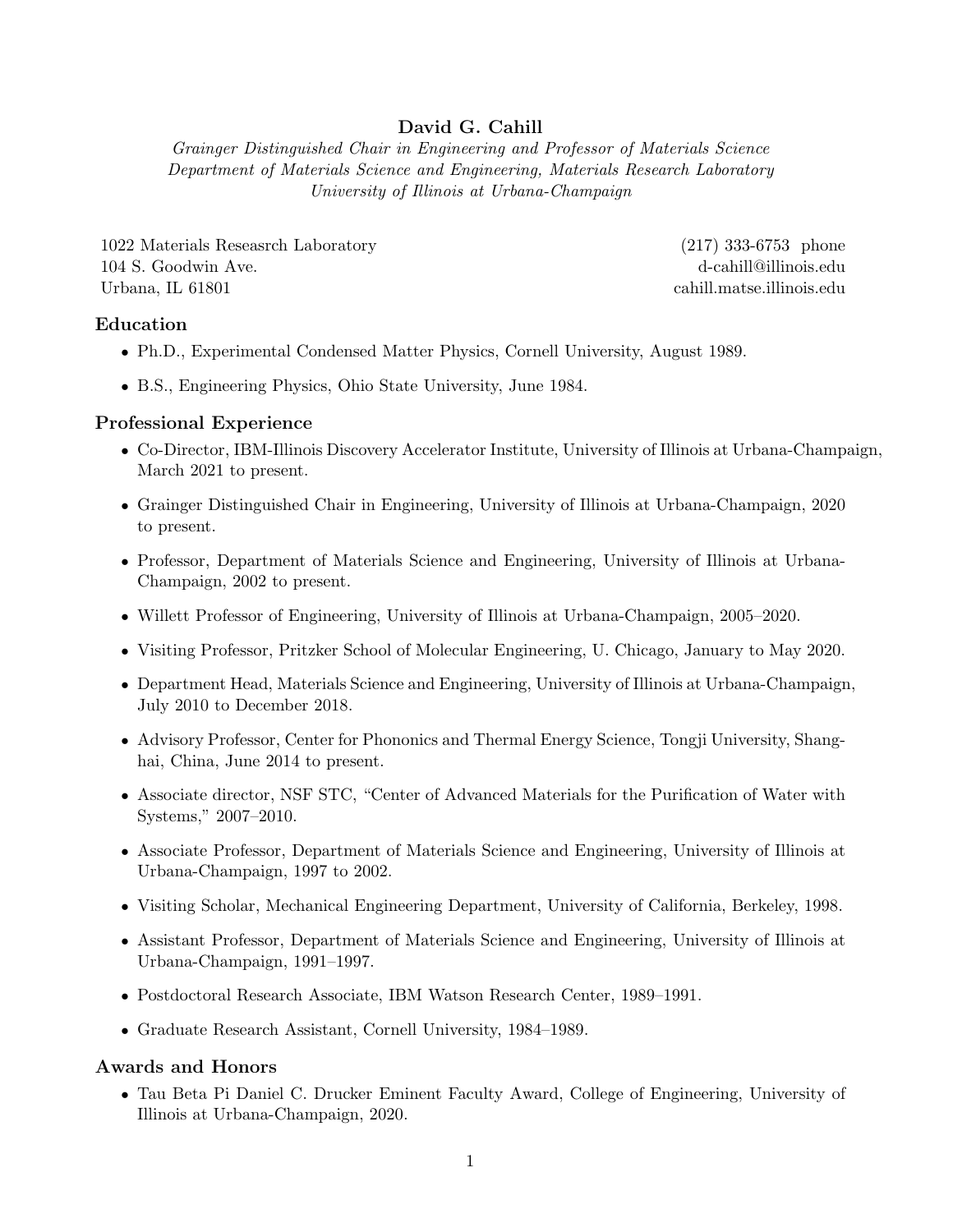- Fellow, American Association for the Advancement of Science, Section on Engineering, 2020.
- Innovation in Materials Characterization Award, Materials Research Society 2018; citation: For developing transformative methods for characterizing the thermal transport properties of materials and their interfaces using time-domain thermoreflectance (TDTR) and related approaches.
- Yeram S. Touloukian Award, American Society of Mechanical Engineers 2015; citation: For sustained, pioneering contributions to heat conduction metrology including the 3-omega and optical pump-probe methods, which are pervasive in laboratories worldwide; and for landmark contributions on the minimum and ultralow thermal conductivity of solids.
- Fellow of the Materials Research Society, 2012; citation: For the pioneering development of measurement techniques and scientific understanding of thermal transport in materials at nanometer length scales.
- Elected to the cycle of vice-chair, program-chair, chair of the Division of Materials Physics, American Physical Society, 2011–2014.
- Editorial Board of Applied Physics Letters, 2010–2014; Editorial Board of Journal of Applied Physics, 2010–2020.
- Donald Biggar Willett Professor of Engineering, U. Illinois, College of Engineering, 2005–2020.
- Fellow of the American Physical Society, 2005; citation: For original and influential contributions to the physics of heat conduction in materials and the evolution of surface morphology during crystal growth and etching.
- Chair of 2003 Gordon Research Conference, "Thin Film and Crystal Growth Mechanisms."
- Willet Faculty Scholar Award, U. Illinois, College of Engineering, 2002–2004.
- [University Scholar,](http://www.research.uiuc.edu/usp/index.asp) U. Illinois, 2000-2003.
- Xerox Award for Faculty Research, U. Illinois, College of Engineering, 2000.
- [Peter Mark Memorial Award,](http://www.avs.org/awards/descriptions/mark.html) American Vacuum Society, 1998, for "seminal contributions to the atomic-level understanding of thermal conductivity in thin films and surface roughening/smoothing mechanisms during film growth and etching."
- Fellow of the [American Vacuum Society,](http://www.avs.org) 1998.
- Charles Lucks Award, for significant contribution to the subject of thermal conductivity by a young investigator, International Thermal Conductivity Conference, 1989.
- NSF Graduate Fellow, 1984-1987.

## Teaching Experience

- MatSE 201, *Phases and Phase Relations*, *Spring 2021* (fully on-line).
- MatSE 401, Thermodynamics of Materials, Fall 2020 (fully on-line); Fall 2021 (in person).
- MatSE 396, Introduction to Research, every semester from Fall 2014 to Fall 2018; Spring 2022.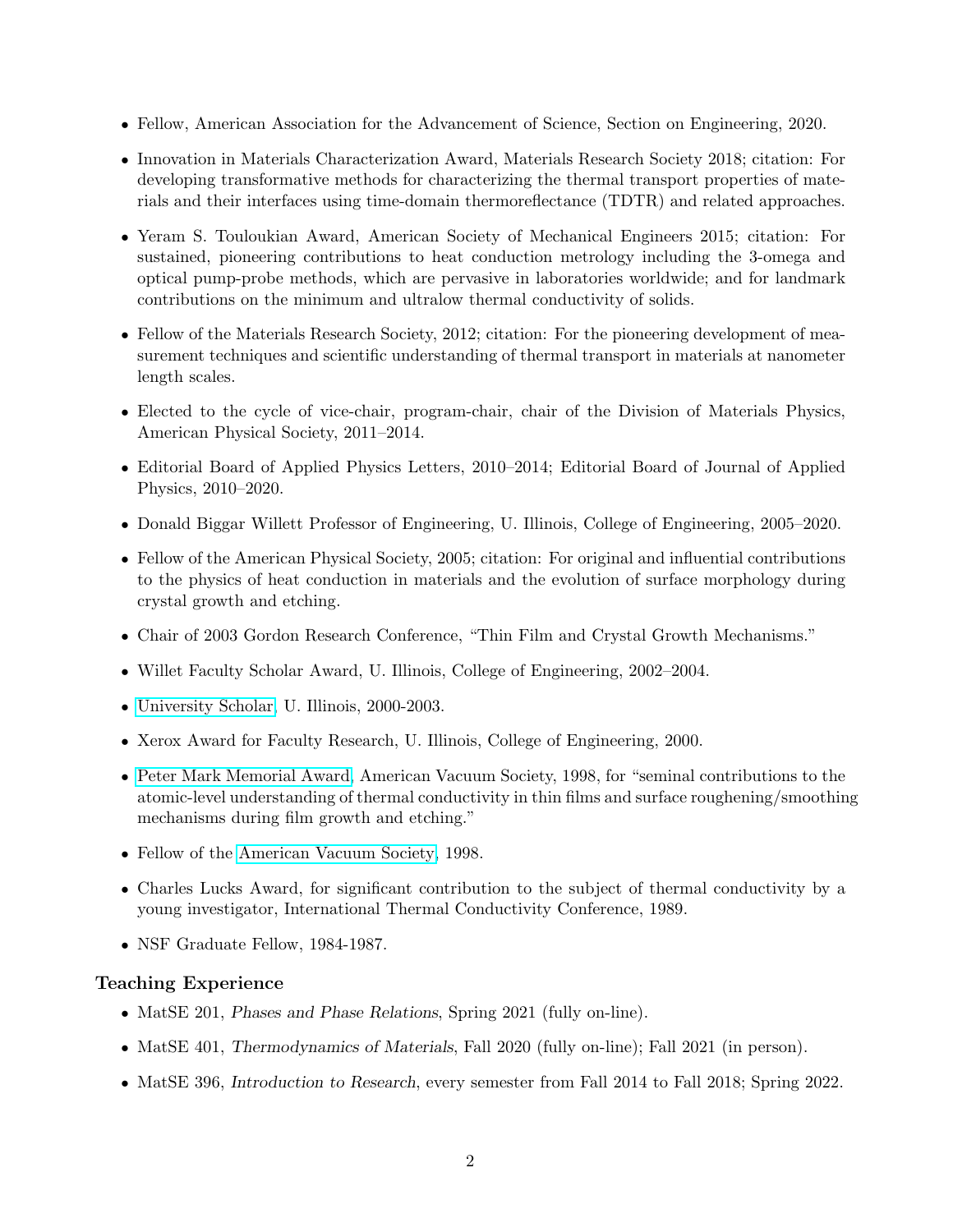- MatSE 307/308, Materials Laboratory I and II, Fall 2009, Spring 2010. Developed 6 new experiments for each course that provide hands-on laboratory experience for 72 students per semester.
- MatSE 582, Surface Physics, Spring 1992; Spring 2004, 2005, Fall 2006–2008; in 2007 and 2008, each student contributed two articles to Wikipedia.
- MatSE 460, Electronic Materials and Processing I, Spring 2009.
- MatSE 405, Microstructure Characterization, Fall 1999–2004; Spring 2006–2008. Added optical diffraction and microscopy experiments to the teaching laboratory; added computer data acquisition for both optics and x-ray diffraction experiments; added Raman and NMR spectroscopy; in 2008 introduced the use of MatLab for problem solving and data analysis.
- MatSE 204, Electrical Properties of Materials, Fall 1994, Spring 1995–2002. Added workstationbased computer simulations to this course during Spring 1996 for lecture-demonstrations and numerical problem solving by the students.
- MatSE 207, Materials Science and Engineering Laboratory I, Fall 1996, Fall 1997.
- MatSE 200, Introduction to Materials Science and Engineering, Spring 1993, Fall 1995.
- MatSE 306, Thermal-Mechanical Properties of Materials, Fall 1992, Fall 1993, Spring 1994. Fall 1992 was the first time this course was taught.

### Accomplishments as Head of the Department of Materials Science and Engineering

From July 2010 to December 2018, Prof. Cahill led all aspects of the operation of a top-ranked academic unit with 24 tenure-system faculty, 4 lecturers, 10 staff, 360 undergraduate and 180 graduate students, and research expenditures of \$16M per year. His accomplishments as department head include hiring of 13 of the current tenure system faculty and 4 specialized faculty, renovation of 5000 sq ft of laboratory space in the Materials Science and Engineering Building, expansion of the undergraduate instructional laboratories to encompass 8000 sq ft of space and facilities in the Kiln House and Ceramics Building, an overhaul of the senior year undergraduate curriculum, the introduction of a non-thesis masters of science program, and major strides in improving the safety culture of the department.

• Academic Affairs

2011: Hired of three assistant professors in the biomaterials area including the first female assistant professor hired into MatSE in more than 20 years.

2013: Three assistant professors hired including a member of an underrepresented group. Facilitated two dual career hires.

2014: Three assistant professors hired including two members of an underrepresented group. Facilitated three dual career hires.

2016: Two assistant professors hired.

2017: One assistant professor hired from an underrepresented group.

2018: One assistant professor hired; one associate professor hired: one full professor hired; Startup funds for the two senior hires enhanced by the "Distinguished Faculty Recruitment Program" of the University of Illinois system.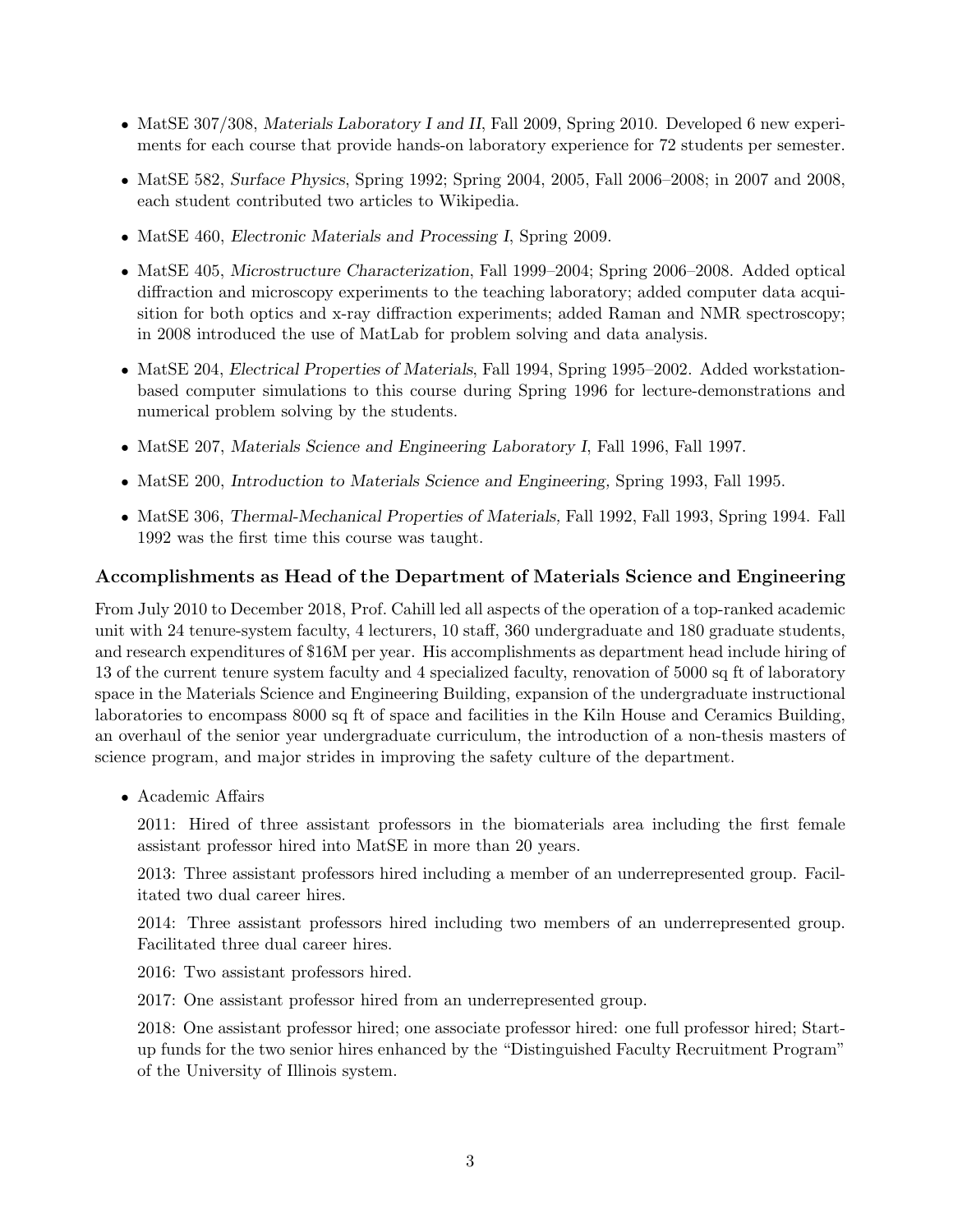• Undergraduate Program

Conducted the first MatSE national search for a Lecturer to improve the quality and breadth of the instructional program and undergraduate advising. In subsequent years, hired three lecturers.

Hired a Coordinator of Instructional Labs with the responsibility for safe and effective operation of the instructional laboratories.

Made many changes in teaching assignments to enhance the career development of junior faculty and improve the quality of instruction.

Implemented procedures for closing the loop on continuous improvement of the undergraduate curriculum that is required by ABET.

Worked with faculty and staff to implement a new course, "Introduction to Research", that coordinates undergraduate research in the department.

Greatly expanded equipment in undergraduate instructional labs to accommodate increased enrollment.

Worked with faculty and staff to implement a new course on computational materials science and engineering to the national Materials Genome Initiative.

Successfully navigated ABET accreditation.

Initiated discussions among the faculty and charged the curriculum committee to make major changes to the senior year curriculum to better serve the students, companies that hire our graduates, and make more effective use of faculty teaching assignments. Guided curriculum committee and faculty through the approval of significant changes to the senior year curriculum. Continuing to work with the curriculum committee to define the new lab modules and lecture courses that will be the centerpiece of the new senior year curriculum.

• Graduate Program

Revised procedures and policies for graduate student admissions to improve fairness and student quality.

Established a path for the admissions of self-supporting, course-work M.S. students.

Created policies for the selection of the internal award for research.

Motivated the faculty to increase the graduate research assistant appointment from 11 to 12 months to partially make-up for low stipends compared to our peers.

Developed a financial incentive to encourage faculty to move their students through the Ph.D. program more quickly. Faculty receive 50% of the Ph.D. tuition remission received by the department for students that have completed their prelim exams but have not gone beyond 9 semesters of enrollment.

• Advancement

Worked with our director of advancement to better utilize and grow our senior advisory committee.

Traveled with major gift offers to make more than 20 visits with individuals or small groups of alumni.

Worked with our alumni coordinator to better engage members of the alumni board and the broader alumni community to provide mentoring for undergraduates, placements, and projects for undergraduate design.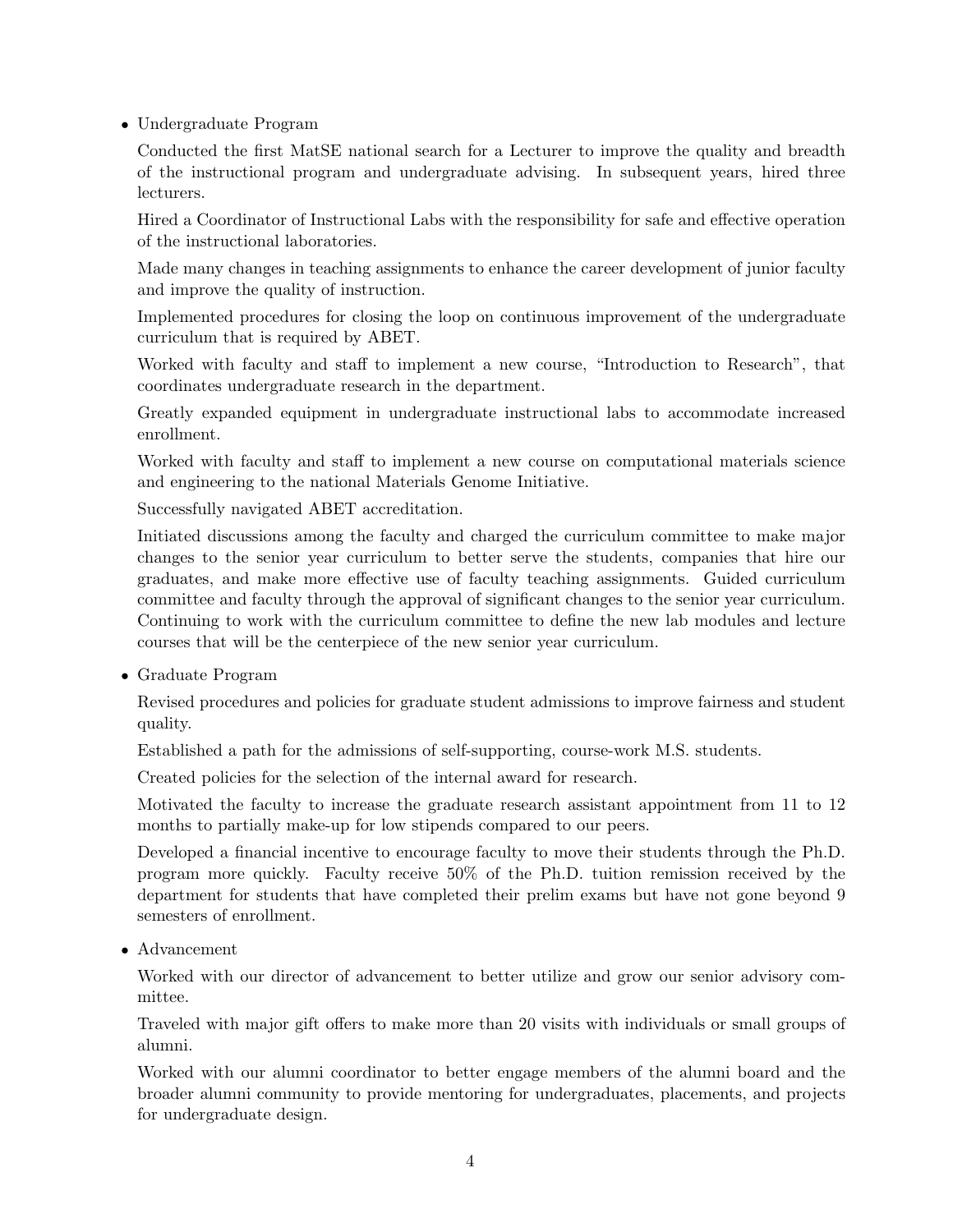• Space and Facilities

Worked with the new Coordinator of Instructional Labs to utilize instructional laboratory space much more effectively.

Oversaw a a major laboratory renovation on the second floor of MSEB to provide wet-lab and biology space for two assistant professors working in the biomaterials field.

Oversaw a number of renovation projects in MSEB (entrances, stairwells, hallway to first floor lounge, student office space) and Ceramics Bldg. (furnace room for the instructional laboratories, office space for lecturers, students, and visitors).

Initiated a second major renovation project on the first floor of MSEB to create space for anticipated new hires in metals, electronic materials, and polymers.

Worked with staff to implement more comprehensive safety policies and procedures for MatSE based on the process in place at MRL.

• Budget

Worked with the business office to develop tools to better communicate the inputs and outputs of our budgets to the faculty and other stakeholders.

Worked with staff business office to develop a more rational spending plan that better connects sources and uses of funds and provides for better stewardship of gifts.

# Undergraduates Involved in Research Program

- Aaron Scott, Ronald E. McNair Scholars Program, summer 1995.
- George Matamis, academic year 1996–1997; Andrew Alig, fall semester 1997; Jason Stephen, academic year 1998–99; Benjamin French, spring semester 1999; Amanda Giermann, academic year 1999–2000; Nadine Dytko, summer, fall semester 2003; Nicholas Laricchia, fall semester 2009; Kelvin Lu, 2013–2015; Leonard Chang, spring semester 2013; Anahita Kagti, spring semester 2014; Matthew Bergschneider, spring semester 2014; Alex Kuznicki, spring semester 2015; En Ju Cho, academic year 2017–18 and 2018–19; Elynn Jensen, fall 2019 through spring 2021; Shuming Kang, academic year 2019-2020; Jacki Li summer 2020 through spring 2022; Chloe Kwak spring 2022.
- Matt Mangriotis, Research Experiences for Undergraduates Program (REU), summer 1996, and academic year 1996–97; Clayton Chan, REU program, summer 2004; Brad Norkewicz, REU program, summer 2005, and academic year 2005–2006; Michael Castells REU program summer 2018, and academic year 2018-2019; Sophie Roberts REU program summer 2021.

## Graduate Students

- S. Jay Chey, August 1991–July 1996, Ph.D. completed, "Generation and Relaxation of Nanometerscale Roughness on the Ge(001) Surface," placement: post-doctoral research associate, U. Minnesota, Minneapolis, MN; currently with IBM Research Division, Yorktown Heights, NY.
- Joseph Van Nostrand, August 1992–June 1996, Ph.D. completed, "Evolution of the surface morphology of homoepitaxial  $Ge(001)$  and heteroepitaxial  $Si<sub>0.5</sub>Ge<sub>0.5</sub>/Ge(001)$  deposited by molecular beam epitaxy at reduced temperatures," placement: research staff, Wright Patterson Air Force Base, Dayton OH; awards: Racheff Award for Outstanding Graduate Research, 1995, Department of Materials Science and Engineering; finalist for the Mort Traum Student Award of the American Vacuum Society, October 1995.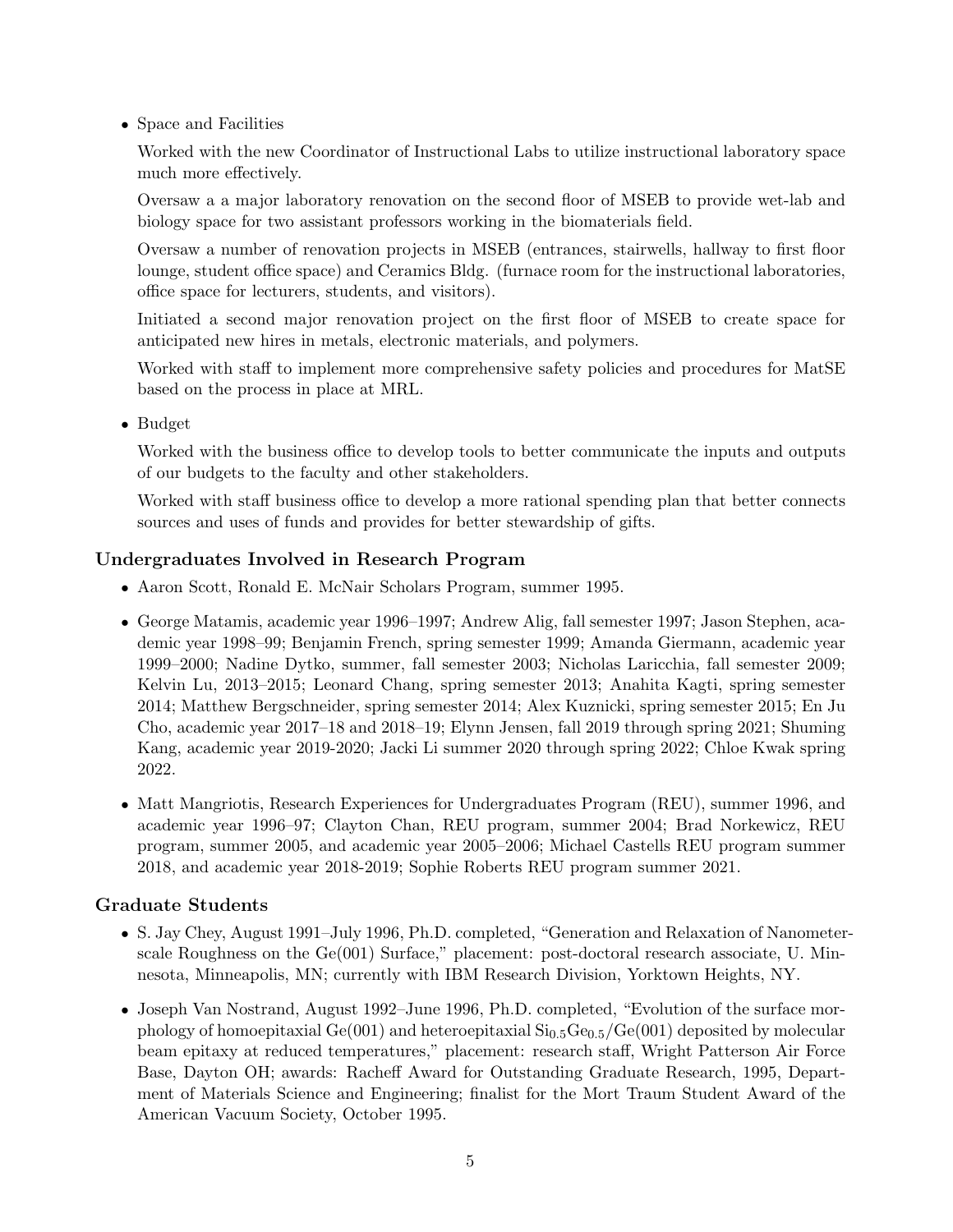- Brian Karr, August 1992–September 1997, Ph.D. completed, "Surface morphology evolution of epitaxial TiN(001) layers grown by reactive magnetron sputtering," placement: Motorola Corp., Mesa, AZ; currently with Seagate Corp., Minneapolis, MN; awards: Racheff Award for Outstanding Graduate Research, 1996, Department of Materials Science and Engineering; Bunshah Award, best paper at the International Conference on Metallurgical Coatings and Thin Films, San Diego, CA, 1997.
- Andrew Bullen, August 1997–August 1999, M.S. competed "Thermal conductivity of amorphous thin films," placement: Cherry Semiconductor, Providence, RI.
- Jaichan Kim, August 1996–September 2001, Ph.D. completed, "Creation of surface and bulk defects and surface roughening during high energy ion irradiation," placement: post-doctoral research associate, Utah State University.
- Xiaoyuan Hu (co-advisor with R. Averback), August 1998–June 2002, Ph. D. completed,"Ion irradiation induced roughening and smoothing of metal films on dielectric substrates," placement: post-doctoral research associate, U. California-Santa Barbara.
- Arvind Raviswaran, August 1997–June 2002, Ph.D. completed, "Morphological evolution during molecular beam epitaxy," placement: Cypress Semiconductor, Bloomington, MN.
- Marcel Wall (co-advisor with J. Greene), August 1997–September 2003, Ph.D. completed, "Nucleation kinetics during homoepitaxial growth of TiN(001) by reactive magnetron sputtering," placement: Intel, Hillsboro, OR, awards: Mort Traum Student Award of the AVS, Nov. 2003.
- Ben Cho, (co-advisor with J. Greene), August 1998–April 2002, M.S. completed "Effect of growth rate on the size and spatial distributions of Ge/Si(001) nanostructures," placement: Emcore, Albuquerque, NM.
- Justin Serrano (SURGE fellow), August 1999–December 2004, Ph.D. completed, "Stress-induced deformations of thin  $SiO<sub>2</sub>$  films," placement: post-doctoral research associate, Sandia National Laboratory, Albuquerque, NM.
- Ruxandra Costescu, August 1999–November 2005, Ph.D. completed, "Thermal transport on the nanometer scale and the effect of microstructure and interface resistance," MRS Silver Award, 2003 Spring MRS Meeting, placement: post-doctoral research associate, Max Planck Institute for Solid State Research, Stuttgart, Germany.
- Zhenbin Ge (co-advised with P. Braun), August 2002–May 2006, Ph.D. completed, "Nanoscale thermal transport at solid-liquid interfaces," placement: Applied Materials, Sunnyvale, CA.
- Jeffrey Letcher, August 2004 to January 2007, M.S. completed, "Lifetimes of optical phonons in Si by time-resolved Raman scattering."
- Shawn Putnam, August 2001 to September 2007, Ph.D. completed, "Thermal probes of nanoparticle interfaces: thermodiffusion and thermal conductivity of nanoparticle suspensions," placement: post-doctoral research associate, Air Force Research Laboratory, Dayton, OH; currently assistant professor U. Central Florida.
- Xuan Zheng, August 2003 to October 2008, Ph.D. completed, "High-throughput measurements of the thermal conductivity and the coefficient of thermal expansion" ; Racheff Award for Outstanding Graduate Research, 2008, Department of Materials Science and Engineering; placement: Seagate Technologies, Minnesota, MN.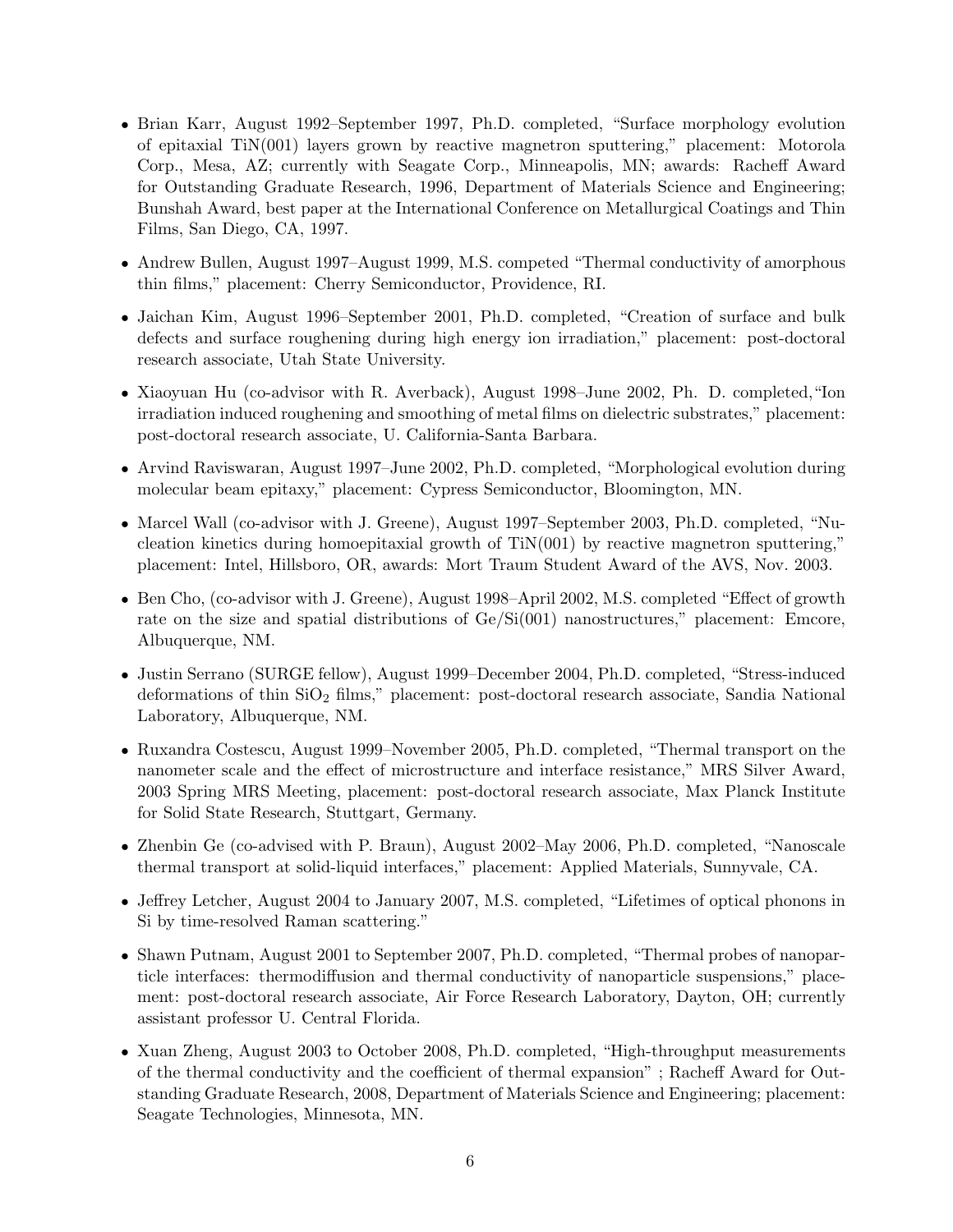- Xijing Zhang, January 2003 to November 2008, Ph.D. completed, "Thermodynamics of polyamide separation membranes in contact with aqueous solutions," placement: Porous Media Corp. Minnesota, MN.
- Catalin Chiritescu, January 2005 to April 2010, Ph.D. completed, "Ultralow thermal conductivity in disordered layered crystalline materials," placement: U. Illinois.
- Yee Kan Koh, January 2005 to July 2010, Ph.D. completed, "Heat transport by phonons in crystalline materials and nanostructures"; Racheff Award for Outstanding Graduate Research, 2009, Department of Materials Science and Engineering; Ross Martin Award, 2010, College of Engineering; placement: Assistant Professor, Department of Mechanical Engineering, National University of Singapore.
- Huan Yan, August 2007 to August 2010, coursework M.S. completed, placement: graduate program Georgia Institute of Technology.
- Wen-Pin Hsieh, June 2008 to July 2011, Ph.D. completed, "Testing theories for thermal transport using high pressure," placement: post-doctoral research associate, Stanford University.
- Yuxin Wang, August 2008 to December 2010, coursework M.S. completed, placement: Thor Labs.
- Andrew Hafeli, August 2008 to June 2011, M.S. completed, "Surface phonon polaritons coupled to the far-field by a grating at high temperature," placement: Nexteer Automotive, Saginaw, MI.
- Patricia Weisensee, May 2011 to Dec. 2011, M.S. completed, "Thermal conductivity of  $UO<sub>2</sub>$ and  $U_3O_8$  epitaxial layers damaged by ion irradiation," placement: graduate program Technical University of Munich.
- Ji-Yong Park, August 2007 to December 2012, Ph.D. completed, "Measurements of heat transferred and residence time of a droplet on a hot surface," placement: Intel, Chandler, AZ.
- Tamlin Matthews, January 2008 to December 2013, Ph.D. completed, "Growth dynamics, charge density, and structure of polyamide thin-film composite membranes," placement: Dow Chemical Co., Midland, MI.
- Wei Wang, August 2009 to May 2013; M.S. completed "Thermal transport across interfaces with molecular layers," placement: graduate program U. Colorado, Boulder, CO.
- Jingyu Huang (co-advised with C. Murphy), August 2009 to June 2014, Ph.D. completed, "Photothermal properties and applications of gold nanorods," placement: post-doctoral research associate, U. California-Berkeley.
- Trong Tong, January 2010 to May 2015, Ph.D. completed, "Secondary pyroelectric and electrocaloric effects in thin films," placement: Ntherm, Milpitas, CA.
- Richard Wilson, August 2010 to May 2015, Ph.D. completed, "Phonon thermal transport at the nanoscale"; Racheff Award for Outstanding Graduate Research, 2014, Department of Materials Science and Engineering; placement: post-doctoral research associate, U. California-Berkeley; currently assistant professor, UC Riverside.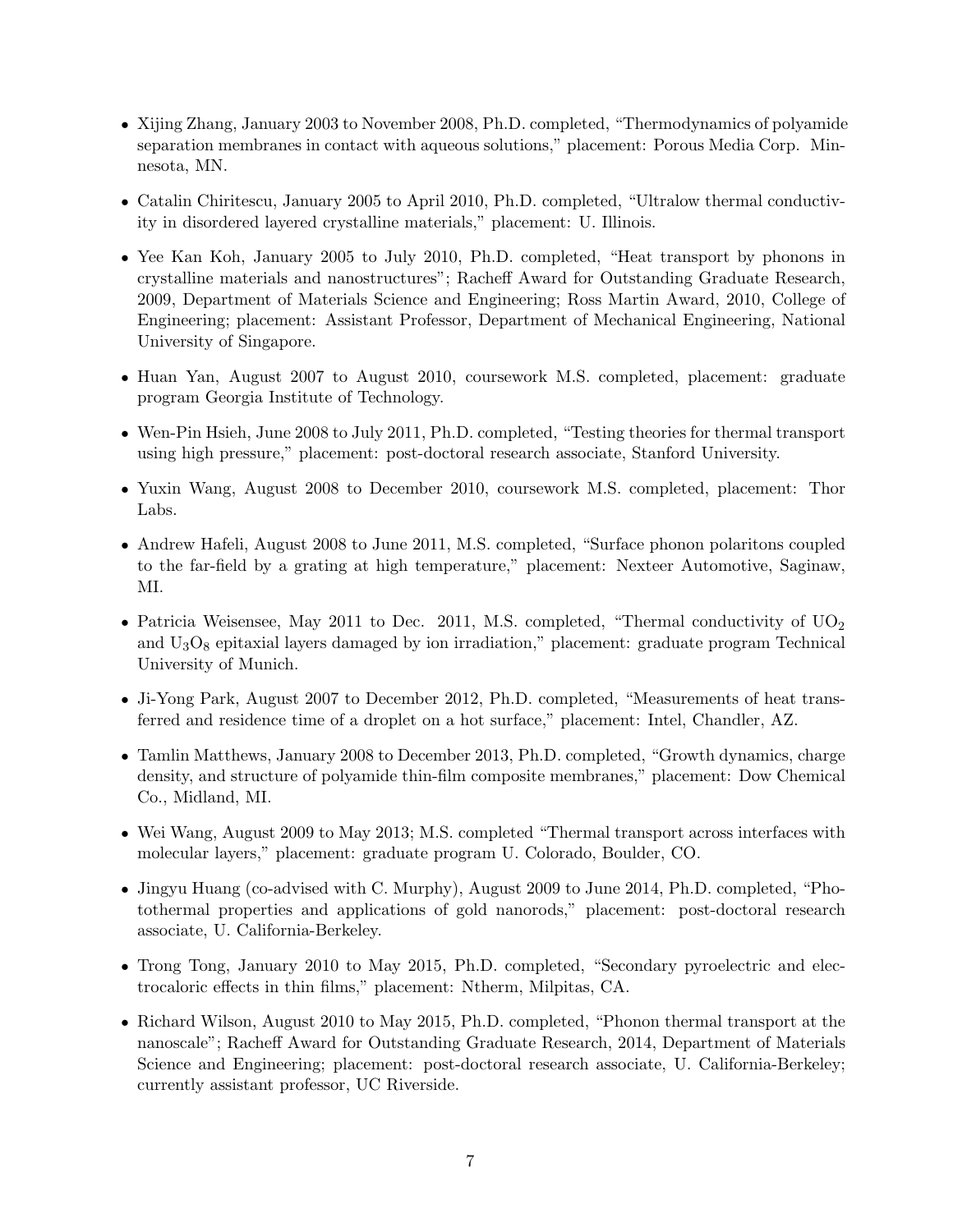- Cody Jenson, co-advised with Mark Shannon, 2011 to May 2014, Ph.D. completed, "Photoactivity of titanium dioxide films with controlled orientation," placement: Inprentus, Champaign, IL
- Gregory Hohensee, May 2011 to May 2015, Ph.D. completed, "Using high pressure to study thermal transport and phonon scattering mechanisms," placement: Western Digital Corporation.
- Gyung-Min Choi, August 2011 to May 2015, Ph.D. completed, "Ultrafast laser driven spin generation in metallic ferromagnets," placement: Korea Institute of Science and Technology.
- Jonglo Park, August 2010 to October 2015, Ph.D. completed, "Plasmonic sensing of heat transfer at solid/liquid and solid/gas interfaces," placement: Intel Corporation, Portland, OR.
- May-Ling Li, August 2015 to May 2016, M.S. completed, "The  $c_{33}$  elastic constant of MoS<sub>2</sub> as a function of pressure."
- Dongyao Li, August 2011 to January 2017, Ph.D. completed, "Surface acoustic wave techniques in laser pump-probe systems and their application in studying mechanical properties of materials," placement: Lam Research.
- John Brethauer, August 2015 to May 2017, M.S. completed, "Mapping the thermal conductivity of SiC/SiC composites."
- Qiye Zheng (co-advised with P. Braun), August 2012 to December 2017, Ph.D. completed,"Functional materials for thermal regulation," placement: post-doc at U. Illinois.
- Jordan Dennison (co-advised with C. Murphy), May 2015 to May 2018, Ph.D. completed, "Chemistry and measurement at aqueous nanoscale interfaces," placement: Avista Pharma Solutions, Longmont, CO
- Wenrui Wang (co-advised with V. Lorenz), January 2017 to December 2018, Ph.D. completed, "Optical studies of current-induced spin-orbit effects in magnetic systems," placement: Intel, Albuquerque, NM.
- Jungwoo Shin (co-advised with P. Braun), August 2012 to March 2019, Ph.D. completed, "Thermal conductivity switching of polymers and lithium-ion battery electrode materials in response to external stimuli," placement: post-doc at MIT.
- Hyejin Jang, August 2014 to May 2019, Ph.D. completed, "Thermal transport in two-dimensional materials and magnetic multilayers"; Racheff Award for Outstanding Graduate Research, 2018, Department of Materials Science and Engineering; placement: post-doc at UC Berkeley; currently assistant professor at Seoul National University.
- Ella Pek, August 2014 to December 2019, Ph.D. completed "Magnon and phonon thermal transport in oxides," placement: post-doc at U. Maryland.
- Kexin Yang, January 2016 to June 2020, Ph.D. completed "Magnetic and thermal properties of metallic antiferromagnets," placement: Goldman Sachs, Dallas, TX.
- Akash Rai, August 2017 to December 2021, M.S. completed, "Optical characterization of thermal transport in multifunctional materials."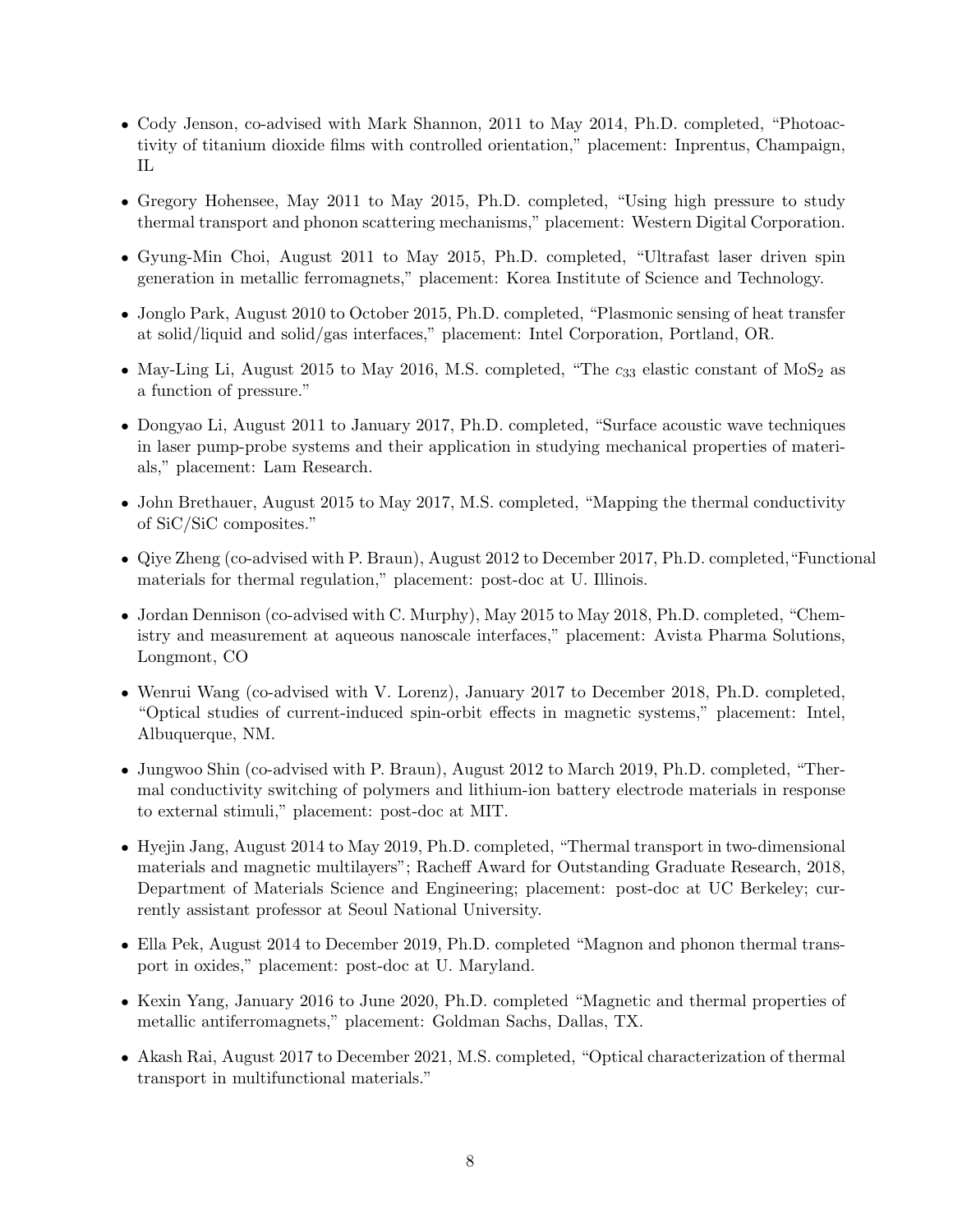• Sushant Mahat, July 2016 to present; Kisung Kang (co-advised with A. Schleife), Guangxin Lyu (co-advised with C. Evans), Xiaoyang Ji, August 2018 to present; Darshan Chalise, January 2019 to present; Junyi Wu (co-adivsed with V. Lorenz), May 2019 to present; Max Walde (coadvised with P. Braun), September 2019 to present; Jinchi Sun, August 2020 to present; Peng Lan (co-adivised with C. Evans), August 2021 to present.

### Postdoctoral Research Associates

- Rebecca Cortez, Department of Materials Science and Engineering, UIUC, 1993–1994, placement: U.S. Army Construction Engineering Research Laboratory, Champaign, IL.
- Jeffrey Wood, Department of Materials Science and Engineering, UIUC, 1994–1996, placement: Rockwell Semiconductor Systems, Newport Beach, CA.
- Seung-Min Lee, Department of Materials Science and Engineering, UIUC, 1994–1996, placement: LG Electronics, Seoul, Korea.
- Arturas Vailionis, Department of Materials Science and Engineering, UIUC, 1997–2000, placement: Laboratory for Advanced Materials, Stanford University.
- Thomas Schwarz-Selinger, Department of Materials Science and Engineering, UIUC, 2000–2001. Currently with Max-Plank Institute für Plasma Physik, Garching, Germany.
- Scott Huxtable, Department of Materials Science and Engineering, UIUC, 2002–2003, placement: assistant professor, Virginia Tech.
- Fumiya Watanabe, visiting scientist, Department of Materials Science and Engineering, UIUC, February 2003–January 2006, placement: University of Arkansas.
- Ho-Ki Lyeo, Department of Materials Science and Engineering, UIUC, July 2004–November 2005, placement: Korean Research Institute of Science and Standards.
- Matthew Highland, Department of Materials Science and Engineering, UIUC, July 2006–October 2007, placement: Advanced Photon Source, Argonne National Laboratory.
- Kwangu Kang, Department of Materials Science and Engineering, UIUC, November 2006– November 2008, placement: Yonsei University, Korea.
- Chang-Ki Min, Department of Materials Science and Engineering, UIUC, July 2007–August 2011, placement: Pohang Accelerator Laboratory.
- Dong-Wook Oh, Department of Materials Science and Engineering, UIUC, October 2008–October 2010, placement: Korean Institute of Machinery and Materials; since 2014, Assistant Prof., Department of Mechanical Engineering, Chosun University.
- Mark Losego (co-mentored with P. Braun), Department of Materials Science and Engineering, UIUC, September 2008–September 2011, placement: assistant professor, Georgia Tech.
- Joseph Feser, Department of Materials Science and Engineering, UIUC, January 2011 to August 2013, placement: assistant professor, U. Delaware.
- Xiaojia Wang, Department of Materials Science and Engineering, UIUC, February 2012 to August 2014, placement: assistant professor, U. Minnesota.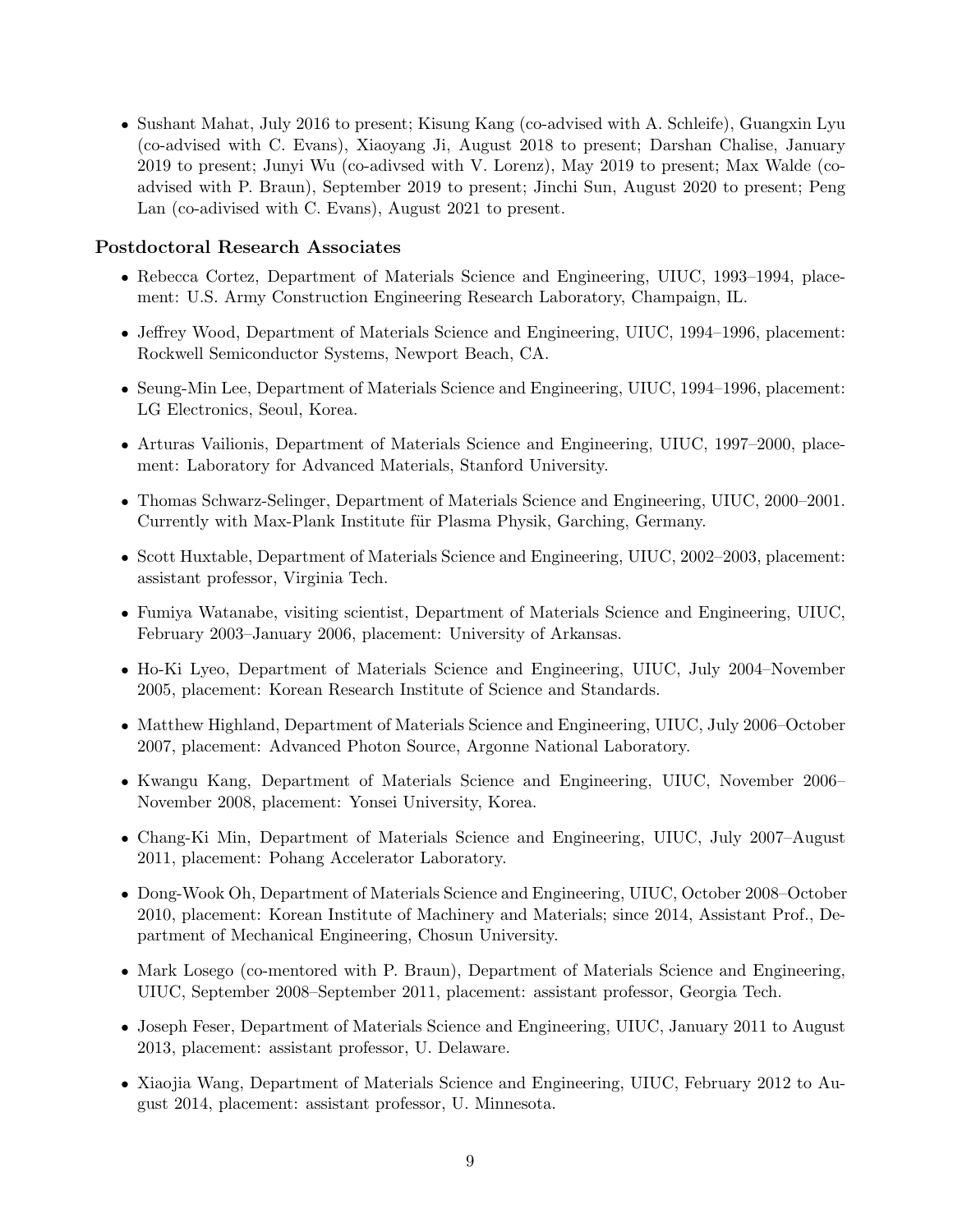- Jun Liu, Department of Materials Science and Engineering, UIUC, October 2013 to July 2015, placement: assistant professor, North Carolina State University.
- Johannes Kimling, Department of Materials Science and Engineering, UIUC, December 2013 to February 2017, placement: ZEISS, Oberkochen, Germany.
- Judith Kimling, Department of Materials Science and Engineering, UIUC, December 2013 to February 2017, placement: ZEISS, Oberkochen, Germany.
- Xu Xie, Department of Materials Science and Engineering, UIUC, February 2015 to July 2018, placement: Lam Research.
- Qiye Zheng, Department of Materials Science and Engineering, UIUC, December 2017 to December 2018, placement: post-doctoral research associate, UC Berkeley.
- Taizo Yoshinaga, visiting scientist, Toyota, December 2017 to December 2018.
- Zhu Diao, visiting scholar, Stockholm University, Sweden, June 2016 July 2019, currently assistant professor, Florida A&M University.
- Tao Wang (co-mentored with Prof. Virginia Lorenz), Department of Physics, UIUC, January 2020 to August 2020, placement: assistant professor, Huazhong University of Science and Technology, Wuhan, China.
- Renee Harton (co-mentored with Prof. Nadya Mason), Illinois Distinguished Postdoctoral Fellow, June 2018 to June 2021, placement: research engineer U. Illinois-Chicago.
- Zhe Cheng, Department of Materials Science and Engineering, UIUC, January 2020 to present.

### Professional Activities–Conferences Organized

- Workshop co-chair: "Heat Transport in Amorphous Solids," 7th International Conference on Phonon Scattering in Condensed Matter, Ithaca, NY, August 3–7, 1992.
- Scientific Advisory Committee, "Dynamics of Crystal Surfaces and Interfaces," Traverse City, MI, August 4–8, 1996.
- Division of Materials Physics, American Physical Society, co-organizer of March Meeting focused session, "Nanometer-scale Morphology of Surfaces and Interfaces," Kansas City, MO, March 17– 21, 1997; Seattle, WA, March 12–16, 2001; ; co-organizer of March Meeting focused session, "Thermoelectric Materials," Pittsburgh, PA, March 16–20, 2009.
- Symposium on Thermophysical Properties, co-organizer of sessions on "Thermophysical Properties of Thin Films," Boulder, CO, June 22–27, 1997; and June 25–30, 2000.
- Materials Research Society, lead organizer of symposium "Evolution of surface and thin film microsctructure," 1997 MRS Fall Meeting, Boston, MA; co-organizer "Femtosecond materials science and engineering," 2001 MRS Spring Meeting, San Francisco, CA; co-organizer, "Nanoscale thermal transport," 2003 MRS Spring Meeting, San Francisco, CA; co-editor of MRS Bulletin issue on "Ultrafast Lasers in Materials Research," August 2006; lead organizer "Materials Science of Water Purification," 2009 MRS Spring Meeting, San Francisco, CA.
- Conference Editor, 15th European Conference on Thermophysical Properties, Würzburg, Germany, Sept. 5–9, 1999.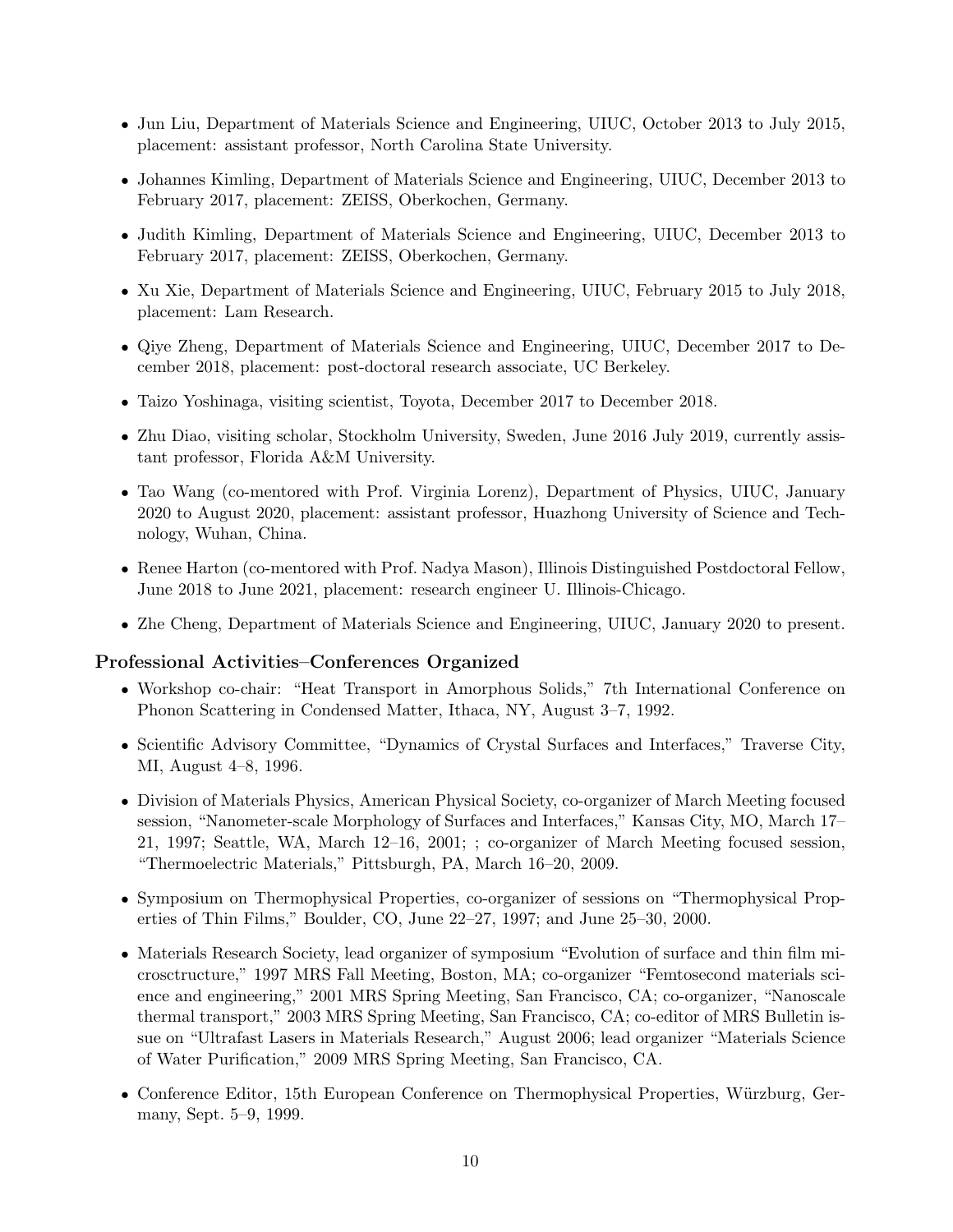- Gordon Research Conference, "Thin Film and Crystal Growth Mechanisms," vice-chair of 2001 meeting; chair of 2003 meeting.
- Co-chair of workshop for DOE Council on Materials, "Transport at Nanointerfaces," Park City, Utah, Oct. 11–14, 2001.
- American Conference on Crystal Growth, Organizer and chair of session on "Thin films and Nanostructures," Fallen Leaf Lake, CA, June 2–5, 2002.
- Invited workshop participant: "Advancing the Quality of Water," Chapel Hill, NC, March 10– 12, 2004;"National Nanotechnology Initiative Workshop on Nanoscience Research for Energy Needs," Crystal City, VA, March 16–18, 2004; "ThermoHub", Purdue University, Dec. 10–11, 2007.
- Program committee, "Phonons 2007", Paris, France, July 15–20, 2007; "Phonons 2010", Taipei, Taiwan, April 18–23, 2010, "Phonons 2012", Ann Arbor, MI, July 9–12, 2012, "Phonons 2015, Nottingham, UK, June 12–17, 2015.
- Co-chair of the Eleventh International Conference on Spin Caloritronics, Urbana, IL, May 23–27, 2022.

## Professional Activities–Professional Society Leadership

- American Vacuum Society, executive board of the Nanometer-scale Science and Technology Division, 1995–1997; executive board of the Electronic Materials and Processing Division, 1999– 2001; progression of vice-chair, chair, and program committee chair of Nanometer-scale Science and Technology Division, 2000–2003.
- Division of Materials Physics, American Physical Society, elected member-at-large to the executive committee of the DMP, 2004–2007; elected to cycle of vice-chair, chair-elect, chair, past-chair of the Division of Materials Physics, 2011–2015.

# Professional Activities–Advisory Boards and Government Panels

- Editorial Boards: High Temperatures High Pressures, August 1999–2006; Nanoscale and Microscale Thermophysical Engineering, March 2004 to present; Review of Scientific Instruments, December 2008–2011; Applied Physics Letters and J. Applied Physics, December 2010–2015; chair of editorial advisory board, J. Applied Physics, 2016–2020.
- NSF panel reviews: Optical Sciences and Engineering Initiative, pre-proposals, Arlington, VA, February 15–16, 1996; DMR CAREER, March 11, 1997; Nanotechnology, April 20–21, 1998; SBIR advanced materials, September 14, 2000; CTS CAREER, November 20, 2000; DMR NIRT, January 28–29, 2001, DMR CAREER award, October 8, 2002; MRSEC site-visit panel, November 5–6, 2003; DMR NIRT, February 10–11, 2005; MRI, May 4, 2006; NSF-CTS, July 14, 2006; DMR CAREER, October 10, 2006; CBET, June 7, 2013; CBET, January 22–23, 2015; MRI, April 23–24, 2020; CTS, September 29–30, 2020.
- DOE panel reviews: Materials Science Programs at the Lawrence Berkeley National Laboratory, Napa, CA, August 17–18, 2006; Solar Energy Utilization, Bethesda, MD, February 4–6, 2007; Advanced Photon Source Cross-cut Review of Materials Science, Materials Physics, and Engineering Materials Research, Argonne National Lab, June 28–29, 2007; SLAC PULSE Center, Menlo Park, CA, Oct. 5–7, 2009; ARPA-E HEATS, Aug. 18, 2011, Arlington, VA.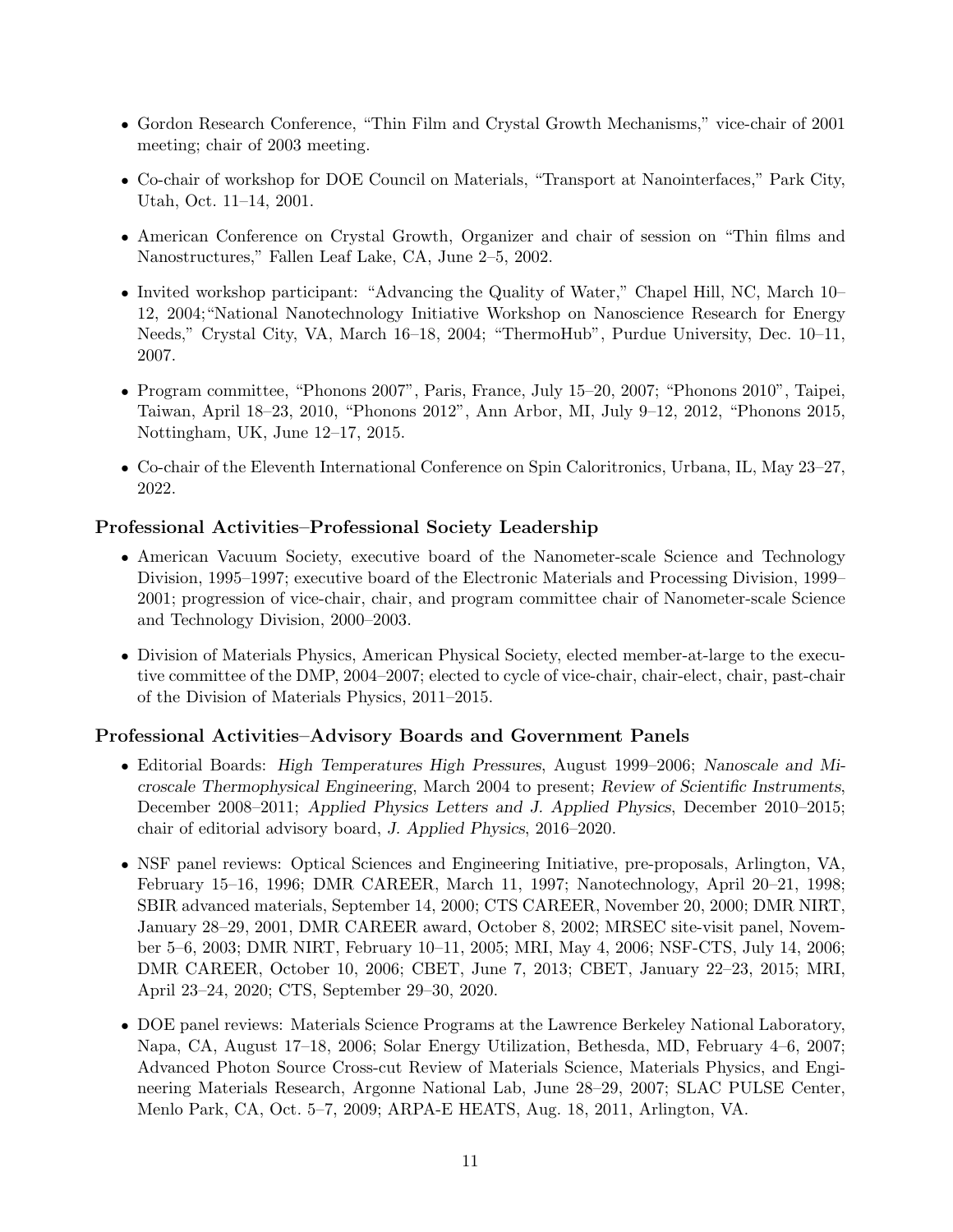- Visiting Committee, Cornell Center for Materials Research, July 1999.
- External advisory board, Northwestern University MRSEC, March 2007–2010.
- External advisory board and management council, Center for Electrochemical Energy Science (CEES), Energy Frontier Research Center based at Argonne National Laboratory, 2014–2019.
- Visiting committee, Physical Review B , American Physical Society Journals, March 23–24, 2015.
- External review committee, Department of Chemical Engineering and Materials Science, U. Minnesota, October 2015.
- Governance board, BP International Center for Advanced Materials, April 2015.
- External advisory board, Center for Emergent Materials (CEM), NSF-MRSEC at Ohio State University, January 2016 to present.
- External advisory board, Midwest Integrated Center for Computational Materials (MiCCoM), Argonne National Laboratory, October 2016 to present.
- External review committee, Department of Materials Science and Engineering, U. Florida, April 2017.
- Review committee, Beckman Institute, Molecular & Electronic Nanostructures Theme, U. Illinois, October 19–20, 2017.

### Consulting Activities

- INRAD, Northvale, NJ, 1991.
- Hoechst Celanese, Summit, NJ, 1993.
- United Technologies, East Hartford, CT, 1993–1996.
- Pratt & Whitney, West Palm Beach, FL, 1994–1996.
- HiPatent, Chicago, IL, 1996; 1998.
- Read-Rite, Fremont, CA, 1998–1999.
- Sumitomo Metal Industries, Osaka, Japan, 1998–1999.
- Dow-Corning, Midland, MI, 2000.
- GE Corporate Research and Development, April, 2000, 2011–2012.
- Hewlett-Packard Co., Boise, ID, 2001.
- Seagate Technology, 2002–2009; 2015–1016; 2021.
- Balzers AG, later Oerlikon Balzers, Balzers, Liechtenstein, 2003–2006, 2011, 2019, 2021.
- Cenymer, Longmont, CO, 2004.
- Nanocoolers, Austin, TX, 2004–2007.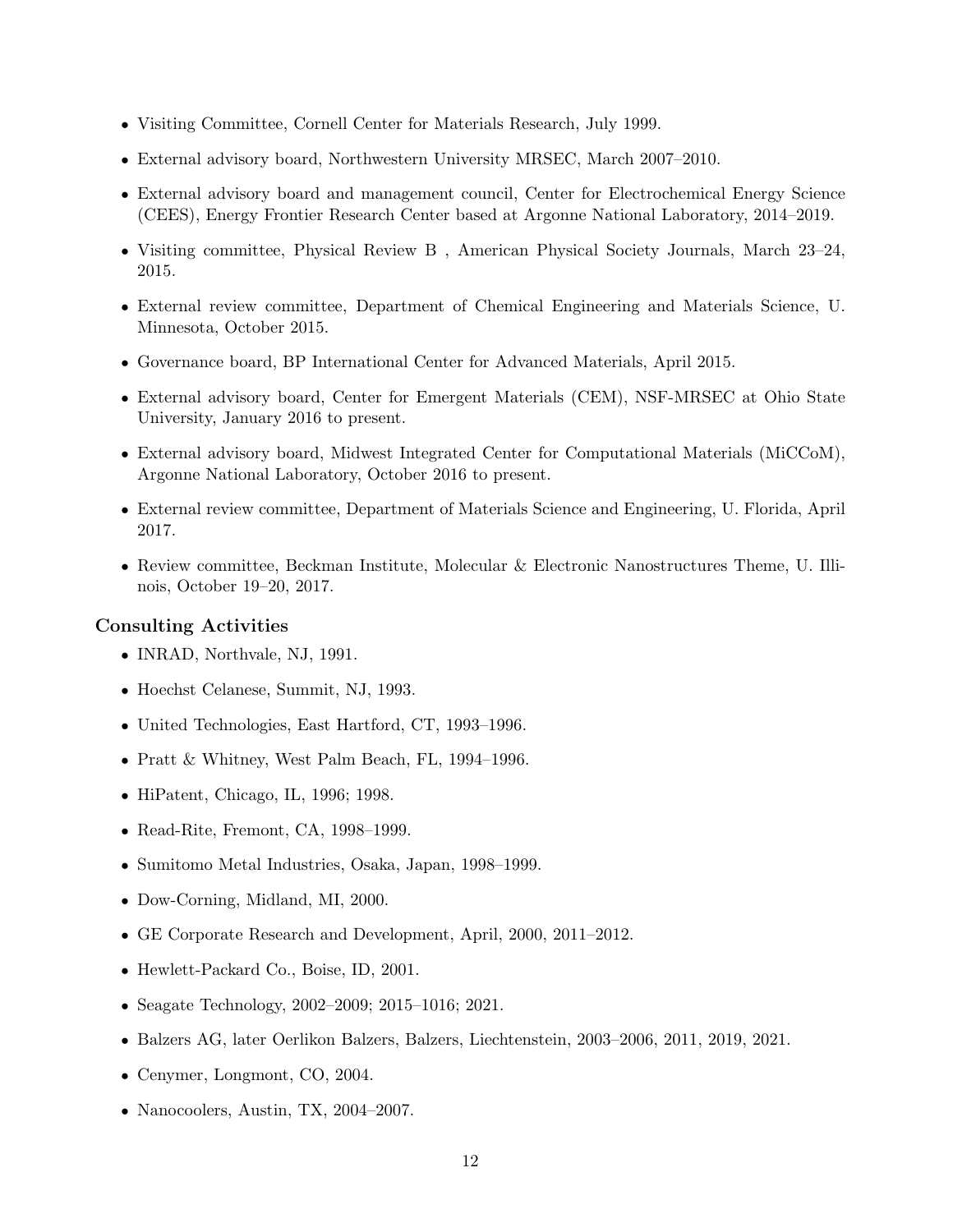- Zimmerman and Associates, Chicago, IL, 2004–2005.
- Hitachi Global Storage Technologies, 2005–2008; 2013–2015.
- Intel, 2005–2006.
- SBA Materials, 2006.
- Voxtel, 2006.
- Baker-Botts, 2006.
- Raytheon, 2006-2008.
- Samsung, 2006–2007; 2011.
- Micropelt, 2006-2007.
- Precision Instruments and Measurement Company, 2007–2008, 2010, 2014–2016, 2018–2020.
- Symetrix Corporation, 2007.
- Fraunhofer Institute for Physical Measurement, 2007–2009, 2015.
- Western Digital Corporation, 2008–2011; 2021.
- Northrop Grumman, 2008.
- Bonutti Technologies, 2008.
- Nextreme Thermal Solutions, 2009.
- Aerospace Corp., 2009.
- Sheetak Inc., 2009, 2019–2020.
- Phononic Devices, 2010–2014.
- Translucent, 2010–2011.
- Wellcome Trust, 2012.
- U. Hamburg, 2012.
- ZTPlus, 2012.
- McMaster University, 2012–2013.
- UC-Davis, 2012–2013.
- ETH-Zurich, 2012–2014.
- Honeywell, 2012.
- Dutch Institute for Fundamental Energy Research, 2012.
- Advanced Diamond Technologies, 2013.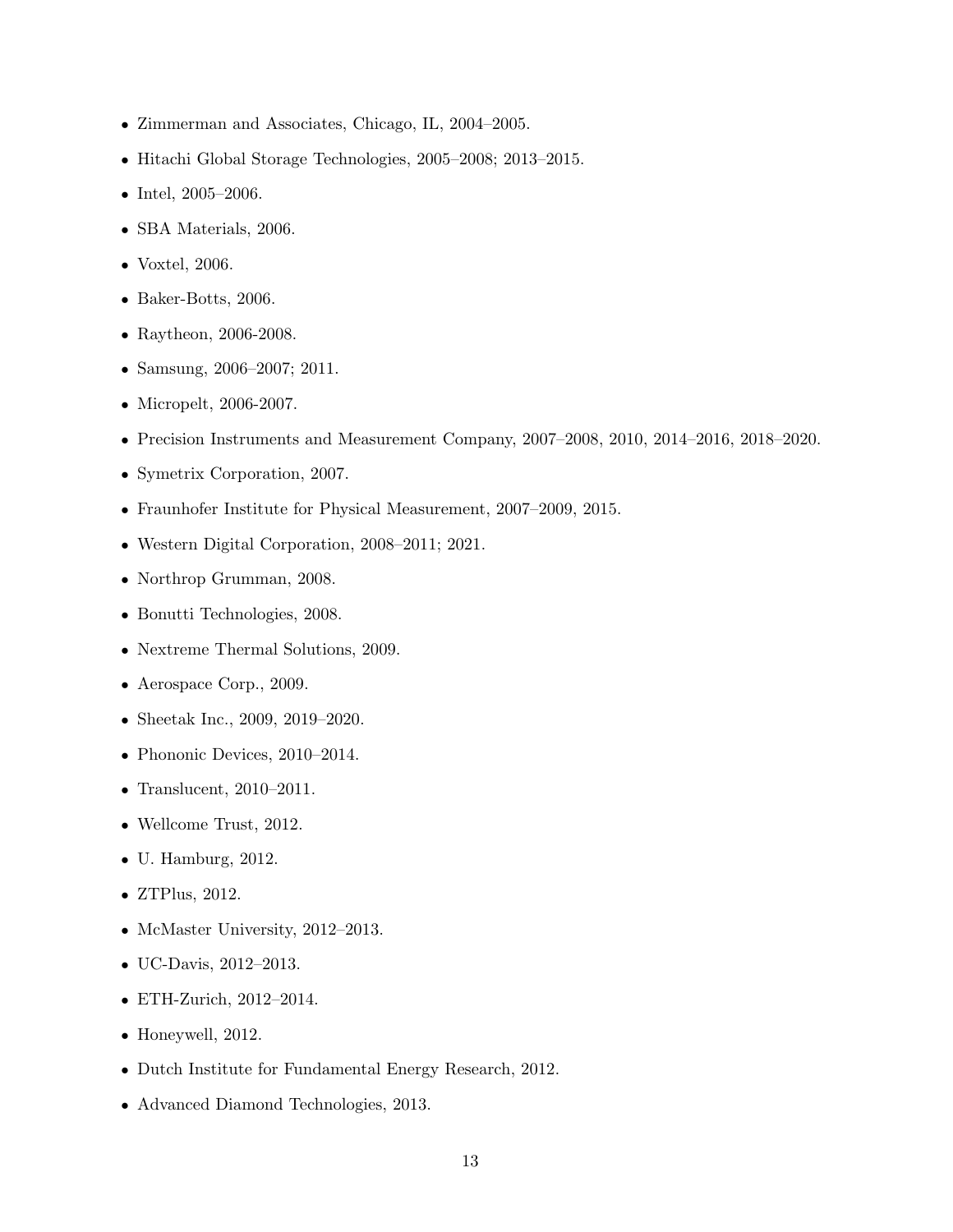- DuPont, 2013.
- Silicium Energy, 2013–2014.
- Toyota Motor Engineering and Manufacturing North America, Inc., 2013.
- Dickinson Wright, 2013–2014.
- Henkel Electronics, 2013.
- HRL, 2014.
- Linseis, 2014–2018.
- Veeco, 2015.
- C3Nano, 2015.
- Soraa Laser, 2016–2017.
- Kennametal, 2016.
- Akhan Semiconductor, 2016.
- Evatec, 2016–2017; 2020–2021.
- Diamond Foundry, 2019–2021.
- Materials Characterization Services, 2019–2021.
- Winchester Technologies, 2021.
- Electroninks, 2021.

#### Invited Talks

- 1. D. G. Cahill and R. O. Pohl, "Thermal conductivity at low and high temperatures," 90th Annual Meeting of the American Ceramic Society, Cincinnati, OH, May 1-5 1988.
- 2. D. G. Cahill, "Thermal conductivity and lattice vibrations," 1991 March Meeting of the APS, Cincinnati, OH, March 18-22.
- 3. D. G. Cahill and R. O. Pohl, "Is there a lower limit to the thermal conductivity of solids," MRS Symp. Proc. 234, 27 (1991); MRS Spring Meeting, Anaheim, CA, 1991.
- 4. D. G. Cahill and J. R. Olson, "Diamond thermal conductivity using the  $3\omega$  technique," Workshop on Characterizing Diamond Films, Gaithersburg, MD, Feb. 27-28, 1992.
- 5. D. G. Cahill and R. J. Hamers, "Charge dynamics at the Si(001) surface studied by scanning tunneling microscopy and surface photovoltage," Chicago, IL, May 12, 1992.
- 6. D. G. Cahill, keynote address, "3 $\omega$  method for thick and thin films," Proceedings of the 22nd International Thermal Conductivity Conference, edited by T. W. Tong, (Technomic, Lancaster, PA, 1994), p. 33; Tempe, AZ, Nov. 7-10, 1993.
- 7. D. G. Cahill, "Thermal conductivity measurement of thin film materials," Knolls Atomic Power Lab, Schenectady, NY, Sept. 13, 1994.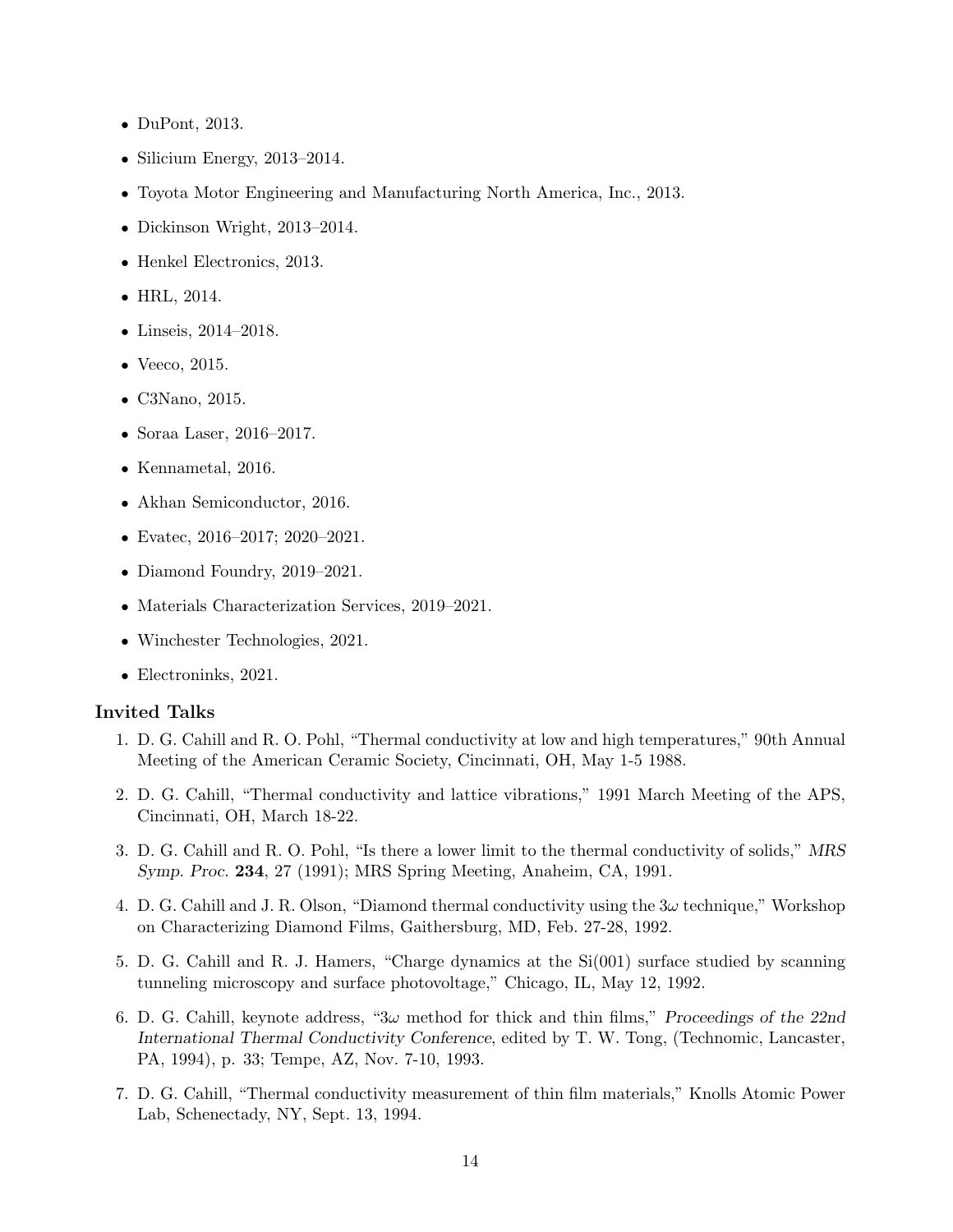- 8. D. G. Cahill, "Pattern formation during crystal growth by molecular beam epitaxy," Lawrence Livermore National Laboratory, Livermore, CA, Dec. 15, 1994.
- 9. D. G. Cahill and J. E. Van Nostrand, "Pattern formation during homoepitaxial growth of Ge(001) at low temperatures," 14th Conference on Crystal Growth and Epitaxy, Fallen Leaf Lake, CA, June 4-7, 1995.
- 10. D. G. Cahill, "Roughening and smoothing during semiconductor crystal growth and etching," Solid State Physics Seminar, Cornell University, Ithaca, NY, Sept. 19, 1995.
- 11. J. W. Wood, R. Cortez, D. G. Cahill, L. D. Stephenson, and H. H. Zaghloul, "Volatilization during thermal plasma processing of glass melts containing heavy-metals," Proceedings of the 56th Conference on Glass Problems, Urbana, IL, Oct. 23-25, 1995.
- 12. D. G. Cahill, "Thermal conductivity of thin films and multilayers," ARPA Thermoelectric Materials Workshop, Arlington, VA, Nov. 8-9, 1995.
- 13. D. G. Cahill, S. Jay Chey, and J. E. Van Nostrand, "Coarsening and slope selection during crystal growth and etching of  $Ge(001)$ ," MRS Symp. Proc. **399**, 221 (1996); MRS Fall Meeting, Boston, MA, Nov. 29-Dec. 1, 1995.
- 14. D. G. Cahill, S. J. Chey, and J. E. Van Nostrand, "Roughening and smoothing kinetics of Ge(001)," TMS Annual Meeting, Anaheim, CA, Feb. 5, 1996.
- 15. D. G. Cahill, "Dynamics of the Ge(001) surface during low temperature processing," Condensed Matter Physics Seminar, UCLA, Los Angeles, CA, Feb. 7, 1996.
- 16. D. G. Cahill, "Heat transport in dielectric films and at solid-solid interfaces," Naval Research Laboratory, March 14, 1996.
- 17. D. G. Cahill, "Roughening and smoothing of the Ge(001) surface," Condensed Matter Physics Seminar, Ohio State University, Columbus, OH, May 8, 1996.
- 18. D. G. Cahill and S. J. Chey, "Relaxation of nanometer-scale surface morphology," Dynamics of Crystal Surfaces and Interfaces, Traverse City, MI, August 4-8, 1996, edited by Duxbury and Pence, (Plenum Press, New York, 1997), pp. 59-70.
- 19. D. G. Cahill and S.-M. Lee, "Influence of interface conductance on the apparent thermal conductivity of thin films," Microscale Thermophysical Engineering, 1, 47 (1997); Second U.S.-Japan Seminar on Molecular and Microscale Transport Phenomena, August 8-10, 1996.
- 20. D. G. Cahill, "Roughening and smoothing of the Ge(001) surface," Condensed Matter Physics Seminar, U. Notre Dame, Notre Dame, IN, Oct. 4, 1996.
- 21. D. G. Cahill and S.-M. Lee, keynote address, "Progress in the study of thin film thermal conductivity," proceedings of the 17th Japan Symposium on Thermophysical Properties, Nov. 27-29, 1996.
- 22. D. G. Cahill, "Low temperature epitaxial growth of semiconductors and ceramics," American Chemical Society, San Francisco, CA, April 13-17, 1997.
- 23. D. G. Cahill and S.-M. Lee, "Heat Transport measurements of thin films and interfaces," Thin Film Thermal Conductivity Workshop, Boulder, CO, July 23–26, 1997.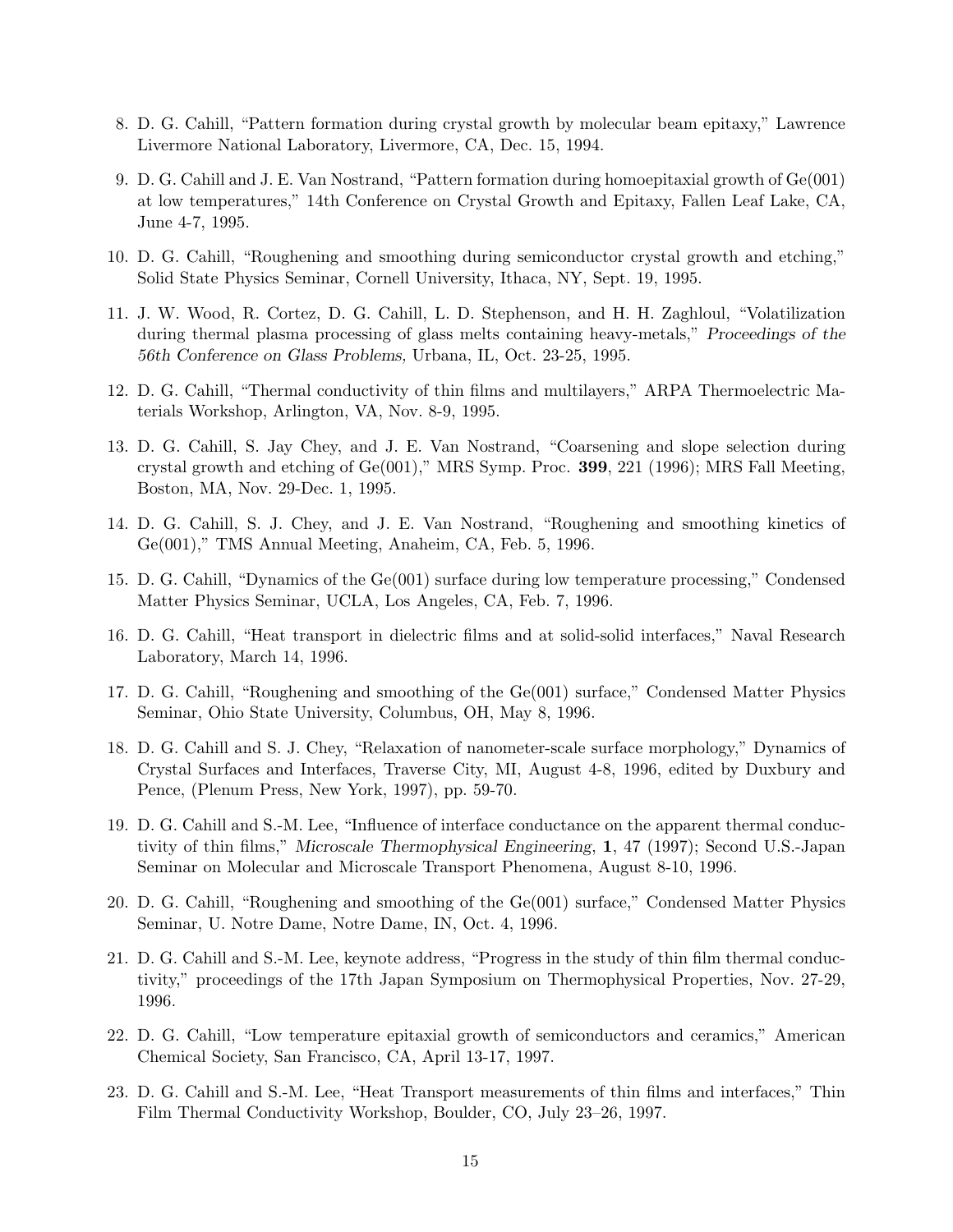- 24. D. G. Cahill, "Heat transport measurements of oxide films and solid-solid interfaces using the 3ω method," United Technologies Research Center, East Hartford, CT, Aug. 31, 1997.
- 25. D. G. Cahill, S.-M. Lee, G. Matamis, and W. P. Allen,"Thin film materials and the minimum thermal conductivity," Microscale Thermophysical Engineering 2, 31 (1998); Thermophysical Phenomena in Microscale Sensors, Devices, and Structures, Baltimore, MD, August 9, 1997.
- 26. D. G. Cahill, "Heat transport in dielectric thin films and at solid-solid interfaces," Read-Rite, Fremont, CA, Feb. 10, 1998.
- 27. D. G. Cahill, "Heat transport in thin film materials and the minimum thermal conductivity, " Argonne National Laboratory, Argonne, IL, June 10, 1998.
- 28. D. G. Cahill, A. J. Bullen, T. Selinder, and A. von Keudell, "Thermal conductivity of wearresistant coatings," Thermophysical Phenomena in Microscale Sensors, Devices, and Structures, Albuquerque, NM, June 14, 1998.
- 29. D. G. Cahill, "Low temperature growth morphology of TiN(001) and the effects of low energy ion bombardment", Sandia National Laboratory, Albuquerque, NM, June 15, 1998.
- 30. D. G. Cahill, "Heat conduction in disordered materials and the minimum thermal conductivity," Department of Mechanical Engineering, U. California, Berkeley, Materials Seminar, Oct. 28, 1998.
- 31. D. G. Cahill, "Morphology of epitaxial films during low temperature growth", AVS 45th International Symposium, Baltimore, MD, Nov. 5, 1998.
- 32. D. G. Cahill, "Morphology of epitaxial TiN(001) thin films," Sandia National Laboratory, Livermore, CA, Nov. 23, 1998.
- 33. D. G. Cahill, "Roughening and smoothing of the Ge(001) surface", U. California, Davis, Condensed Matter Physics Seminar, Dec. 3, 1998.
- 34. D. G. Cahill, "Interface thermal conductance and the thermal conductivity of multilayer thin films," International Thermal Conductivity Conference, Ann Arbor, MI, June 14–16, 1999.
- 35. D. G. Cahill, "Large-scale kinetic structures formed during growth and etching," Gordon Research Conference, Thin Films and Crystal Growth Mechanisms, Plymouth State College, NH, June 20–25, 1999.
- 36. D. G. Cahill, S.-C. Chen, and C. Grigoropoulos, "Time-resolved microscopy of surface morphology during laser thermal processing of Si and Ge," Joint US/Japan Symposium on Molecular and Microscale Thermophysical Phenomena in Nanotechnology, Sendai, Japan, Aug 8–11, 1999.
- 37. D. G. Cahill, A. J. Bullen, and S.-M. Lee, "Interface thermal conductance and the thermal conductivity of multilayer thin films," High Temperatures High Pressures, 32 135 (2000); 15th European Conference on Thermophysical Properties, W¨urzburg, Germany, Sept. 5–9, 1999;
- 38. D. G. Cahill, J.-C. Kim, K. Kyuno, and R. S. Averback, "Defects and morphologies produced by keV ion bombardment of Ge and Si surfaces," MRS 1999 Fall Meeting, Boston, MA, Nov. 29–Dec. 3, 1999.
- 39. D. G. Cahill, "Thermal conductivity of nanostructured thin film materials," Dow Corning Corp., January 6, 2000.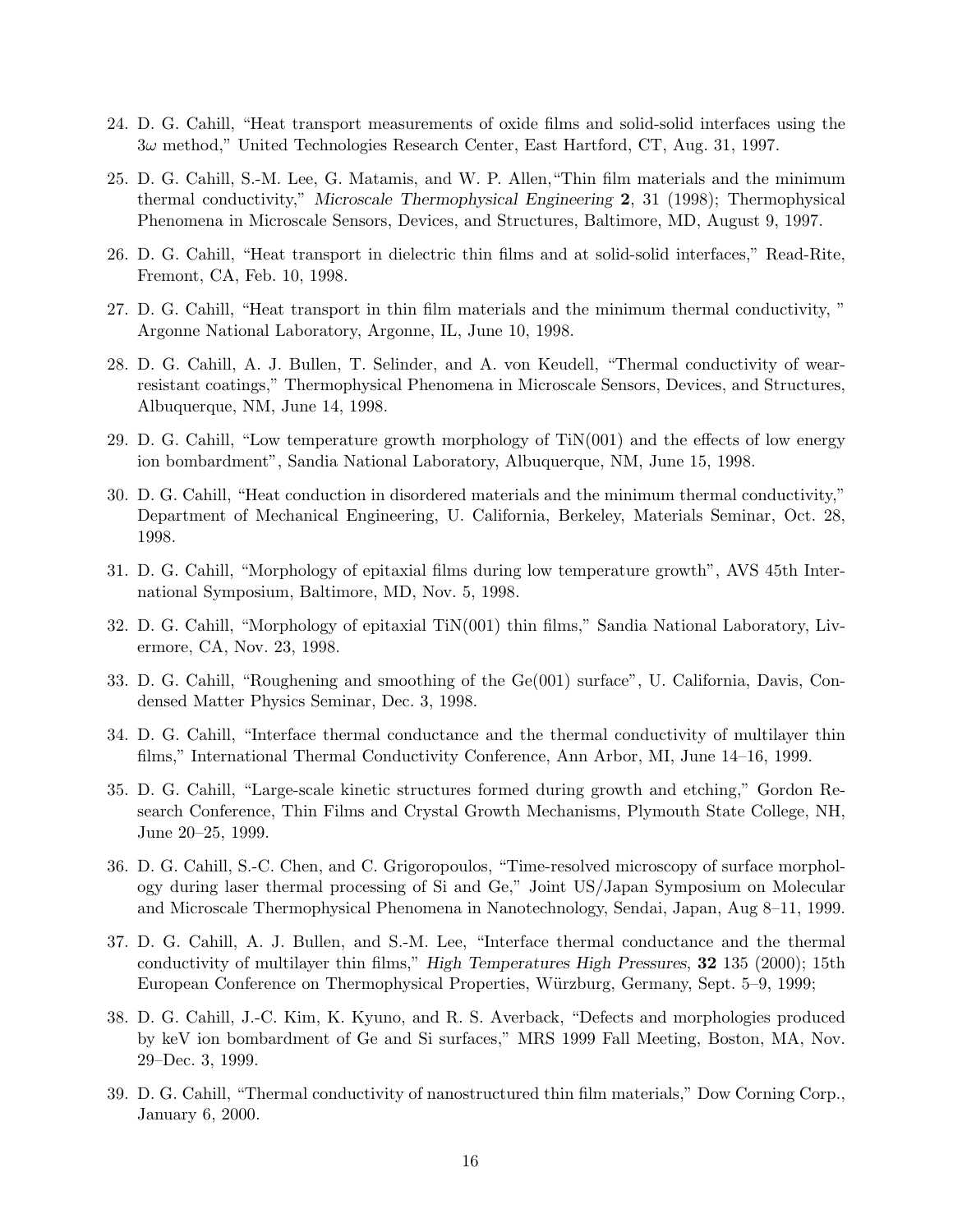- 40. D. G. Cahill, "Laser-driven material deformation on nanosecond and picosecond time scales," Lawrence Livermore National Laboratory, Livermore, CA, May 11, 2000.
- 41. D. G. Cahill, "Instabilities and pattern formation in low temperature crystal growth," Materials Science seminar, Harvard University, April 5, 2001.
- 42. D. G. Cahill "Nanostructures by dewetting," Materials Science and Engineering Department, Rensselaer Polytechnic Institute, April 19, 2001.
- 43. D. G. Cahill, panel discussion on "Nanoscale transport phenomena," ASME Congress 2001, New York, NY, Nov. 11-16.
- 44. D. G. Cahill and T. Schwarz-Selinger, "Surface mass transport during Stranski-Krastinow growth of epitaxial nanostructures," Franco-American workshop on Nanoparticles, Northwestern University, Dec. 3–5, 2001.
- 45. D. G. Cahill and T. Schwarz-Selinger, "Domes on dimpled substrates", 2002 March Meeting of the APS, Indianapolis, IN, March 18–22.
- 46. D. G. Cahill, "Nanostructured metal/glass interfaces by ion-induced dewetting and burrowing," Int. Conf. Metallurgical Coatings and Thin Films, San Diego, CA, April 22–26, 2002.
- 47. D. G. Cahill, "Thermal transport across solid-solid and solid-liquid interfaces," Mechanical Engineering Department, Purdue University, Nov. 15, 2002.
- 48. D. G. Cahill, "Instabilities and pattern formation in vapor phase crystal growth," Materials Science and Engineering Department, U. of Michigan, Dec. 6, 2002.
- 49. D. G. Cahill, "Time-domain thermoreflectance studies of thin film thermal conductivity and interface thermal conductance, " Seagate Technology, Bloomington, MN, Jan. 30, 2003.
- 50. D. G. Cahill, "The denominator of the thermoelectric figure of merit: heat transport by lattice vibrations," 2003 ASM/TMS Spring Symposium, Schenectady, NY, May 12–13.
- 51. D. G. Cahill, "Flow, buckling, and delamination in laser processing of Si and  $SiO<sub>2</sub>/Si$ ," 2003 ASME Mechanics and Materials Conference, Tempe, AZ, June 17–21.
- 52. D. G. Cahill, "Heat transport by lattice vibrations: disorder and interfaces," Thermal and Environmental Barrier Coatings, Irsee, Germany, August 17–22, 2003.
- 53. D. G. Cahill and Fumiya Watanabe, "Surface mass transport, island nucleation, and morphological instabilities during growth of Ge on laser textured  $Si(001)$ ," 2003 Lawrence Symposium, Tempe, AZ, Oct. 9-11, 2003.
- 54. D. G. Cahill, "Nanostructured materials and the thermal conductance of interfaces," 27th International Thermal Conductivity Conference, Knoxville, TN, Oct. 26–29, 2003.
- 55. D. G. Cahill, "Nanostructured materials and the thermal conductance of interfaces," Thermal Management for Micro and Meso Power Systems Conference, Chicago, IL, May 17–18, 2004.
- 56. Fumiya Watanabe and D. G. Cahill, "Strained layer instabilities on vicinal surfaces:  $Si_{1-x}Ge_x$ epitaxy on laser textured Si(001)," Third Annual Workshop on the Evolution and Self-Assembly of Quantum Dots, Northwestern U., Aug. 13–14, 2004.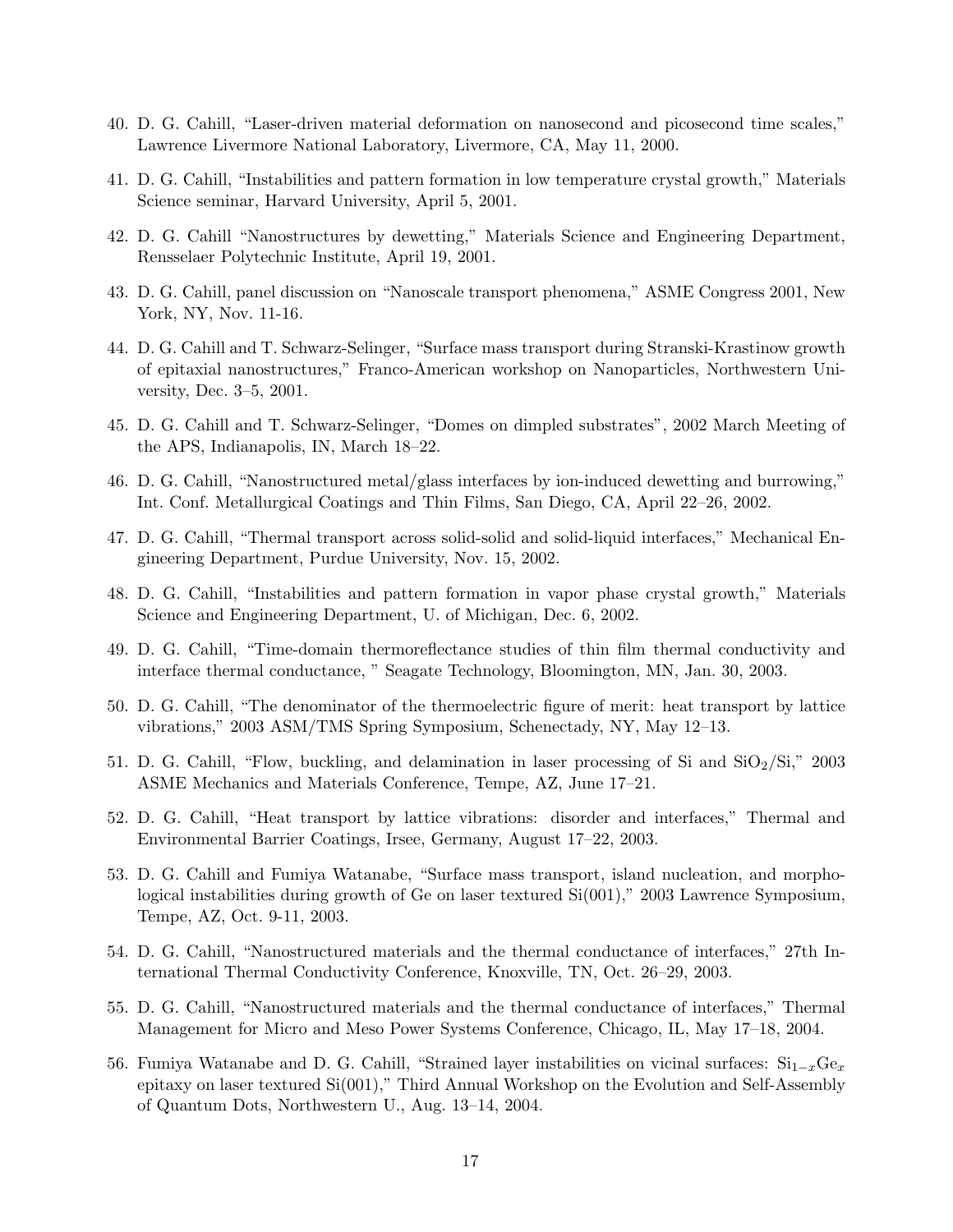- 57. D. G. Cahill, "Spatially-resolved measurements of thermal transport properties by time-domain thermoreflectance," Lawrence Livermore National Laboratory, Sept. 23, 2004.
- 58. D. G. Cahill, "Thermal transport at the nanoscale," Mechanical Engineering Dept. seminar, U. Virginia, Oct. 21, 2004.
- 59. D. G. Cahill "Thermal transport in nanostructured materials," AVS 51st International Symposium, Anaheim, CA, Nov. 14–19, 2004.
- 60. D. G. Cahill, "Morphological instabilities during growth of GeSi on laser textured Si(001)," ASME International Mechanical Engineering Congress, Anaheim, CA, Nov. 13–19, 2004.
- 61. D. G. Cahill, "Thermal transport at the nanoscale," Intel Corp., Portland, OR, Dec. 2, 2004.
- 62. D. G. Cahill, "Thermal transport at the nanoscale," Materials Research Institute seminar, U. Oregon, Eugene, OR, Dec. 3, 2004.
- 63. D. G. Cahill, "Thermal transport at the nanoscale, IBM Watson Research Center, Yorktown Heights, NY, Feb. 15, 2005.
- 64. D. G. Cahill, "Thermal conductance of interfaces," MRS Spring Meeting, San Francisco, CA, March 28–April 1, 2005.
- 65. D. G. Cahill "Thermal conductance of solid-solid and solid-liquid interfaces," NCN NEMS Workshop, Purdue U., April 8, 2005.
- 66. D. G. Cahill, "Beating the minimum thermal conductivity with W/alumina nanolaminates," Int. Conf. on Metallurgical Coatings and Thin Films, San Diego, CA, May 2–6, 2005.
- 67. D. G. Cahill, "Spatially resolved measurements of thermal transport properties by time-domain thermoreflectance," General Atomics, La Jolla, CA, Aug. 9, 2005.
- 68. D. G. Cahill, "Thermal conductance of solid-solid and solid-liquid interfaces," Argonne National Lab, Argonne, IL, Aug. 17, 2005.
- 69. D. G. Cahill, "Thermal conductance of solid-solid and solid-liquid interfaces," Micro Thermal System Research Center, Seoul National University, Nov. 7, 2005.
- 70. D. G. Cahill, "Thermal conductance of solid-solid and solid-liquid interfaces," Mech. Eng. Dept., U. Tokyo, Nov. 9, 2005.
- 71. D. G. Cahill, "Thermal conductance of solid-solid and solid-liquid interfaces," plenary speaker, 26th Japan Thermophysical Properties Conference, Tsukuba, Japan, Nov. 9-11, 2005.
- 72. D. G. Cahill, "Thermal conductance of interfaces," SRC/NSF 3rd Workshop on Silicon Nanoelectronics and Beyond, Arlington, VA, Dec. 8–9, 2005.
- 73. D. G. Cahill, "Thermal conductance of interfaces and the thermal conductivity of epitaxial semiconductors," DARPA Workshop on Nanoscopic Optical Phonon Engineering, Arlington, VA, Dec. 15, 2005.
- 74. D. G. Cahill, "Picosecond time-scale heat transport in metallic layers," SPIE Photonics West Conference, San Jose, CA, Jan. 23–26, 2006.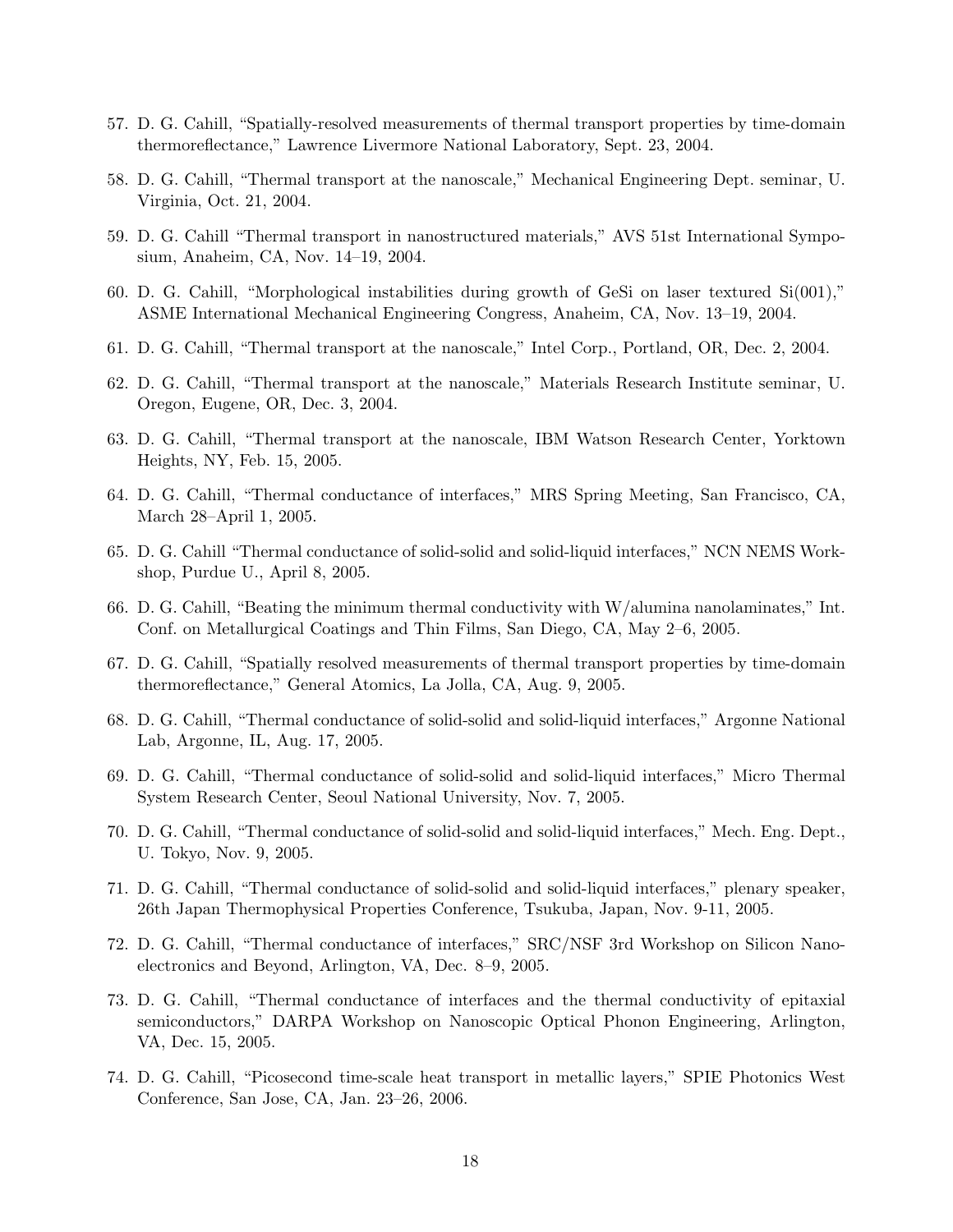- 75. D. G. Cahill, "Time-domain thermoreflectance studies of thin film thermal conductivity and interface thermal conductance," Hitachi Global Storage, San Jose, CA, Jan. 26, 2006.
- 76. D. G. Cahill, "Thermodiffusion of nanoparticles in water," MRS Spring Meeting, San Francisco, CA, April 17–20, 2006.
- 77. D. G. Cahill, "Thermal conductance of solid-solid interfaces," CECAM workshop on heat transfer simulation at the atomic scale, Lyon, France, Sept. 14–16, 2006.
- 78. D. G. Cahill, "Nanoscale thermal transport," Tulane Physics Department seminar, Nov. 7, 2006.
- 79. D. G. Cahill, "Nanoscale thermal transport," Louisiana State U. Physics Department seminar, Nov. 8, 2006.
- 80. D. G. Cahill, "High resolution, high throughput thermal conductivity mapping of ceramic coatings and composites," 31st Int. Conf. Advanced Ceramics and Composites, Daytona Beach, FL, January 23–26, 2007.
- 81. D. G. Cahill, "Heat transport at solid-liquid interfaces: confrontation between experiment and simulation," 2007 March Meeting of the APS, Denver, CO, March 5–9, 2007.
- 82. D. G. Cahill, IBM Lecture Series on Nanotechnology,"Thermal conductivity of superlattices, multilayers, and layered crystals: how low can we go?", Notre Dame University, South Bend, IN, April 3, 2007.
- 83. D. G. Cahill, "Materials characterization using ultrafast lasers," Advanced Materials/Failure Analysis, Phoenix, AZ, April 20, 2007.
- 84. D. G. Cahill, "Nanoscale thermal conductance," NSF Workshop on Frontiers in Transport Phenomena, Storrs, CT, May 17–18, 2007.
- 85. D. G. Cahill, "Frequency dependent thermal conductivity and ballistic phonon heat transport in semiconductor alloys," Phonons Scattering in Condensed Matter, Paris, France, July 16–20, 2007.
- 86. D. G. Cahill, "Extremes in heat conduction: Pushing the boundaries of the thermal conductivity of materials," United Technologies Research Center Fellows Innovation Seminar, Hartford, CT, Sept. 12, 2007.
- 87. D. G. Cahill, "Interfacial effects in heat transport," ECI conference on Nanofluids: Fundamentals and Applications, Copper Mountain, CO, Sept. 16–20, 2007.
- 88. D. G. Cahill, "Extremes in heat conduction: Pushing the boundaries of the thermal conductivity of materials," Mechanical Eng. Dept. seminar, U. Pennsylvania, Oct. 4, 2007.
- 89. D. G. Cahill, "Extremes in heat conduction: Pushing the boundaries of the thermal conductivity of materials," Air Force Research Laboratory, Dayton, OH, Oct. 15, 2007.
- 90. D. G. Cahill, "Extremes in heat conduction: Pushing the boundaries of the thermal conductivity of materials," Materials Science Dept. seminar, Michigan State University, Oct. 25, 2007.
- 91. D. G. Cahill, "Extremes in heat conduction: Pushing the boundaries of the thermal conductivity of materials," Defense Sciences Research Council workshop on Energy Harversting, Arlington, VA, Nov. 7, 2007.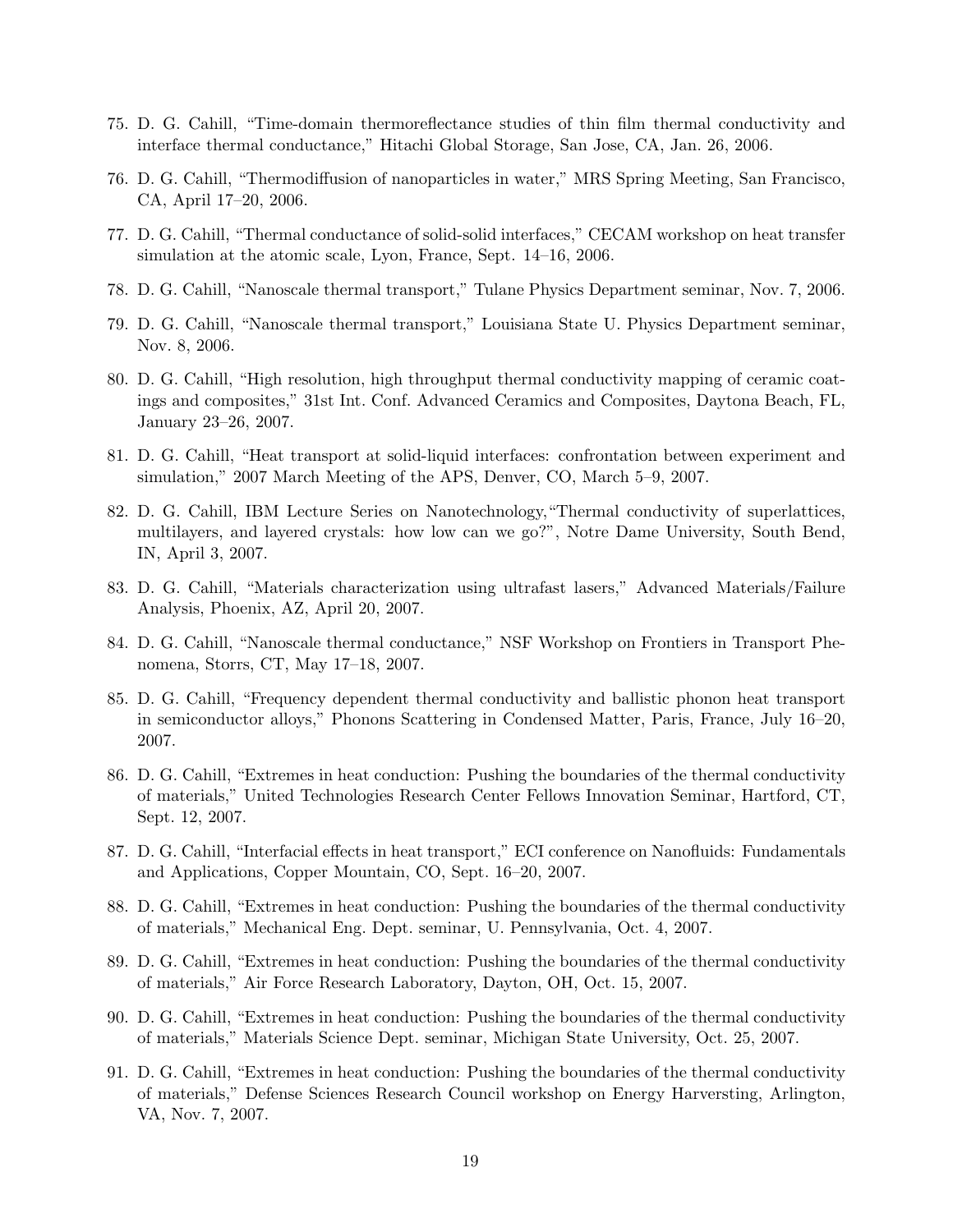- 92. D. G. Cahill, "Ultrafast thermometry and the measurement of thermal transport properties at the nanoscale," Materials Science Dept. seminar, Stanford University, Nov. 9, 2007.
- 93. D. G. Cahill, "Nanoscale heat conduction at solid-liquid interfaces," Gordon Research Conference on Photoacoustic and Photothermal Phenomena, Ventura, CA, Feb. 10–14, 2008.
- 94. D. G. Cahill, "Extremes in heat conduction: Pushing the boundaries of the thermal conductivity of materials," Mechanical Engineering Dept. seminar, University of Texas–Austin, Feb. 29, 2008.
- 95. D. G. Cahill, "Thermal conductivity of phase change materials and the thermal conductance of interfaces," MRS Spring Meeting, San Francisco, CA, March 24–27, 2008.
- 96. D. G. Cahill, "Pushing the boundaries of the thermal conductivity of materials," 6th US-Japan Joint Seminar on Nanoscale Transport Phenomena—Science and Engineering, Boston, MA July 13–16, 2008.
- 97. D. G. Cahill, "Pushing the boundaries of the thermal conductivity of materials," International Conference on Thermoelectrics, Corvallis, OR, August 4–7, 2008.
- 98. D. G. Cahill, "Ion beam analysis of materials for water purification: Partitioning of inorganic ions in FT30 reverse osmosis membranes," International Conference on the Application of Accelerators in Research and Industry, Forth Worth, TX, August 10–16, 2008.
- 99. D. G. Cahill, "Nanoscale thermal transport and the thermal conductance of interfaces," International Workshop on Energy Dissipation at Surfaces, Bad Honnef, Germany, August 25–28, 2008.
- 100. D. G. Cahill, "Pushing the boundaries of the thermal conductivity of materials," Institute for Materials Research—Materials Week, The Ohio State University, Columbus, OH, September 10–12, 2008.
- 101. D. G. Cahill, "Passive and active control of heat transfer at interfaces," Thermal Management Materials Workshop, Dayton, OH, September 16–17, 2008.
- 102. D. G. Cahill, "Pushing the boundaries of the thermal conductivity of materials," Mechanical Engineering Dept. seminar, University of Colorado–Boulder, September 18, 2008.
- 103. D. G. Cahill, "Pushing the boundaries of the thermal conductivity of materials," Nanoscience Seminar, Arizona State University, Tempe, AZ, October 20, 2008.
- 104. D. G. Cahill, "Ultrafast laser-based metrology for micron-scale measurements of thermal transport, coefficient of thermal expansion, and temperature," Intel Corporation, Chandler, AZ, October 21, 2008.
- 105. D. G. Cahill, "Thermal unobtainiums(?)," Defense Sciences Research Council Workshop on Thermal Superconductivity, Arlington, VA, November 17, 2008.
- 106. D. G. Cahill, "Pushing the boundaries of the thermal conductivity of materials," Materials Science Seminar, Harvard University, Cambridge, MA, February 12, 2009.
- 107. D. G. Cahill, "Transport of water and solutes in reverse osmosis and nanofiltration membranes", 2009 March Meeting of the APS, Pittsburgh, PA, March 18–22.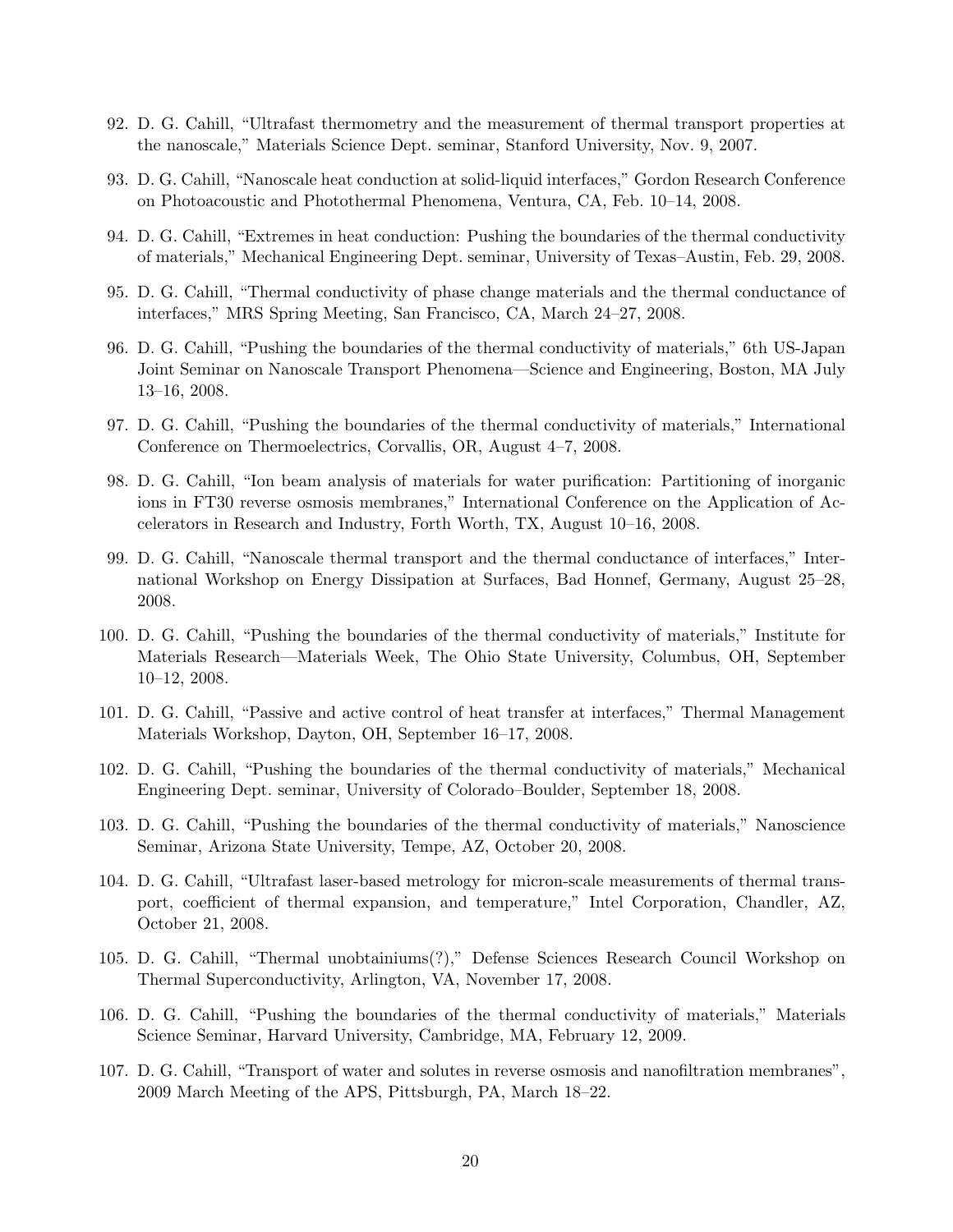- 108. D. G. Cahill "Ultralow thermal conductivity in disordered layered crystals," MRS Spring Meeting, San Francisco, CA, April 13–16, 2009.
- 109. D. G. Cahill "Nanoscale thermal transport during ultrafast melting and crystallization of Ag and Si," MRS Spring Meeting, San Francisco, CA, April 13–16, 2009.
- 110. D. G. Cahill, "Reducing the phonon thermal conductivity at cryogenic temperatures," Workshop on Recent Advances in Peltier Cooling," Kirtland AFB, NM, April 22–23, 2009.
- 111. D. G. Cahill, "Thermal conductivity control with thin films," International Conference on Metallurgical Coatings and Thin Films, San Diego, CA, April 27–30, 2009.
- 112. D. G. Cahill, "Measurement of thermal conductivity," Spring School on Thermal Conductivity and Related Properties, Gainseville, FL, May 18-22, 2009.
- 113. D. G. Cahill, "Spatially-resolved measurements of thermal stresses by picosecond time-domain probe beam deflection," plenary lecture at Thermal Stresses 2009, Urbana, IL, June 1–4, 2009.
- 114. D. G. Cahill and Yee Kan Koh, "Do embedded nanodots make better thermoelectrics?," International Conference on Thermoelectrics, Freiburg, Germany, July 27–30, 2009.
- 115. D. G. Cahill "Ultralow thermal conductivity in disordered layered crystals," Materials Science Seminar, ETH, Zurich, Switzerland, July 31, 2009.
- 116. D. G. Cahill, "Ultrafast laser-based metrology for micron-scale measurements of thermal transport and coefficient of thermal expansion," Oerlikon Balzers, Balzers, Liechtenstein, July 31, 2009.
- 117. D. G. Cahill, "Pushing the boundaries of the thermal conductivity of materials," Chemistry Department Seminar, Dalhoise University, Halifax, Nova Scotia, Canada, August 21, 2009.
- 118. D. G. Cahill, "Pushing the boundaries of the thermal conductivity of materials," Frontiers in Materials Science Seminar Series, Vanderbilt University, Nashville, TN, November 18, 2009.
- 119. D. G. Cahill, "Phonon lifetimes in Si from 50 GHz to 15 THz," MRS Fall Meeting, Boston, MA, November 30–December 3, 2009.
- 120. D. G. Cahill, "Thermal conductance of interfaces and ultralow thermal conductivity," 37th Conference on the Physics and Chemistry of Surfaces and Interfaces, Santa Fe, NM, January 10–14, 2010.
- 121. D. G. Cahill, "Pushing the boundaries of the thermal conductivity of materials," Center for Nanoscale Science Seminar, Los Alamos National Laboratory, Los Alamos, NM, January 2010.
- 122. D. G. Cahill, "Pushing the boundaries of the thermal conductivity of materials," Mechanical Engineering Department Seminar, U. Michigan, Ann Arbor, MI, January 29, 2010.
- 123. D. G. Cahill, IBM Distinguished Lecture in Materials Science,"Pushing the boundaries of the thermal conductivity of materials," Rensselaer Polytechnic Institute, Troy, NY, February 3, 2010.
- 124. D. G. Cahill, "Thermal conductance of solid-state interfaces," TMS Annual Meeting, Seattle, WA, February 14–18, 2010.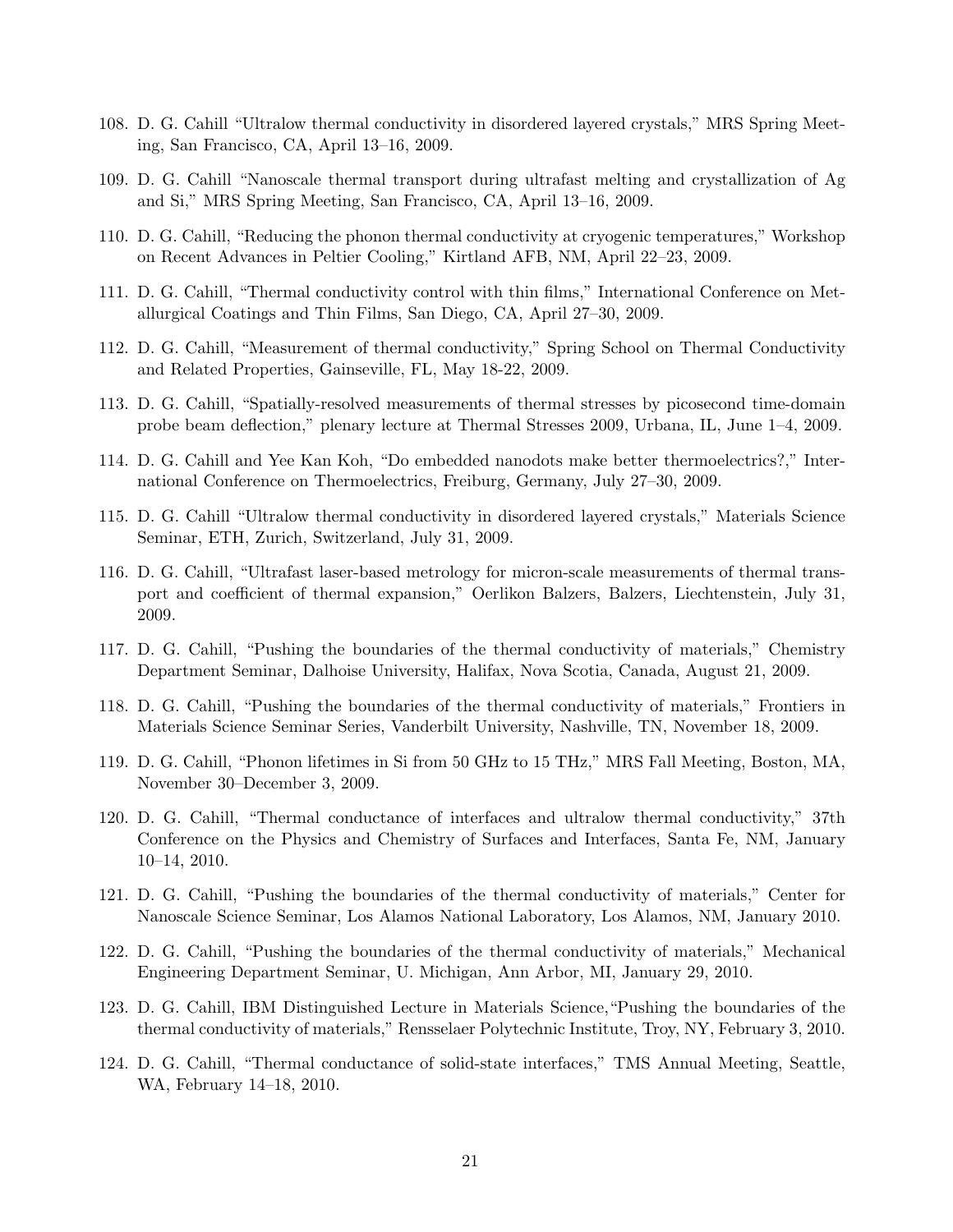- 125. D. G. Cahill, "Thermal energy conversion and control," AAAS Annual Meeting, San Diego, CA, February 18–22, 2010.
- 126. D. G. Cahill, "Ultralow thermal conductivity in nanostructured materials," Workshop on Transport in Nanostructured Materials, Lawrence Berkeley Laboratory, Berkeley, CA, April 1–2, 2010.
- 127. D. G. Cahill and Yee Kan Koh, "Nanostructures and the lattice thermal conductivity of thermoelectric materials," MRS Spring Meeting, San Francisco, CA, April 5–9, 2010.
- 128. D. G. Cahill, "Measurement and control of ultrafast thermal energy transport at interfaces," DARPA Workshop on Local Control of Chemistry at Surfaces, Arlington, VA, May 11–12, 2010.
- 129. D. G. Cahill, "Comparison of the  $3\omega$  method and time-domain thermoerflectance," Thermal Conductivity in Reduced Dimensions:  $3\omega$  Method and Beyond, U. of Göttingen, Germany, May 27–28, 2010.
- 130. D. G. Cahill, "Ultralow thermal conductivity and the thermal conductance of interfaces, Institute of Materials Physics Seminar, U. of Göttingen, Germany, May 28, 2010.
- 131. D. G. Cahill, "Thermodiffusion of nanoparticles in water and the thermal boundary conditions of solid-liquid interfaces," Ninth International Meeting on Thermodiffusion, Toulouse, France, June 7–11, 2010.
- 132. D. G. Cahill, "Ultrafast optical metrology for quantitative measurements of thermal transport at the nanoscale," tutorial lecture, Workshop on Transmission of Information and Energy in Nonlinear and Complex Systems, Singapore, July 5–9, 2010.
- 133. D. G. Cahill, "Nanostructures and the control of thermal conductivity," Institute for Microelectronics, Singapore, July 7, 2010.
- 134. D. G. Cahill, "Thermal energy transport at graphene interfaces," Workshop on Transmission of Information and Energy in Nonlinear and Complex Systems, Singapore, July 5–9, 2010.
- 135. D. G. Cahill, "Probing the mechanisms of heat conduction through the dependence of thermal conductivity on MHz frequencies and GPa pressures," Workshop on Transport Phenomena In Low Dimensional Quantum Magnets, Kolymbari, Crete, Greece, September 24–27, 2010.
- 136. D. G. Cahill, "Heat conduction across interfaces with molecular layers: solids, liquids, and vapors," New Trends in Nonlinear Dynamics: Heat Control and Thermoelectric Efficiency, Erice, Sicily, Italy, October 23–28, 2010.
- 137. D. G. Cahill, keynote,"Nanostructures and the control of thermal conductivity," e-Therm 2010, AIST, Tsukuba, Japan, December 15–17, 2010.
- 138. D. G. Cahill, "Testing the physics of heat conduction in glasses and crystals using high pressures," Dynamic Phenomena under Extremes, Austin, TX, January 25–27, 2011.
- 139. D. G. Cahill, "Measuring thermal transport in extreme environments: Thermal conductivity of water ice VII to 20 GPa," Workshop on Thermal Issues for Hydrogen Energy Systems, Kyushu University, Fukuoka, Japan, February 3, 2011.
- 140. D. G. Cahill, Distinguished Visitor Lecture, "Science of water purification for the 21st century," Haverford College, PA, February 21, 2011.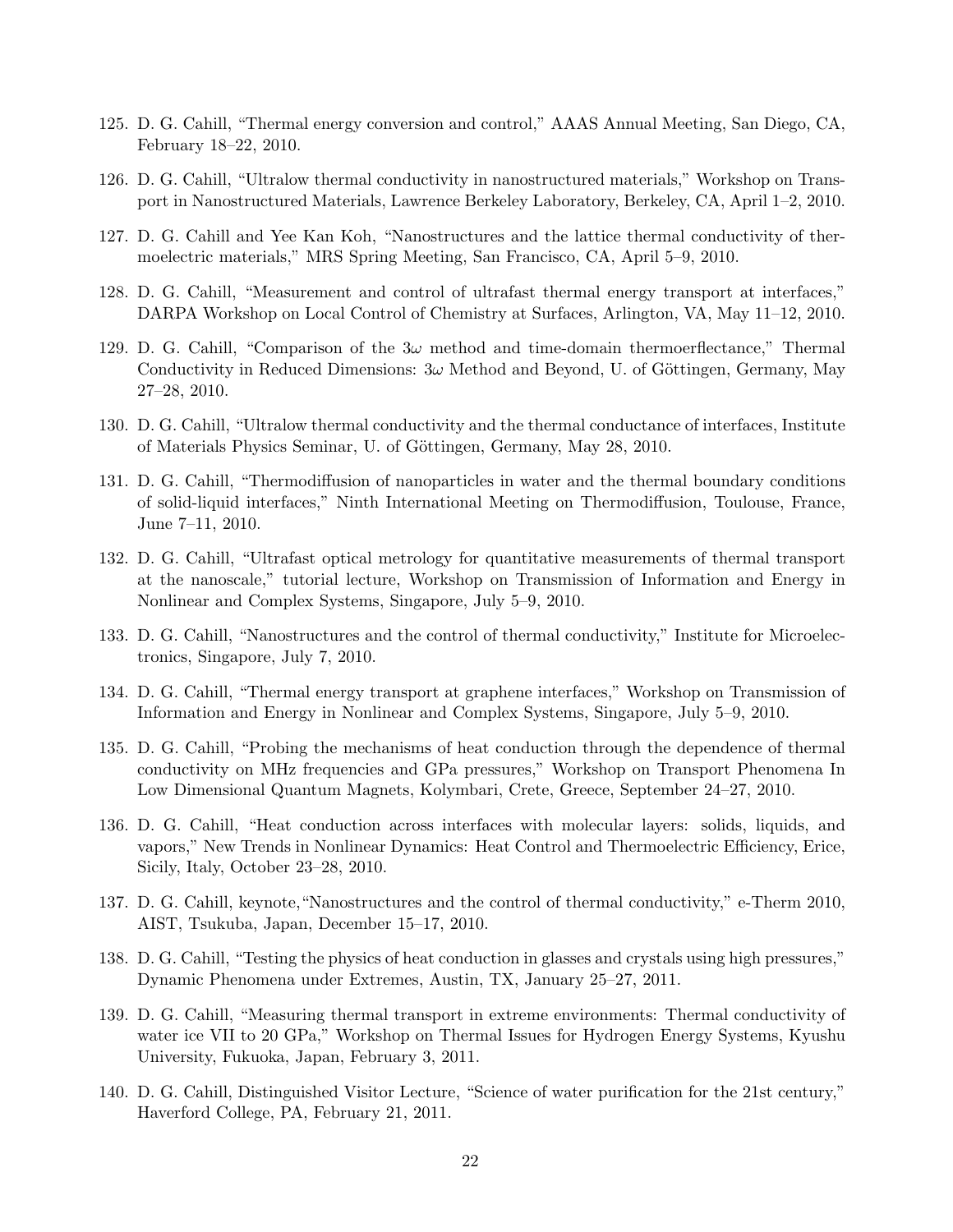- 141. D. G. Cahill, Distinguished Visitor Lecture, "Extremes of heat conduction: Searching for the perfect thermal insulator," Haverford College, PA, February 22, 2011.
- 142. D. G. Cahill, "Ultralow thermal conductivity and the thermal conductance of interfaces," Materials Science and Engineering Department Seminar, Cornell University, Ithaca, NY, March 10, 2011.
- 143. D. G. Cahill, "Phonon scattering and thermal conduction in nanostructured semiconductors," Emerging Opportunities in Nanostructured Semiconductors, Northwestern University, Evanston, IL, June 2–3, 2011.
- 144. D. G. Cahill, "Thermal conductance of material interfaces," Euromat 2011, Montpellier, France, September 12–15, 2011.
- 145. D. G. Cahill, "Ultralow thermal conductivity and the thermal conductance of interfaces," Materials Science and Engineering Department Seminar, University of Maryland, October 7, 2011.
- 146. D. G. Cahill, "The challenge of water: a tutorial on thermodynamics," World Materials Summit, Washington, DC, October 9–12, 2011.
- 147. D. G. Cahill, plenary, "The challenge of water," World Materials Summit, Washington, DC, October 9–12, 2011.
- 148. D. G. Cahill, plenary, Symposium X, "eXtremes of heat conduction: Pushing the boundaries of the thermal conductivity of materials," MRS Fall Meeting, Boston, MA, November 28–December 2, 2011.
- 149. D. G. Cahill, "Thermal conductance of weak and strong interfaces," MRS Fall Meeting, Boston, MA, November 28–December 2, 2011.
- 150. D. G. Cahill, "Nanostructures and the control of thermal conductivity," Conference on Electronic Materials and Applications, Orlando, FL, January 18–20, 2012.
- 151. D. G. Cahill, "Perspectives on the past decade: phonon experiment", NSF/ONR Workshop on Nano/Microscale Thermal Transport, Atlanta, GA, March 4, 2012.
- 152. D. G. Cahill, "Thermal conductance of weak and strong interfaces," 3rd ASME Microscale and Nanoscale Heat and Mass Transfer International Conference, Atlanta, GA, March 4–6, 2012.
- 153. D. G. Cahill, "Phonon scattering and thermal conduction in nanostructured semiconductors," MRS Spring Meeting, San Francisco, CA, April 9–13, 2012.
- 154. D. G. Cahill, "Measurements of thermal transport at the nanoscale using kHz and ultrafast thermal waves: the  $3\omega$  method and time-domain thermoreflectance," Phonon Dynamics, Heat Transfer, and Thermoelectric Phenomena in Nanostructures, Companion School to 15th International Workshop on Computational Electronics, Madison, WI, May 21–22, 2012.
- 155. D. G. Cahill, "Ultralow thermal conductivity and the thermal conductance of interfaces," Sandia National Laboratory, Albuquerque, NM, June 6, 2012.
- 156. D. G. Cahill and Wen-Pin Hsieh, plenary, "Testing models for heat conduction using high pressures: crystals, glasses, and interfaces," Phonons 2012, Ann Arbor, MI, July 9–11, 2012.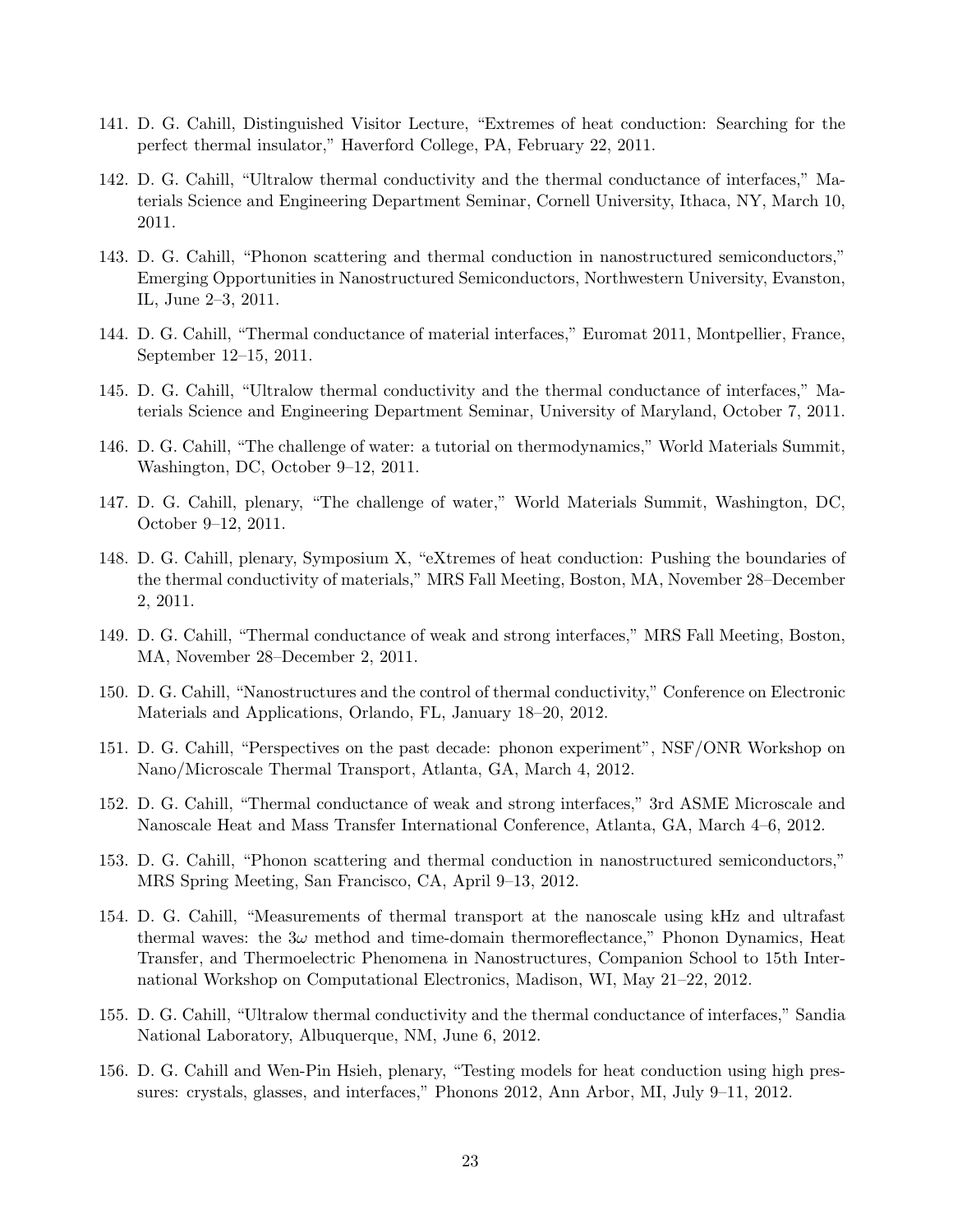- 157. D. G. Cahill, "Ultralow thermal conductivity and the thermal conductance of interfaces," Department of Materials Science and Engineering seminar, U. Florida-Gainesville, September 11, 2012.
- 158. D. G. Cahill, "High throughput mapping of the thermophysical properties of materials," Harnessing the Materials Genome, Vail, CO, September 30–October 1, 2012.
- 159. D. G. Cahill, "eXtremes of heat conduction: Pushing the boundaries of the thermal conductivity of materials," Department of Materials Science and Engineering seminar, Drexel University, Philadelphia, PA, October 23, 2012.
- 160. D. G. Cahill, "Electronic thermal transport in nanoscale metal layers," MRS Spring Meeting, San Francisco, CA, April 1–5, 2013.
- 161. D. G. Cahill, "Thermal conductance of weak and strong interfaces," Heraeus Seminar on Thermal Transport at the Nanoscale, Bad Honnef, Germany, April 7–10, 2013.
- 162. D. G. Cahill, invited panelist, "Metrology with high resolution in space and time and high sensitivity to interfacial phenomena," International Workshop on Micro and Nano Structures for Phase Change Heat Transfer, Dedham, MA, April 22–23, 2013.
- 163. D. G. Cahill, "Magnon-phonon coupling in copper-oxides and the coupling of spin and heat currents in metallic multilayers," Spin Caloritronics V, Columbus, OH, May 13–15, 2013.
- 164. D. G. Cahill, "Surface science at the University of Illinois and the challenge of high pressure and liquid ambients," BP Downstream Technology Seminar, Manchester, UK, June 18–20, 2013.
- 165. D. G. Cahill, "Testing the physics of heat conduction using high pressure: crystals, glasses, and interfaces," International Workshop on Thermoelectric Research and Thermal Management Technology, Tsukuba, Japan, June 28, 2013.
- 166. D. G. Cahill, "Extremes of heat conduction in molecular materials," CECAM Workshop on Nanophonics, Bremen, Germany, August 19–23, 2013.
- 167. D. G. Cahill, "Electronic thermal transport in nanoscale metal layers," Physikalisch-Technische Bundesanstalt, Braunschweig, Germany, August 23, 2013.
- 168. D. G. Cahill, "Extremes of heat conduction in molecular materials," Materials Science and Engineering Department Seminar, Penn State University, State College, PA, September 19, 2013.
- 169. D. G. Cahill, "Extremes of heat conduction in molecular materials," Materials Science and Engineering Department Seminar, U. Washington, Seattle, WA, September 30, 2013.
- 170. D. G. Cahill, "Extremes of heat conduction in molecular materials," Thomas Young Center Highlight Seminar, Imperial College, London, UK, October 10, 2013.
- 171. D. G. Cahill, "Thermal conductance of weak and strong interfaces," CECAM Workshop on Heat Transfer at Small Scales, Zaragoza, Spain, October 14–16, 2013.
- 172. D. G. Cahill, "Thermal conductance of weak and strong interfaces," Hughes Research Laboratory Colloquium, October 28, 2013.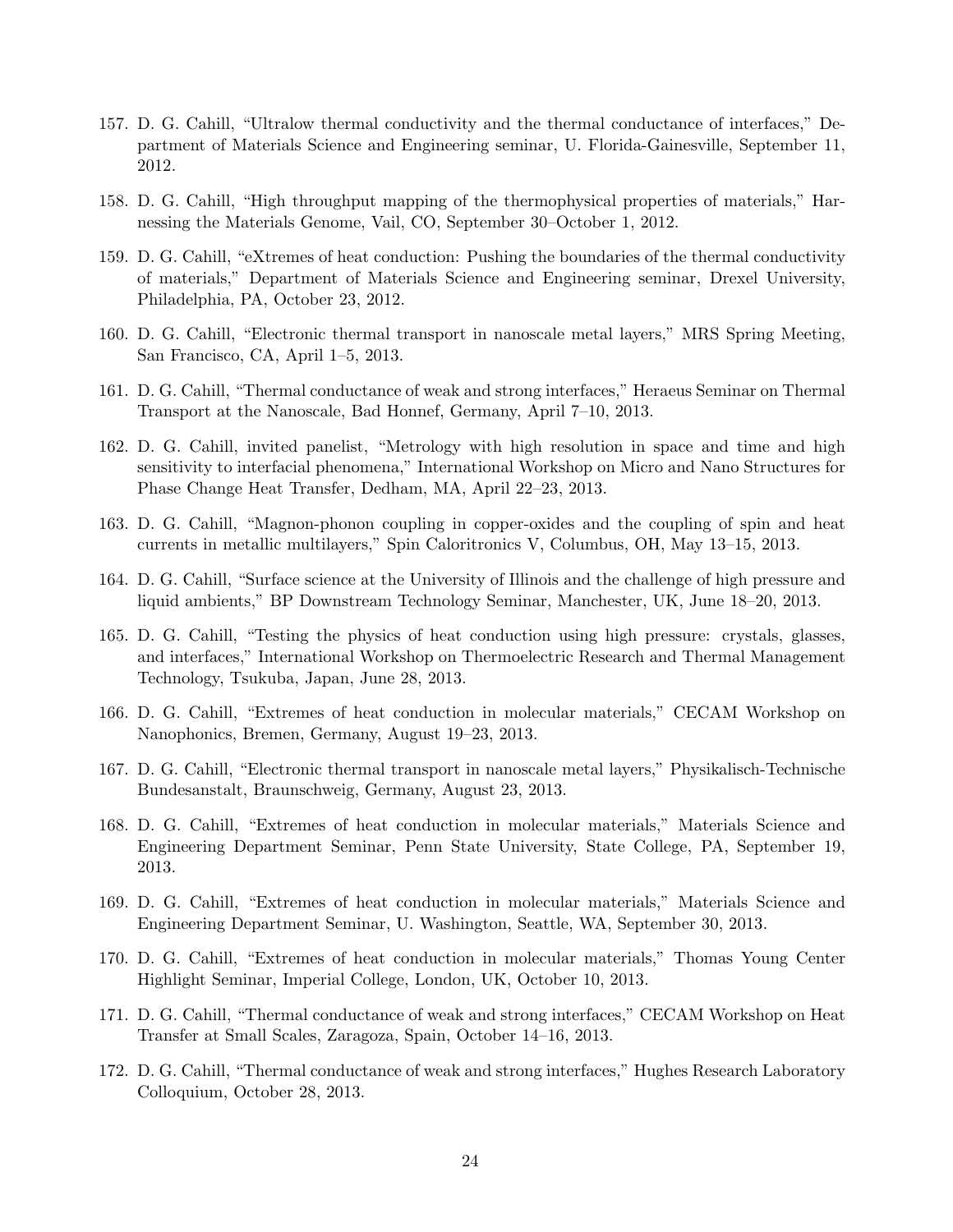- 173. D. G. Cahill, "Extremes of heat conduction in molecular materials," AVS 60th International Symposium, Long Beach, CA, October 28 to November 1, 2013.
- 174. D. G. Cahill, "Extremes of heat conduction in molecular materials," Materials Research Lectures, Caltech, Pasadena, CA, October 30, 2013.
- 175. D. G. Cahill, "Extremes of heat conduction in molecular materials," Henkel Corporation, Irvine, CA, November 1, 2013.
- 176. D. G. Cahill, "Extremes of heat conduction in molecular materials," Chemical Engineering and Materials Science Seminar, U. Minnesota, Minneapolis, MN, November 12, 2013.
- 177. D. G. Cahill, "Extremes of heat conduction in molecular materials," 3M Corporation, St. Paul, MN, November 13, 2013.
- 178. D. G. Cahill, "Extremes of heat conduction in molecular materials," Department of Materials Science and Engineering Seminar, U. Tennessee, Knoxville, TN, November 15, 2013.
- 179. D. G. Cahill, "Extremes of heat conduction in molecular materials," Department of Materials Science and Engineering Seminar, Georgia Tech, Atlanta, GA, November 18, 2013.
- 180. D. G. Cahill, "Extremes of heat conduction in molecular materials," MRS Fall Meeting, Boston, MA, December 2–6, 2013.
- 181. D. G. Cahill, "Extremes of heat conduction in molecular materials," Department of Chemical Engineering Seminar, Illinois Institute of Technology, Chicago, IL, February 19, 2014.
- 182. D. G. Cahill, "Extremes of heat conduction in molecular materials," plenary talk, International Thermal Conductivity Conference, Purdue University, April 28–30, 2014.
- 183. D. G. Cahill and G.-M. Choi, "Thermally-driven ultrafast spin currents: picosecond demagnetization and the spin-dependent Seebeck effect," Institute for Materials Research—Materials Week, The Ohio State University, Columbus, OH, May 7–9, 2014.
- 184. D. G. Cahill, "Time-domain thermoreflectance: fundamentals and advanced techniques", tutorial lectures, International Conference on Phononics and Thermal Energy Sciences, Tongji University, Shanghai, China, May 26–28, 2014.
- 185. D. G. Cahill, "Extremes and enhanced functionality in thermal conduction", plenary talk, International Conference on Phononics and Thermal Energy Sciences, Tongji University, Shanghai, China, May 29–31, 2014.
- 186. D. G. Cahill and Gyung-Min Choi, "Coupling of spin and heat currents in metallic multilayers," International Conference on Thermoelectrics ICT2014, Nashville, TN July 6–10, 2014.
- 187. D. G. Cahill, G. Hohensee, and Gyung-Min Choi, "Coupling of heat and spin currents in cuprates and metallic multilayers," US-Japan Joint Seminar on Nanoscale Transport Phenomena, Santa Cruz, CA, July 13–16, 2014.
- 188. D. G. Cahill, G.-M. Choi, J. Park, J. Huang, W. Wang, R. Wilson, "Ultrafast heat transfer in nanoscale materials," Mechanical Engineering Department Seminar, U. Houston, September 4, 2014.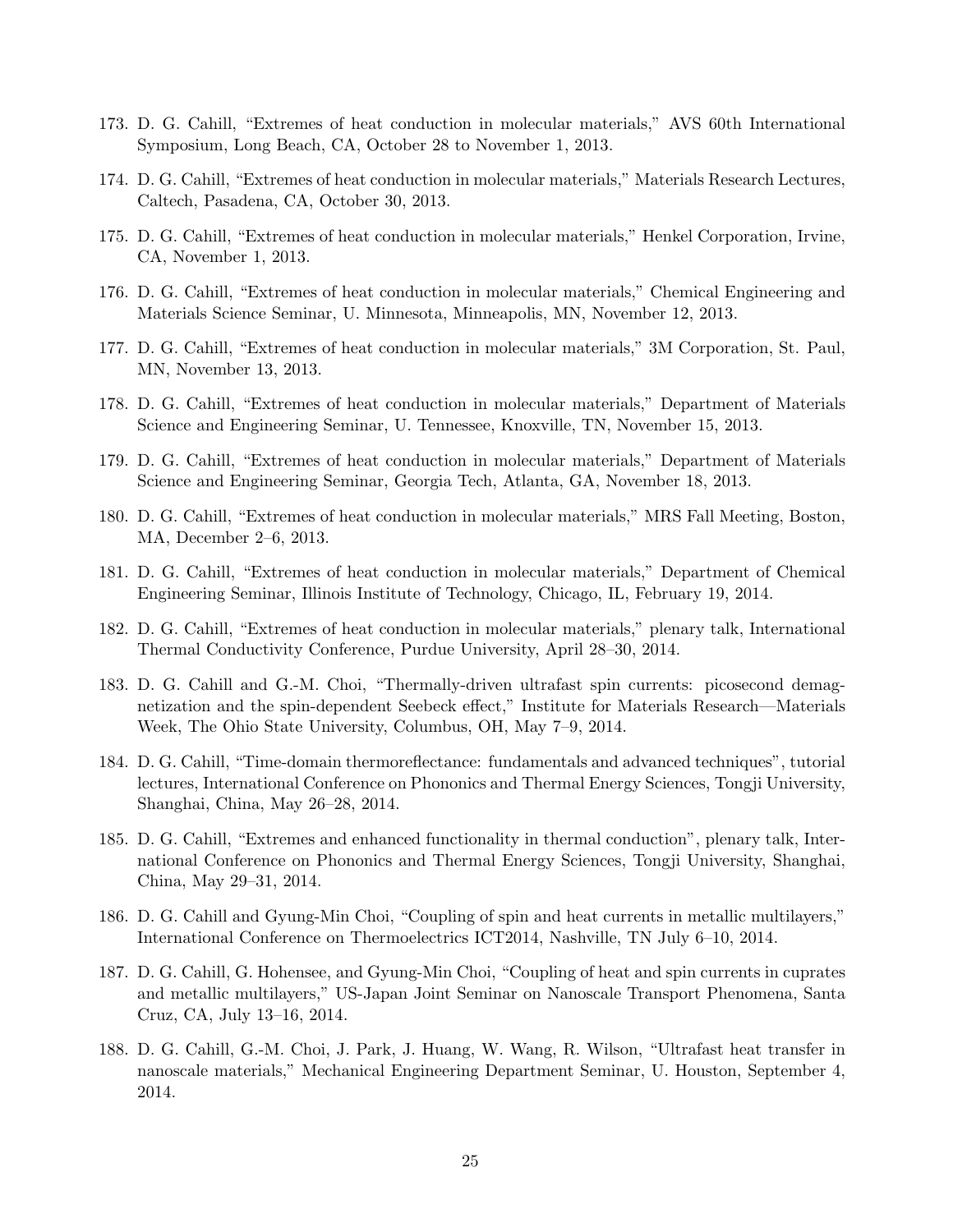- 189. D. G. Cahill, G.-M. Choi, J. Park, J. Huang, W. Wang, R. Wilson, "Ultrafast heat transfer in nanoscale materials," Materials Science and Engineering Department Seminar, U. Pennsylvania, September 18, 2014
- 190. D. G. Cahill, J. Cho, P. V. Braun, "Electrochemical control of thermal conduction in thin films," 2014 Electrochemical Society and SMEQ Joint International Meeting, Cancun, Mexico, October 5–9, 2014.
- 191. D. G. Cahill, Greg Hohensee, and Gyung-Min Choi, "Coupling of heat and spin currents in cuprates and metallic multilayers," keynote talk, Eurotherm Seminar 103: NMHT IV, Lyon, France, October 15–17, 2014.
- 192. D. G. Cahill, G.-M. Choi, J. Park, J. Huang, W. Wang, R. Wilson, "Ultrafast heat transfer in nanoscale materials," Mechanical Engineering Department Seminar, U. Minnesota, October 28, 2014.
- 193. D. G. Cahill, J. Liu, X. Wang, and D. Li, "Thermal conductivity and elastic constants of PE-DOT:PSS," MRS Fall Meeting, Boston, MA, December 1–5, 2014.
- 194. D. G. Cahill and R. B. Wilson, "Failure of Fourier's law in measurements of thermal conductivity by time-domain thermoreflectance," MRS Fall Meeting, Boston, MA, December 1–5, 2014.
- 195. D. G. Cahill and J. Park, "Plasmonic sensing of heat transport and phase change near solidliquid interfaces," Gordon Research Conference on Micro and Nanoscale Phase Change Heat Transfer, Galveston, TX, January 11–16, 2015.
- 196. D. G. Cahill, Gyungmin Choi, Rich Wilson, Johannes Kimling, Judith Kimling, Jun Liu, "Thermal spin transfer torque driven by ultrafast heat flow in metallic spin-valve structures," Seagate Technology, Minneapolis, MN, March 18, 2015.
- 197. D. G. Cahill and Rich Wilson, "Failure of Fouriers law in measurements of thermal conductivity by time-domain thermoreflectance," plenary talk, PHONONICS 2015, Paris, France, May 31 to June 5, 2015.
- 198. D. G. Cahill, "Passive and active control of heat conduction in materials," Toyota Research Institute of North America, Ann Arbor, MI, June 9, 2015.
- 199. D. G. Cahill, G.-M. Choi, J. Park, J. Huang, W. Wang, R. Wilson, "Ultrafast heat transfer in nanoscale materials," plenary talk, 19th Symposium on Thermophysical Properties, Boulder, CO, June 22-26, 2015.
- 200. D. G. Cahill, G.-M. Choi, R. B. Wilson, "Picosecond spin caloritronics," International Colloquium on Magnetic Films and Surfaces, Krakow, Poland, July 12–17, 2015.
- 201. D. G. Cahill, G.-M. Choi, J. Park, J. Huang, W. Wang, R. Wilson, "Ultrafast heat transfer in nanoscale materials," School of Materials Science and Engineering, Jiao Tong University, Shanghai, China, July 22, 2015.
- 202. D. G. Cahill, G.-M. Choi, J. Park, J. Huang, W. Wang, R. Wilson, "Ultrafast heat transfer in nanoscale materials," Ceremony of awarding the advisory professor of Tongji University, Center for Phononics and Thermal Energy Sciences, Shanghai, China, July 24, 2015.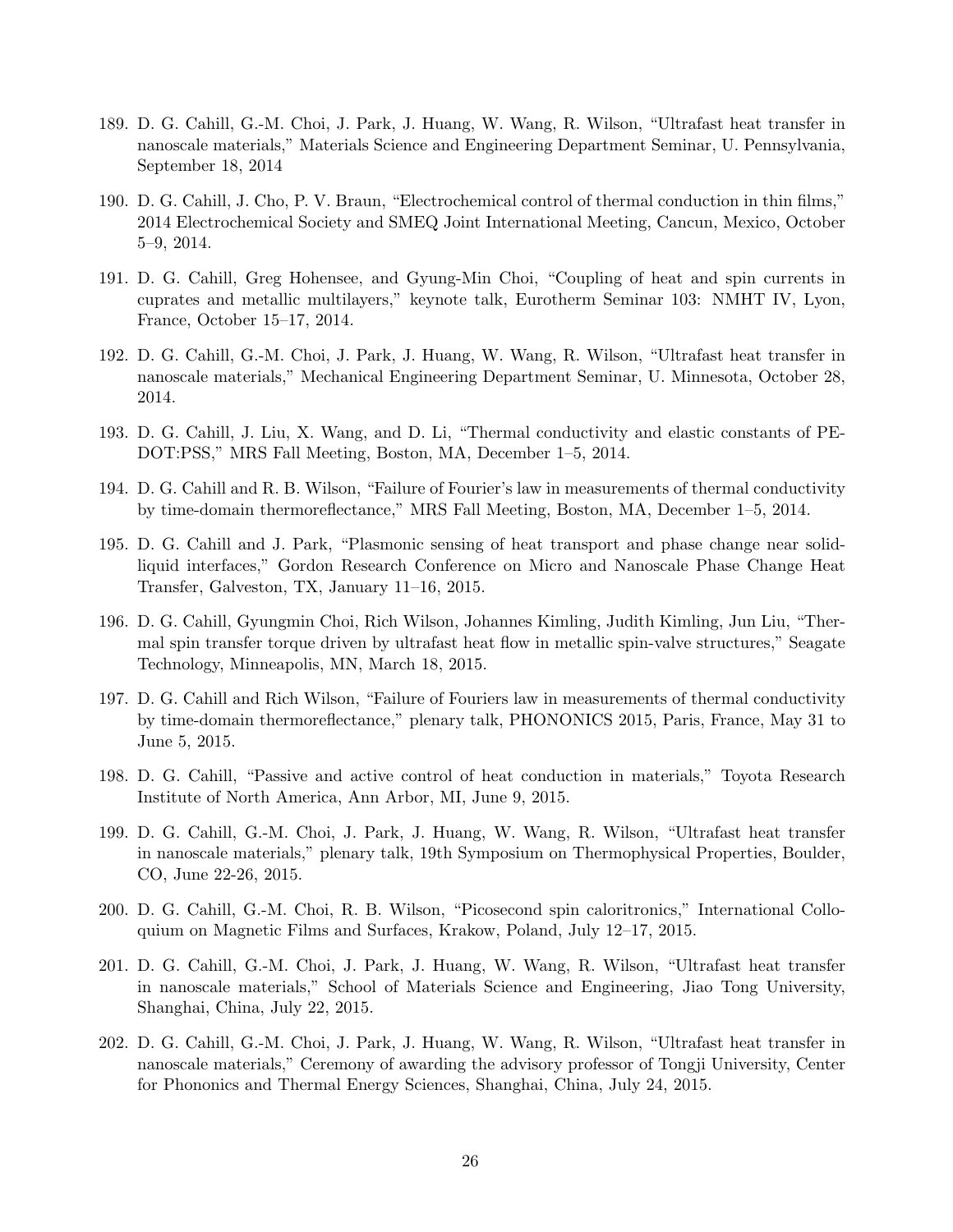- 203. D. G. Cahill, "Extremes of heat conduction in molecular materials," 2015 Scientific Advisory Board Meeting, Henkel Corporation, Rocky Hill, CT, September 2–3, 2015.
- 204. D. G. Cahill, G.-M. Choi, R. B. Wilson, "Picosecond spin caloritronics," Workshop on Non-Linear Spin-Heat Interactions, Ohio State University, Columbus, OH, September 16–17, 2015.
- 205. D. G. Cahill, G.-M. Choi, R. B. Wilson, "Picosecond spin caloritronics," LASSP and A&EP Seminar, Cornell University, Ithaca, NY, October 6, 2015.
- 206. D. G. Cahill, G.-M. Choi, J. Park, J. Huang, W. Wang, R. Wilson, "Ultrafast heat transfer in nanoscale materials," Mechanical Engineering Department Seminar, Iowa State University, October 27, 2015.
- 207. D. G. Cahill, J. Liu, Judith Kimling, Johannes Kimling, "Time-resolved magneto-optical Kerr effect for studies of phonon thermal transport," MRS Fall Meeting, Boston, MA, November 29 to December 4, 2015.
- 208. D. G. Cahill, Judith Kimling, Johannes Kimling, J. Liu, "Ultrafast thermal analysis of HAMR media," 2016 Joint MMM/Intermag Conference, San Diego, CA, January 11–15, 2016.
- 209. D. G. Cahill, Judith Kimling, Johannes Kimling, G.-M. Choi, R. B. Wilson, "Picosecond spin caloritronics," Physics Department Seminar, Boston College, January 27, 2016.
- 210. D. G. Cahill, G.-M. Choi, J. Park, J. Huang, W. Wang, R. Wilson, "Ultrafast heat transfer in nanoscale materials," MSE Seminar, Boston University, January 29, 2016.
- 211. D. G. Cahill, G.-M. Choi, J. Park, J. Huang, W. Wang, R. Wilson, "Ultrafast heat transfer in nanoscale materials," Mechanical Engineering and Materials Science Seminar, Yale University, March 2, 2016.
- 212. D. G. Cahill, G.-M. Choi, J. Park, J. Huang, W. Wang, R. Wilson, "Ultrafast heat transfer in nanoscale materials," Materials Science and Engineering Colloquium, Columbia University, March 4, 2016.
- 213. D. G. Cahill, "Picosecond spin caloritronics," APS March Meeting 2016, Baltimore, MD, March 14–18.
- 214. D. G. Cahill, Judith Kimling, Johannes Kimling, G.-M. Choi, R. B. Wilson, "Picosecond spin caloritronics," WE-Heraeus-Seminar on Electrons and phonons: Interfaces and interactions, Bad Honnef, Germany, April 3–6, 2016.
- 215. D. G. Cahill, G.-M. Choi, J. Park, J. Huang, W. Wang, R. Wilson, "Ultrafast heat transfer in nanoscale materials," Mechanical Engineering Department Seminar, University of Pittsburgh, April 21, 2016.
- 216. D. G. Cahill, "Faculty job search," seminar for post-doc professional development group, Sandia National Laboratory, Albuquerque, NM, July 12, 2016.
- 217. D. G. Cahill, G.-M. Choi, Johannes Kimling, Judith Kimling, R. B. Wilson, "Picosecond spin caloritronics," Physics and Astronomy Colloquium, U. Kentucky, Lexington, KY, September 2, 2016.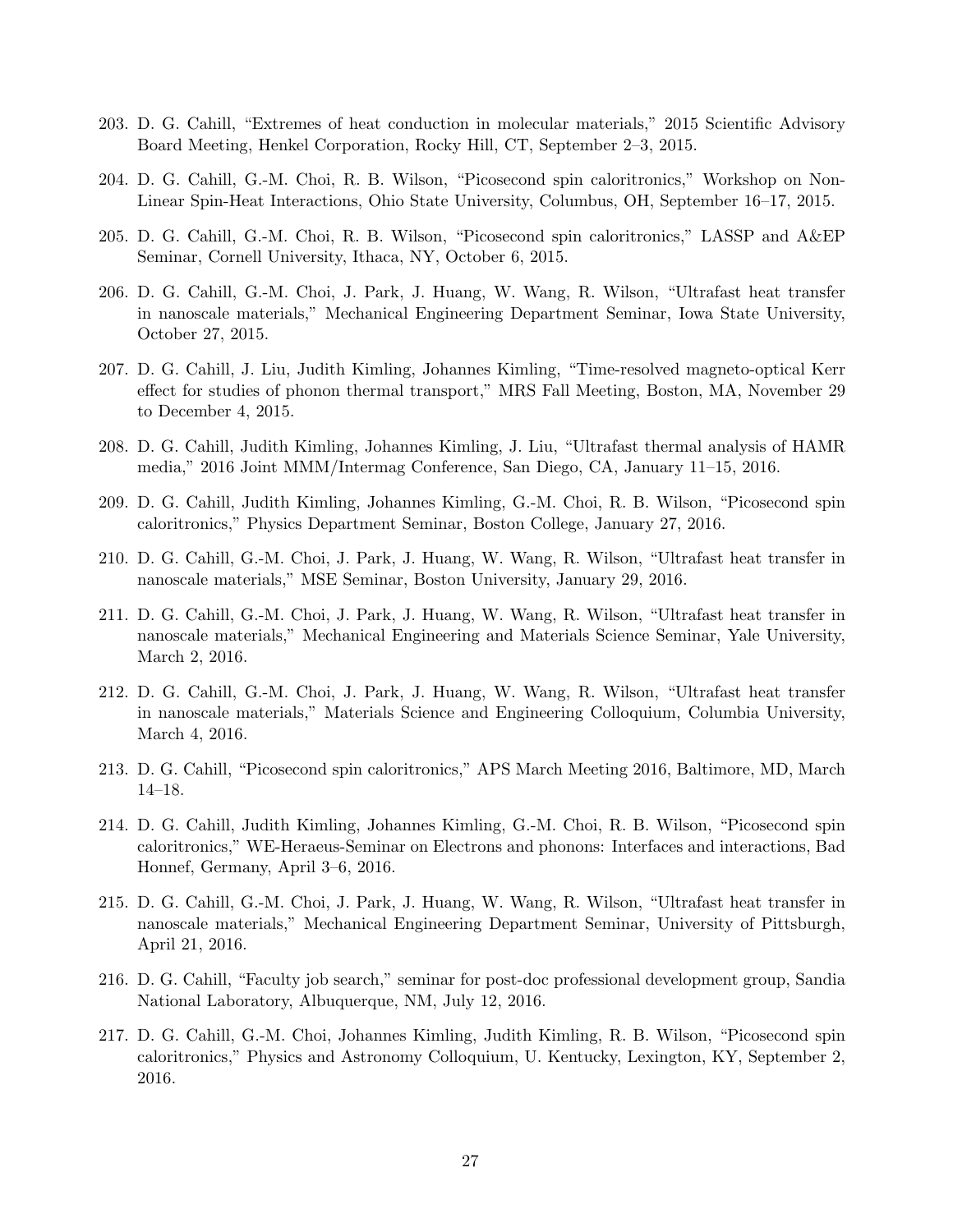- 218. D. G. Cahill, Johannes Kimling, G.-M. Choi, "Picosecond spin caloritronics," SPICE workshop on Quantum spintronics: spin transport through quantum materials, Johannes Gutenburg Universität, Mainz, Germany, September 21–23, 2016.
- 219. D. G. Cahill, tutorial lecture, "Time domain thermoreflectance 1.0: Fundamentals," Nanoscale and Microscale Heat Transfer V, Eurotherm seminar no. 108, Santorini, Greece, September 26–30, 2016.
- 220. D. G. Cahill, Jonglo Park, Xu Xie, "Plasmonic thermometry and plasmonic probes of ultrafast evaporation and condensation," Nanoscale and Microscale Heat Transfer V, Eurotherm seminar no. 108, Santorini, Greece, September 26–30, 2016.
- 221. D. G. Cahill, G.-M. Choi, Johannes Kimling, R. B. Wilson, "Picosecond spin caloritronics," Materials Science Department Seminar, UC Davis, Davis, CA, November 10, 2016.
- 222. D. G. Cahill, Xu Xie, Kexin Yang, Dongyao Li, Jungwoo Shin, "Lower and upper limits to the vibrational thermal conductivity of amorphous polymers and polymer salts," MRS Fall Meeting, Boston, MA, November 27–December 2, 2016.
- 223. D. G. Cahill, G.-M. Choi, Johannes Kimling, R. B. Wilson, "Picosecond spin caloritronics," Materials Science Department Seminar, U. Michigan, Ann Arbor, MI, January 6, 2017.
- 224. D. G. Cahill, G.-M. Choi, J. Park, J. Huang, W. Wang, R. Wilson, "Ultrafast heat transfer in nanoscale materials," Materials Science Department Seminar, UC Riverside, Riverside, CA, January 11, 2017.
- 225. D. G. Cahill, G.-M. Choi, Johannes Kimling, R. B. Wilson, "Picosecond spin caloritronics," Spins and Heat in Nanoscale Electronic Systems Workshop, Palm Desert, CA, January 12–13, 2017.
- 226. D. G. Cahill, G.-M. Choi, J. Park, J. Huang, W. Wang, R. Wilson, "Ultrafast heat transfer in nanoscale materials," Materials Science Department Seminar, Ohio State University, Columbus, OH, January 30, 2017.
- 227. D. G. Cahill, Xiaojia Wang, Xu Xie, "Ultralow thermal conductivity in molecular materials," Building Envelope Innovation Workshop, Atlanta, GA, March 2, 2017.
- 228. D. G. Cahill, "Current understanding and unsolved problems in thermal transport at the nanoscale," Son et Lumière International School, Les Houches, France, April 17–28, 2017.
- 229. D. G. Cahill, "Measurement of thermal transport coefficients at the nanoscale using ultrafast optical thermometry," Son et Lumière International School, Les Houches, France, April 17–28, 2017.
- 230. D. G. Cahill, Xiaojia Wang, Xu Xie, "Extremes of heat conduction by lattice vibrations," HEATER Workshop, Lawrence Berkeley National Laboratory, Berkeley, CA, July 31–August 1, 2017.
- 231. D. G. Cahill, G.-M. Choi, J. Park, J. Huang, W. Wang, R. Wilson, "Ultrafast heat transfer in nanoscale materials," Physics and Chemistry Department Seminar, Indiana State University, Terre Haute, IN, August 29, 2017.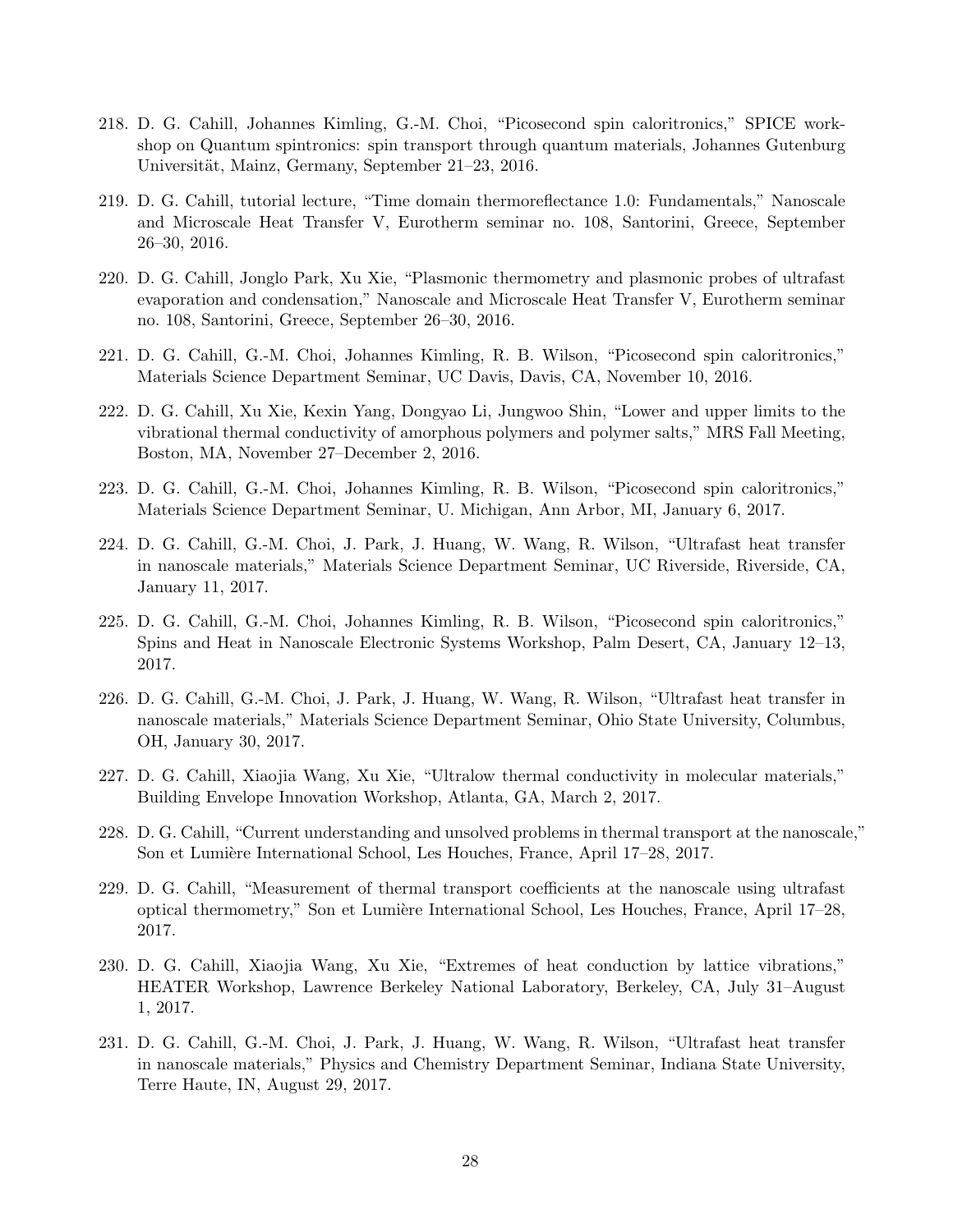- 232. D. G. Cahill, G.-M. Choi, J. Park, J. Huang, W. Wang, R. Wilson, "Ultrafast heat transfer in nanoscale materials," Materials Science Department Seminar, U. Wisconsin, Madison, WI, October 26, 2017.
- 233. D. G. Cahill, G.-M. Choi, J. Park, J. Huang, W. Wang, R. Wilson, "Ultrafast heat transfer in nanoscale materials," Materials Science Department Seminar, Rutgers University, New Brunswick, NJ, November 13, 2017.
- 234. D. G. Cahill, G.-M. Choi, J. Park, J. Huang, W. Wang, R. Wilson, "Ultrafast heat transfer in nanoscale materials," Materials Science Department Seminar, U. Central Florida, Orlando, FL, December 8, 2017.
- 235. D. G. Cahill, G.-M. Choi, J. Park, J. Huang, W. Wang, R. Wilson, "Ultrafast heat transfer in nanoscale materials," Materials Science Department Seminar, Texas A&M University, College Station, TX, January 23, 2018.
- 236. D. G. Cahill, G.-M. Choi, J. Park, J. Huang, W. Wang, R. Wilson, "Ultrafast heat transfer in nanoscale materials," Materials Science Department Seminar, Northwestern University, Evanston, IL, February 27, 2018.
- 237. D. G. Cahill and Xu Xie, "Lower and upper limits to the vibrational thermal conductivity of amorphous polymers and polymer salts," APS March Meeting 2018, Los Angeles, CA, March 5–9.
- 238. D. G. Cahill, "Picosecond spin caloritronics," Kickoff Meeting of the CRC/TRR 227on Ultrafast Spin Dynamics, Free University of Berlin, Germany, March 22–23, 2018.
- 239. D. G. Cahill, G.-M. Choi, J. Park, J. Huang, W. Wang, R. Wilson, "Ultrafast heat transfer in nanoscale materials," Mechanical, Materials & Aerospace Engineering Department Seminar, Illinois Institute of Technology, Chicago, IL, March 28, 2018.
- 240. D. G. Cahill, Q. Zheng, X. Xie, J. Shin, "From isotopically-enriched crystals to fullerene derivatives and everything in between: measurement of thermal conductivity by time-domain thermoreflectance," MRS Spring Meeting, Phoenix, AZ, April 2–6, 2018.
- 241. D. G. Cahill, "Plasmonic probes of ultrafast interfacial heat transfer and liquid-vapor phase transformations," Interfaces in Energy Materials, Trinity College, University of Cambridge, UK, April 10–12, 2018.
- 242. D. G. Cahill, H. Jang, K. Yang, Judith Kimling, Johannes Kimling, "Ultrafast thermometry using linear and quadratic magneto-optic Kerr effects in metallic ferromagnetic and antiferromagnetic materials," Spin Caloritronics IX, Columbus, OH, June 25–29, 2018.
- 243. D. G. Cahill, "Ultralow thermal conductivity in disordered layered crystals and functionalized fullerenes solids," Nanoscale Thermal Transport and Heat Localization Workshop, Qunatum Matter Institute, University of British Columbia, Vancouver, Canada, August 30–31, 2018.
- 244. D. G. Cahill, G.-M. Choi, J. Park, J. Huang, W. Wang, R. Wilson, "Ultrafast heat transfer in nanoscale materials," Materials Science and Engineering Department Seminar, U. Virginia, Charlottesville, VA, October 15, 2018.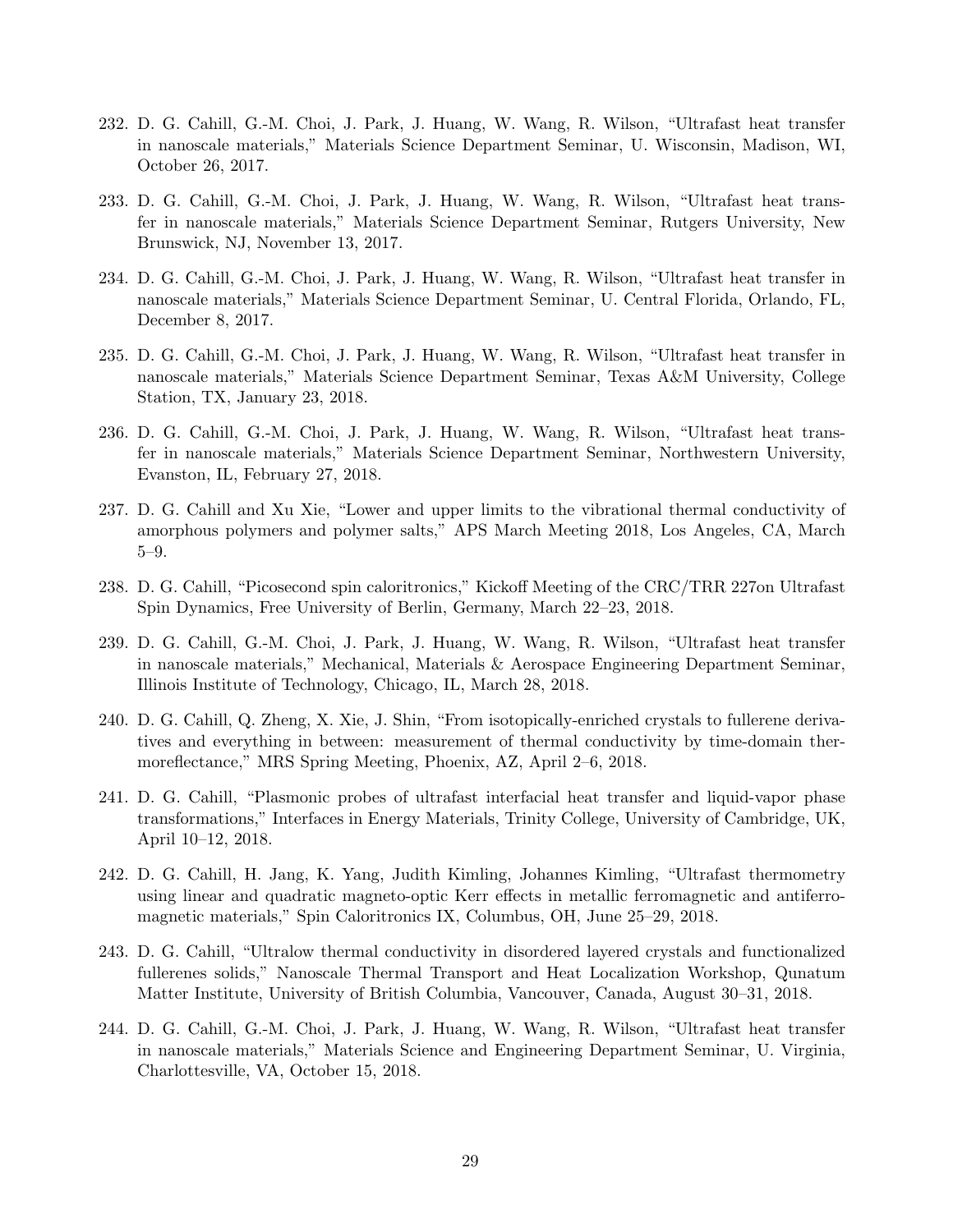- 245. D. G. Cahill, G.-M. Choi, J. Park, J. Huang, W. Wang, R. Wilson, "Ultrafast heat transfer in nanoscale materials," Materials Science and Engineering Department Seminar, Drexel University, Philadelphia, PA, December 5, 2018.
- 246. D. G. Cahill, "Current understanding and unsolved problems in thermal transport at the nanoscale," Son et Lumière International School, Les Houches, France, March 11-22, 2019.
- 247. D. G. Cahill, "Measurement of thermal transport coefficients at the nanoscale using ultrafast optical thermometry," Son et Lumière International School, Les Houches, France, March 11-22, 2019.
- 248. D. G. Cahill, tutorial lecture, "Current understanding and unsolved problems in thermal transport at the nanoscale," MRS Spring Meeting, Phoenix, AZ, April 22-26, 2019.
- 249. D. G. Cahill, H. Jang, "Ultrafast thermometry using the magneto-optic Kerr effect," MRS Spring Meeting, Phoenix, AZ, April 22-26, 2019.
- 250. D. G. Cahill, E. Pek, H. Jang, "Bulk and interfacial thermal transport by electrons, phonons, and magnons in the context of the spin Seebeck effect," Spin Caloritronics X, Groningen, Netherlands, May 20–24, 2019.
- 251. D. G. Cahill, G.-M. Choi, J. Park, J. Huang, W. Wang, R. Wilson, "Ultrafast heat transfer in nanoscale materials," Physics Department Seminar, University of Bielefeld, Bielefeld, Germany, May 27, 2019.
- 252. D. G. Cahill, "Current understanding and unsolved problems in thermal transport at the nanoscale," Birck Nanotechnology Center Seminar, Purdue University, West Lafayette, IN, June 5, 2019.
- 253. D. G. Cahill, "Current understanding and unsolved problems in thermal transport at the nanoscale," IBM Micro-Symposium on Nanoscale Heat Transport, Rüschlikon, Switzerland, July 3, 2019.
- 254. D. G. Cahill, "Current understanding and unsolved problems in thermal transport at the nanoscale," Materials Science Seminar, EPFL, Lausanne, Switzerland, July 4, 2019.
- 255. D. G. Cahill, "Current understanding and unsolved problems in thermal transport at the nanoscale," 3M Technical Forum Seminar, St. Paul, MN, September 20, 2019.
- 256. D. G. Cahill, "Phonon-phonon interactions in crystals: everything old is new again," International Workshop on Correlated Dynamics in Energy Conversion, Göttingen, Germany, September 2–4, 2019.
- 257. D. G. Cahill, "Current understanding and unsolved problems in thermal transport at the nanoscale," John B. Derieux Lecture, North Carolina State University, Rayleigh, NC, October 21, 2019.
- 258. D. G. Cahill, "Current understanding and unsolved problems in thermal transport at the nanoscale," Materials Science and Nano-engineering Seminar, Rice University, Houston, TX, November 7, 2019.
- 259. D. G. Cahill, "Low, high, and switchable thermal conductivity in soft materials," APS March Meeting 2020, March 2–6, Denver, CO (cancelled due to COVID-19 pandemic)
- 260. D. G. Cahill, "Phonon-phonon interactions in crystals: everything old is new again," Quantum Matter Institute Phonon Transport Seminar, University of British Columbia, Vancouver, CA, June 23, 2020 (virtual).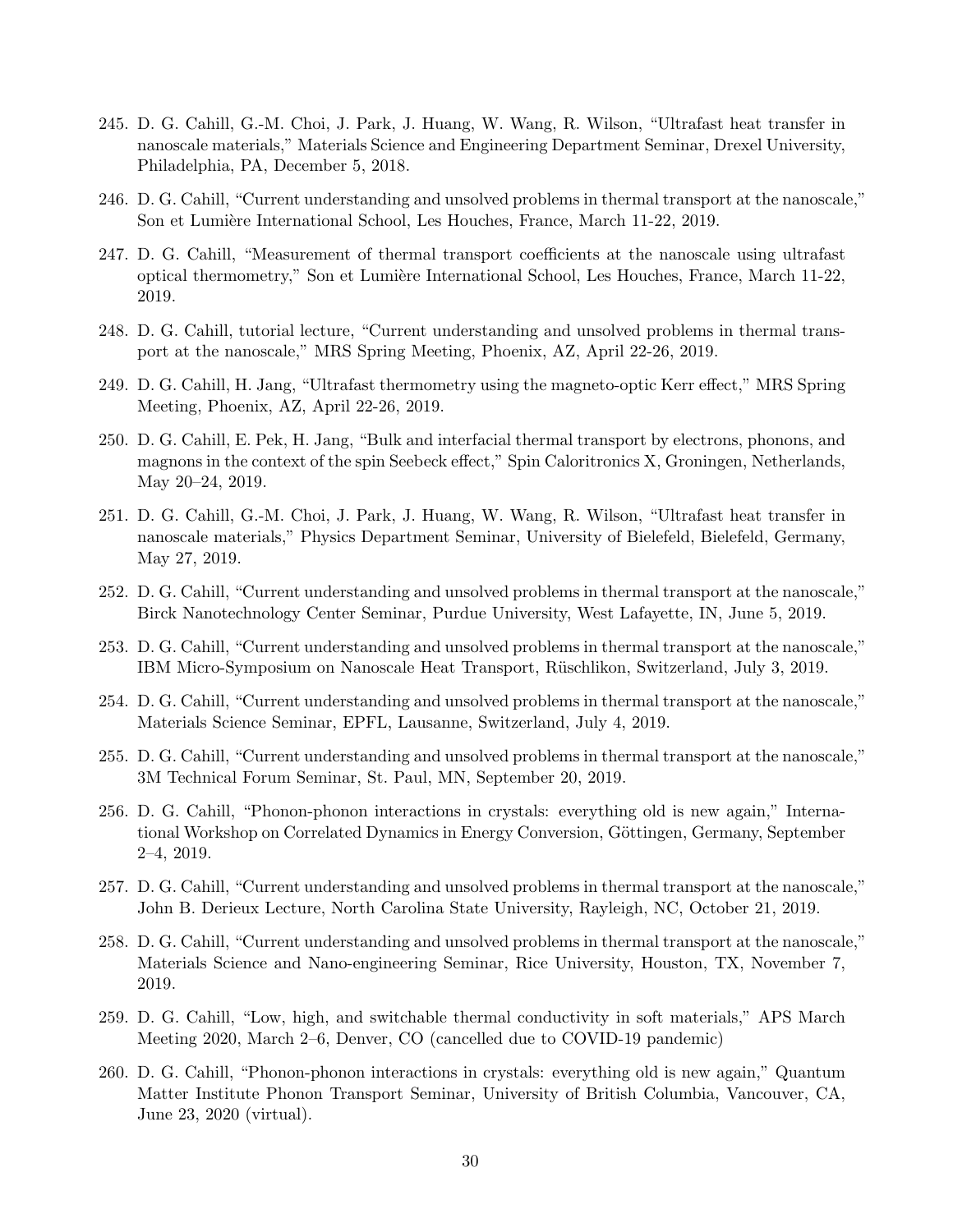- 261. D. G. Cahill, "Current understanding and unsolved problems in thermal transport at the nanoscale," Materials and Biomaterials Science and Engineering Department Seminar, U. California-Merced, September 8, 2020 (virtual).
- 262. D. G. Cahill, "Current understanding and unsolved problems in thermal transport at the nanoscale," School of Mechanical and Aerospace Engineering Seminar, Cornell University, Ithaca, NY, September 15, 2020 (virtual).
- 263. D. G. Cahill, "Current understanding and unsolved problems in thermal transport at the nanoscale," Mechanical Engineering Seminar, Carnegie Mellon University, Pittsburgh, PA, October 30, 2020 (virtual).
- 264. D. G. Cahill, "Low, high, and switchable thermal conductivity in soft materials," MRS Spring Meeting, April 17–23, 2021 (virtual).
- 265. D. G. Cahill, "Current understanding and unsolved problems in thermal transport at the nanoscale," Distinguished Lecture Series, Department of Chemical and Materials Engineering, NJ Institute of Technology, Newark, NJ, September 13, 2021.
- 266. D. G. Cahill, "Thermal conductivity, Li stoichiometry, and three-dimensional thermometry of solid electrolytes for Li ion batteries," MRS Fall Meeting, Boston, MA, November 29–December 3, 2021.
- 267. D. G. Cahill, "Relationships between molecular structure and thermal conductivity of epoxy resins," MRS Fall Meeting, Boston, MA, November 29–December 3, 2021.
- 268. D. G. Cahill, "Ultralow and anisotropic thermal conductivity in disordered layered materials," Japan Workshop on the Thermal and Charge Transport Across Flexible Nano interfaces, December 10, 2021 (virtual).

### Major Review Articles

- D. G. Cahill, W. K. Ford, K. E. Goodson, G. D. Mahan, A. Majumdar, H. J. Maris, R. Merlin, and S. R. Phillpot, "Nanoscale thermal transport," Applied Physics Reviews, J. Appl. Phys. 93, 793 (2003).
- David G. Cahill, Paul V. Braun, Gang Chen, David R. Clarke, Shanhui Fan, Kenneth E. Goodson, Pawel Keblinski, William P. King, Gerald D. Mahan, Arun Majumdar, Humphrey J. Maris, Simon R. Phillpot, Eric Pop, and Li Shi, "Nanoscale thermal transport II: 2003–2012", Appl. Phys. Rev. 1, 011305 (2014).

#### Book Chapters

• David G. Cahill, "Heat transport in dielectric thin films and at solid-solid interfaces", in Microscale Energy Transport, edited by C. L. Tien, A. Majumdar, and F. M. Gerner, (Taylor & Francis, New York, 1998), pp. 95–118.

#### Publications in Refereed Journals

- 1. David G. Cahill and R. O. Pohl, "Thermal conductivity of amorphous solids above the plateau," Phys. Rev. B 35, 4067 (1987).
- 2. David G. Cahill and R. O. Pohl, "Thermal properties of a tetrahedrally bonded amorphous solid: CdGeAs<sub>2</sub>," Phys. Rev. B **37**, 8773 (1988).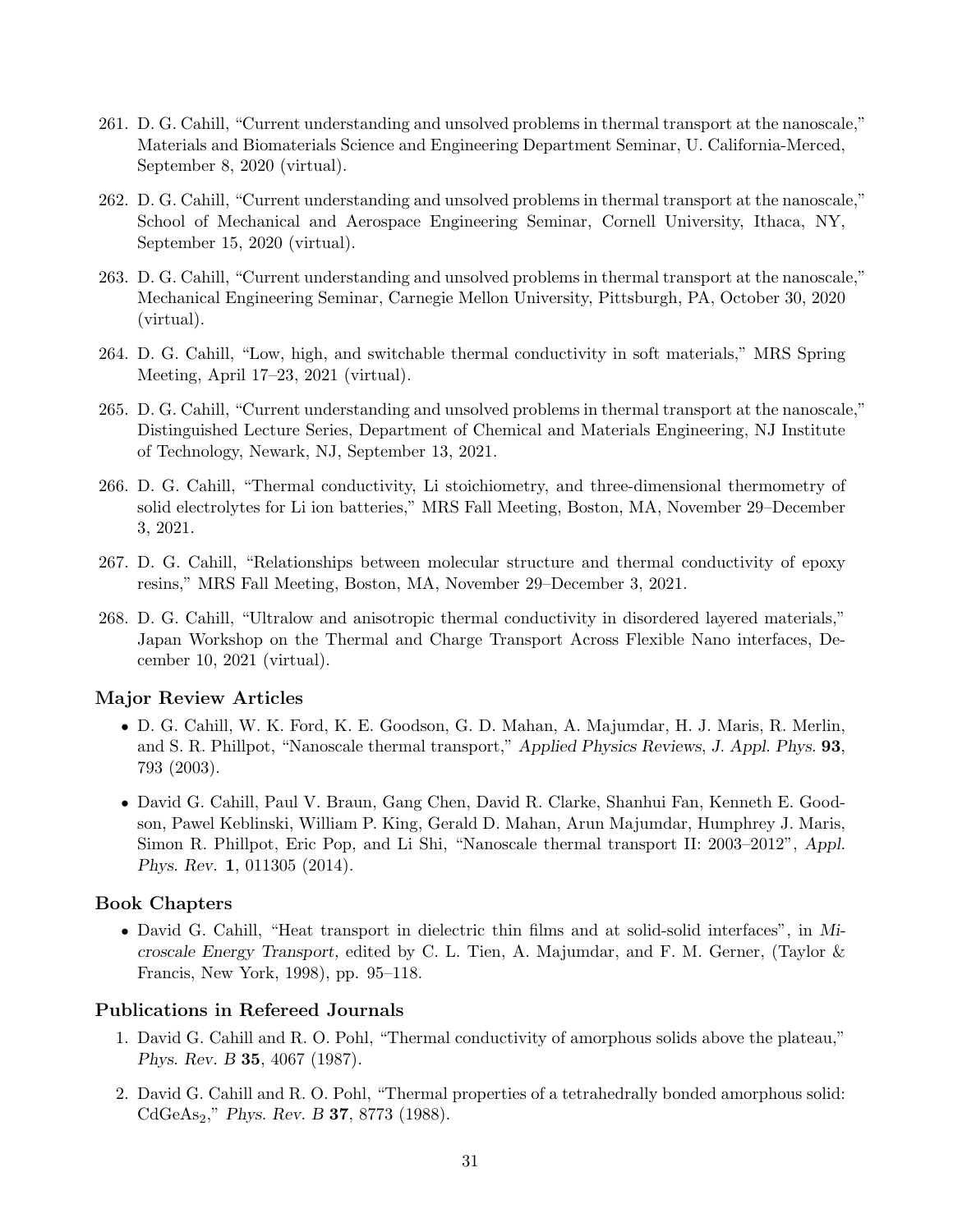- 3. David G. Cahill and R. O. Pohl, invited review, "Lattice vibrations and heat transport in crystals and glasses,"Ann. Rev. Phys. Chem. 39, 93 (1988).
- 4. H. E. Fischer, S. K. Watson, and David G. Cahill, invited review,"Specific heat, thermal conductivity and electrical resistivity of high temperature superconductors," Comments on Condensed Matter Physics 14, 65 (1988).
- 5. David G. Cahill, Henry E. Fischer, Tom Klitsner, E. T. Schwartz, and R. O. Pohl, "Thermal conductivity of thin films: measurement and understanding," J. Vac. Sci. Technol. A 7, 1259 (1989).
- 6. David G. Cahill and R. O. Pohl, "Low-energy excitations in crystalline  $Ba_{1-x}La_xF_{2+x}$ ," Phys. Rev. B 39, 10477 (1989).
- 7. David G. Cahill, H. E. Fischer, S. K. Watson, R. O. Pohl, and G. A. Slack, "Thermal properties of boron and borides," Phys. Rev. B 40, 3254 (1989).
- 8. Susan K. Watson, David G. Cahill, and R. O. Pohl, "Specific heat of  $KBr_{1-x}CN_x$  from 1 to 25 K," Phys. Rev. B 40, 6381 (1989).
- 9. David G. Cahill and R. O. Pohl, "Heat flow and lattice vibrations in glasses, Solid State Commun. 70, 927 (1989).
- 10. David G. Cahill and J. E. VanCleve, "Torsional oscillator for internal friction data at 100 kHz," Rev. Sci. Instrum. 60, 2706 (1989).
- 11. David G. Cahill, "Thermal conductivity measurement from 30 to 750 K: the  $3\omega$  method, Rev. Sci. Instrum. 61, 802 (1990).
- 12. R. J. Hamers and David G. Cahill, "Ultrafast time resolution in scanned probe microscopies," Appl. Phys. Lett. 57, 2031 (1990).
- 13. D. G. Cahill and R. J. Hamers, "STM of photoexcited carriers at the Si(001) surface," J. Vac. Sci. Technol. B 9, 564 (1991).
- 14. R. J. Hamers and D. G. Cahill, "Ultrafast time resolution in scanned probe microscopies: Surface photovoltage on Si $(111)$ -7×7," J. Vac. Sci. Technol. B 9, 514 (1991).
- 15. David G. Cahill, J. R. Olson, Henry E. Fischer, S. K. Watson, R. B. Stephens, R. H. Tait, T. Ashworth, and R. O. Pohl, "Thermal conductivity and specific heat of glass ceramics," Phys. Rev. B 44, 12226 (1991).
- 16. T. R. Anthony, J. R. Fleischer, J. R. Olson, and David G. Cahill, "The thermal conductivity of isotopically enriched polycrystalline diamond films," J. Appl. Phys. 69, 8122 (1991).
- 17. David G. Cahill and R. J. Hamers, "Surface photovoltage of Ag on  $Si(111)-7\times7$  by scanning tunneling microscopy," Phys. Rev. B 44, 1387 (1991).
- 18. Ph. Avouris and D. Cahill, "STM studies of  $Si(100)-2\times1$  oxidation: defect chemistry and Si ejection," Ultramicroscopy 42-44, 838 (1992).
- 19. David G. Cahill and Ph. Avouris, "Si ejection and regrowth during the initial stages of Si(001) oxidation," Appl. Phys. Lett. 60, 326 (1992).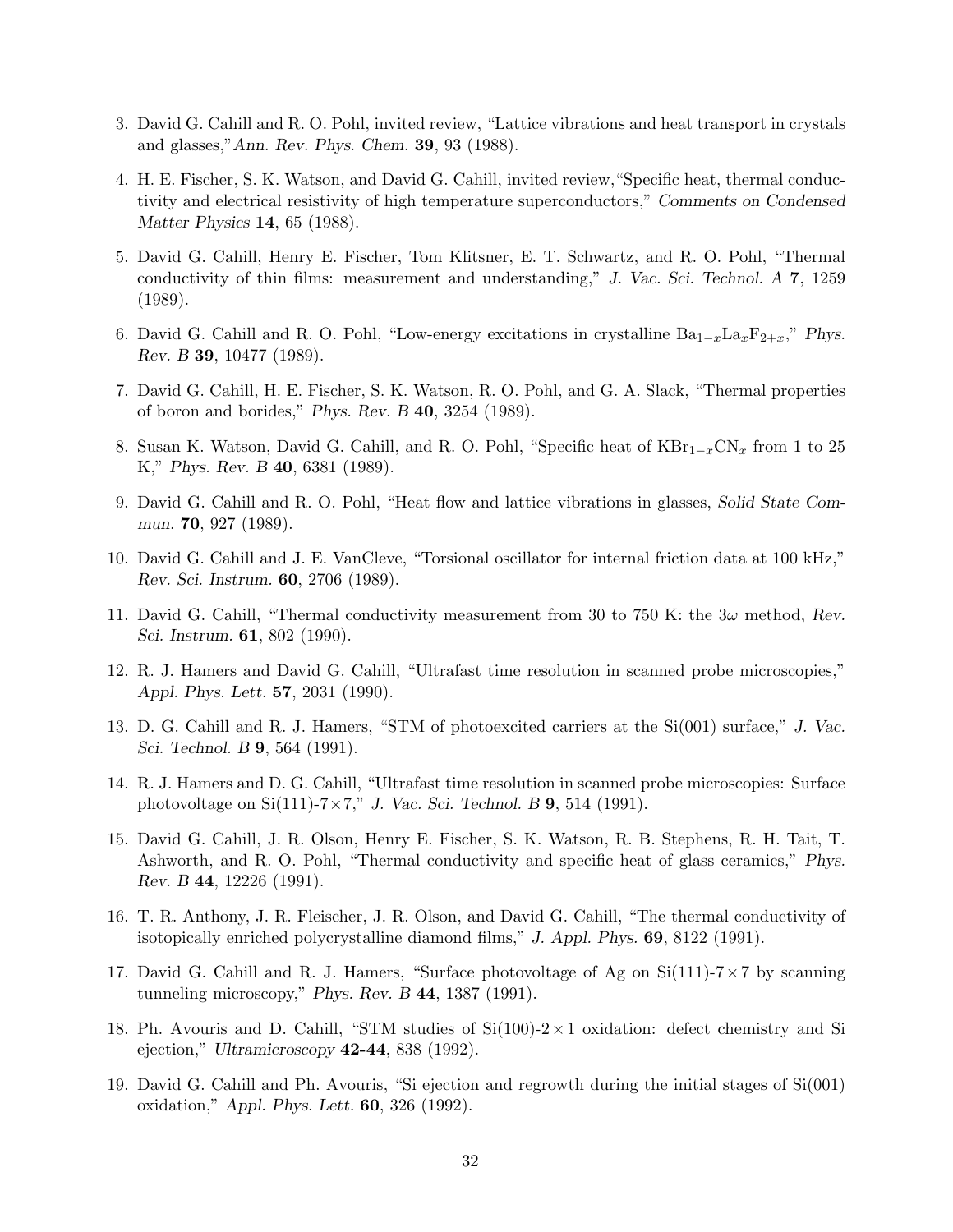- 20. P. A. Bennett, M. Copel, David G. Cahill, J. Falta, and R. M. Tromp, "Structure of the Si(111)- Co and  $1 \times 1$  impurity stabilized surfaces," Phys. Rev. Lett. **69**, 1224 (1992).
- 21. David G. Cahill, S. K. Watson, and R. O. Pohl, "Lower limit to the thermal conductivity of disordered crystals," Phys. Rev. B 46, 6131 (1992).
- 22. Min-Hsiung Tsai, John D. Dow, P. A. Bennett, and David G. Cahill, "Electronic structure and stability of ring-clusters on the Si(111)-Co surface," Phys. Rev. B 48, 2486 (1993).
- 23. D. G. Cahill and R. M. Feenstra, "Carrier injection and scanning tunneling microscopy at the  $Si(111)-2\times1$  surface," J. Vac. Sci. Technol. A 11, 792 (1993).
- 24. P. A. Bennett, S. A. Parikh, and D. G. Cahill, "STM studies of nucleation and growth in a reactive epitaxial system: Co-Si(111)," J. Vac. Sci. Technol. A  $11$ , 1680 (1993).
- 25. David G. Cahill and Thomas H. Allen, "Thermal conductivity of  $SiO<sub>2</sub>$  and  $TiO<sub>2</sub>$  optical coatings," Appl. Phys. Lett. 65, 309 (1994).
- 26. David G. Cahill, M. Katiyar, and J. R. Abelson, "Thermal conductivity of a-Si:H thin films," Phys. Rev. B 50, 6077 (1994).
- 27. P. A. Bennett, David G. Cahill, and M. Copel, "Interstitial precursor to silicide formation on  $Si(111)$ -7×7," Phys. Rev. Lett. **73**, 452 (1994).
- 28. P. A. Bennett, S. A. Parikh, M. Y. Lee, and David G. Cahill, "Atomic structure of cobalt silicide islands formed by reactive epitaxy,' Surf. Sci. 312, 377 (1994).
- 29. Joseph E. Van Nostrand, S. Jay Chey, M.-A. Hasan, David G. Cahill, and J. E. Green, "Surface morphology during multilayer epitaxial growth of  $Ge(001)$ ," Phys. Rev. Lett. **74**, 1227 (1995).
- 30. P. Bellon, S. Jay Chey, J. E. Van Nostrand, David G. Cahill, and R. S. Averback, "Surface damage produced by 20 keV Ga bombardment of  $Ge(001)$ ," Surf. Sci. 339, 135 (1995).
- 31. S. Jay Chey, Joseph E. Van Nostrand, and David G. Cahill, "Surface morphology of Ge(001) during etching by low-energy ions," Phys. Rev. B 52, 16696 (1995).
- 32. D. G. Park, M. Tao, J. Reed, S. K. Suzue, A. E. Botchkarev, Z. Fan, G. B. Gao, S. J. Chey, J. E. Van Nostrand, D. G. Cahill, and H. Morkoc, "GaAs-based metal-insulator-semiconductor structures with low interface traps using molecular beam epitaxy and chemical vapor deposition," J. Crystal Growth 150, 1275 (1995).
- 33. S.-M. Lee, David G. Cahill, and T. H. Allen, "Thermal conductivity of sputtered oxide films," Phys. Rev. B 52, 253 (1995).
- 34. Joseph E. Van Nostrand, S. Jay Chey, D. G. Cahill, "Surface roughness and pattern formation during homoepitaxial growth of  $Ge(001)$  at low temperatures," J. Vac. Sci. Technol. A 13, 1816 (1995).
- 35. Joseph E. Van Nostrand, S. Jay Chey, David G. Cahill, A. E. Botchkarev, and H. Morkoc, "Surface morphology of GaAs(001) grown by solid and gas-source molecular beam epitaxy," Surf. Sci. 346, 136 (1996).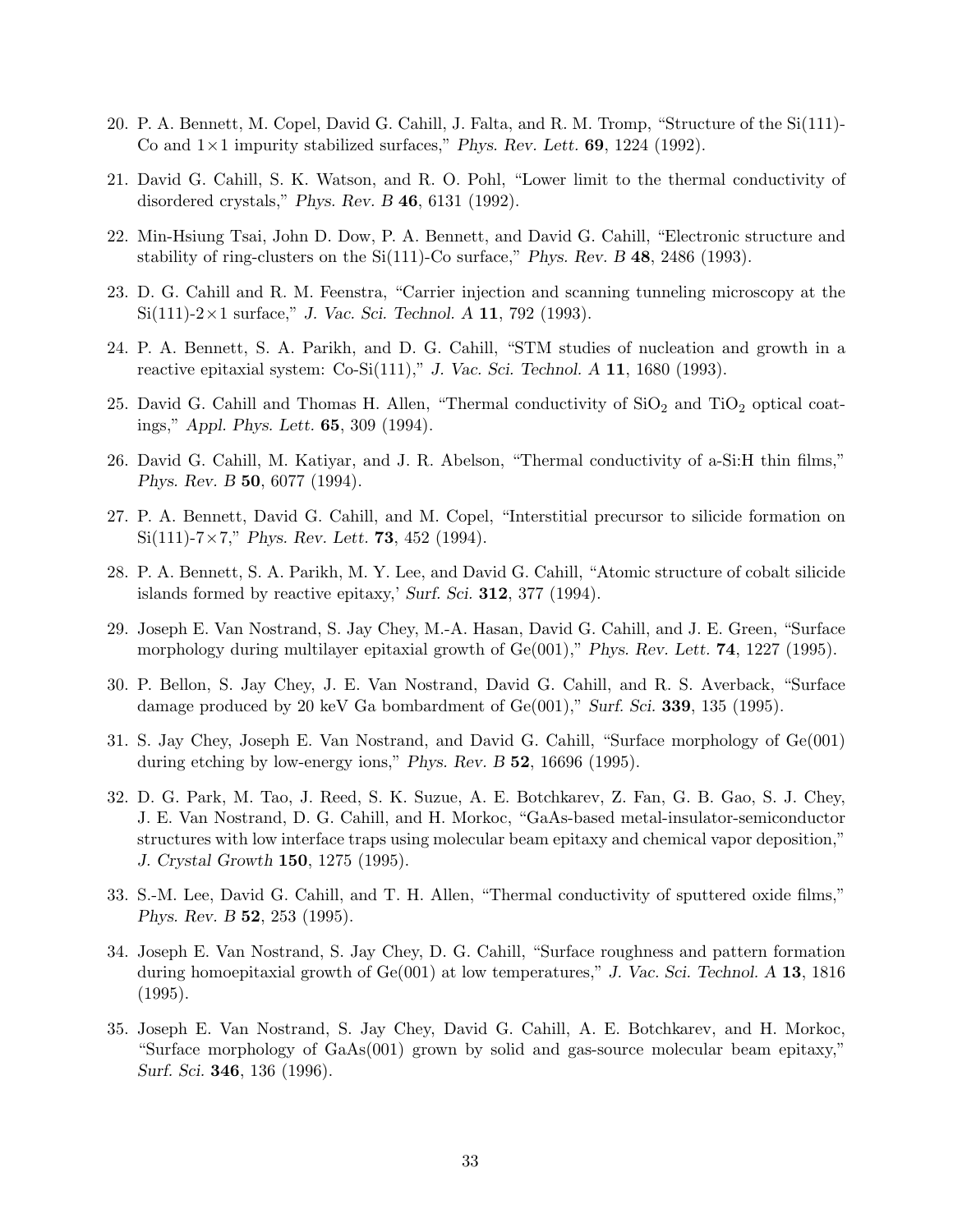- 36. J. W. Wood, R. Cortez, D. G. Cahill, L. D. Stephenson, and H. H. Zaghloul, "UV spectroscopy of metal volatilization during thermal plasma processing of waste glass melts," Plasma Chemistry and Plasma Processing 16, 449 (1996).
- 37. N. E. Lee, David G. Cahill, and J. E. Greene, "Surface roughening during low-temperature Si epitaxial growth on singular versus vicinal Si(001) substrates," Phys. Rev. B 53, 7876 (1996).
- 38. S. Jay Chey, Joseph E. Van Nostrand, and David G. Cahill, "Dynamics of rough Ge(001) surfaces at low temperatures," Phys. Rev. Lett. 76, 3995 (1996).
- 39. K. A. Topp and David G. Cahill, "Elastic properties of several amorphous solids and disordered crystals below 100 K," Z. Phys. B 101, 235-245 (1996).
- 40. N.-E. Lee, David G. Cahill, and J. E. Greene, "Evolution of surface roughness in epitaxial  $\mathrm{Si}_{0.7}\mathrm{Ge}_{0.3}(001)$  as a function of growth temperature (200-600°C) and  $\mathrm{Si}(001)$  substrate miscut," J. Appl. Phys. 80, 2199 (1996).
- 41. Brian W. Karr, Y. W. Kim, I. Petrov, D. B. Bergstrom, David G. Cahill, J. E. Greene, L. D. Madsen, and J. E. Sundgren, "Morphology and microstructure of epitaxial Cu(001) films grown by primary ion deposition on Si and Ge substrates," J. Appl. Phys. 80, 6699 (1996).
- 42. Brian W. Karr, I. Petrov, David G. Cahill, and J. E. Greene, "Morphology of epitaxial TiN(001) grown by magnetron sputtering", Appl. Phys. Lett. 70, 1703 (1997).
- 43. S.-M. Lee and David G. Cahill, "Heat transport in thin dielectric films," J. Appl. Phys. 81, 2590 (1997).
- 44. S. Jay Chey and David G. Cahill, "Surface defects created by low energy (20-240 eV) ion bombardment of Ge(001)," Surf. Sci. 380, 377 (1997).
- 45. S.-M. Lee, David G. Cahill, and R. Venkatasubramanian, "Thermal conductivity of Si-Ge superlattices," Appl. Phys. Lett. 70, 2957 (1997).
- 46. K. Theis-Bröhl, K. A. Ritley, C. P. Flynn, J. E. Van Nostrand, "Coexistence of different magnetic phases in Dy/Y superlattices caused by growth induced nanostructures," D. G. Cahill, K. Hamacher, H. Kaiser, and J. J. Rhyne, J. Magnetism Magnetic Mat. 166, 27 (1997).
- 47. J. E. Van Nostrand, David G. Cahill, I. Petrov, and J. E. Greene, "Morphology and microstructure of tensile strained SiGe(001) thin epitaxial films," J. Appl. Phys. 83, 1096 (1998).
- 48. K. L. Whiteaker, I. K. Robinson, J. E. Van Nostrand, D. G. Cahill, "Compositional ordering in SiGe alloy thin films," Phys. Rev. B 57, 12410 (1998).
- 49. J. E. Van Nostrand, S. Jay Chey, and David G. Cahill, "Low temperature growth morphology of singular and vicinal Ge(001)," Phys. Rev. B 57, 12536 (1998).
- 50. David G. Cahill, S.-M. Lee, and T. I. Selinder, "Thermal conductivity of  $\kappa$ -Al<sub>2</sub>O<sub>3</sub> and  $\alpha$ -Al<sub>2</sub>O<sub>3</sub> wear-resistant coatings," J. Appl. Phys. 83, 5783 (1998).
- 51. A. Vailionis, G. Glass, P. Desjardins, David G. Cahill, and J. E. Greene, "Electrically active and inactive B lattice sites in ultra-highly B Doped Si(001): an x-ray near-edge absorption fine-structure and high-resolution diffraction study," Phys. Rev. Lett. 82, 4464 (1999).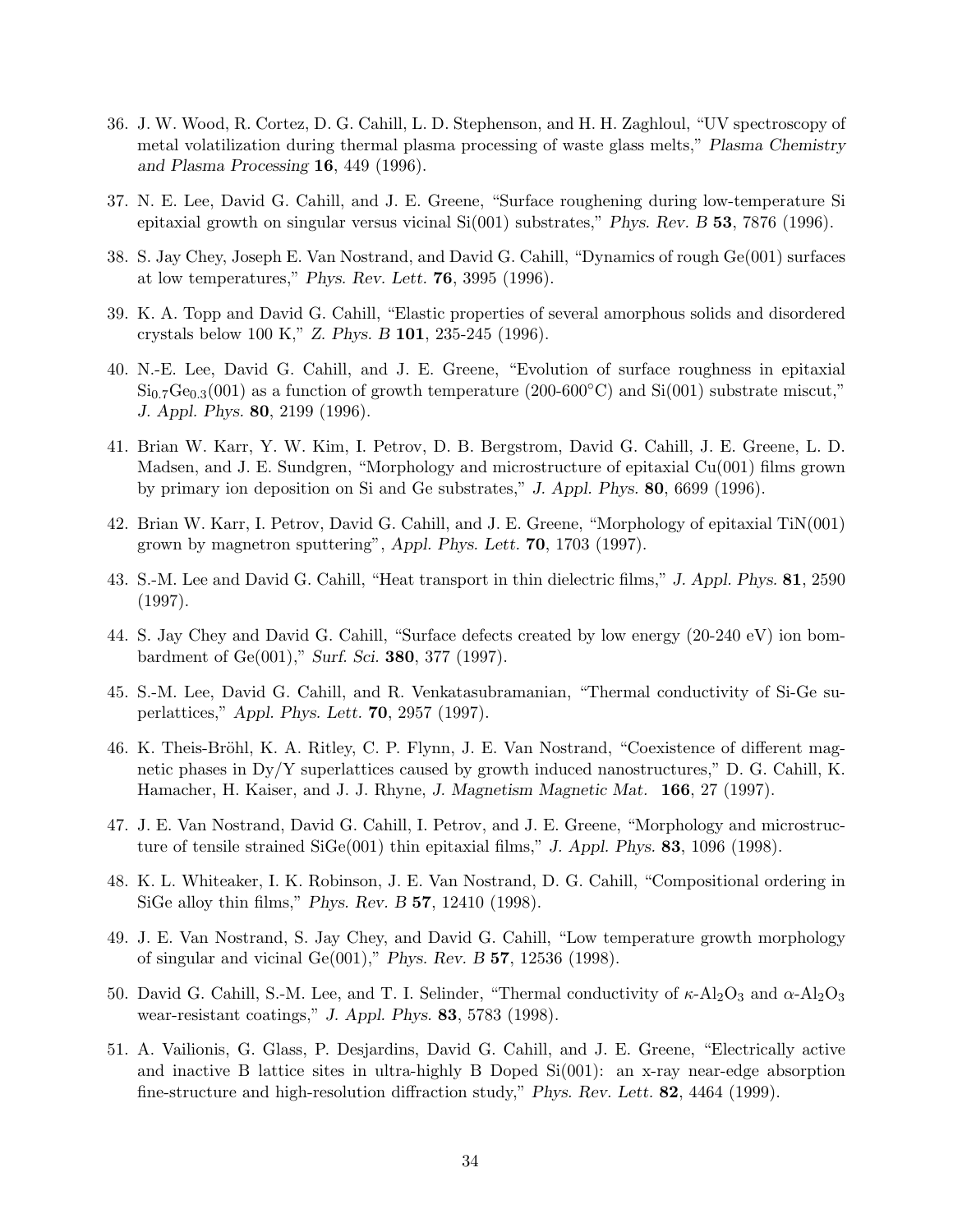- 52. Ting-Ruei Shiu, Costas P. Grigoropoulus, David G. Cahill, and Ralph Greif, "Mechanism of bump formation on glass substrates during laser texturing," J. Appl. Phys. 86, 1311 (1999).
- 53. K. Kyuno, David G. Cahill, R. S. Averback, J. Tarus, and K. Nordlund, "Surface defects and bulk defect migration produced by ion bombardment of Si(001)," Phys. Rev. Lett. 83, 4788 (1999).
- 54. Chuan-Pu Liu, J. Murray Gibson, David G. Cahill, T. I. Kamins, D. Basile, and R. S. Williams, "Strain evolution in coherent Ge/Si islands," Phys. Rev. Lett.  $84$ , 1958 (2000).
- 55. H. Kim, A. Vailionis, D. G. Cahill, and J. E. Greene, " $Ge(011)c8 \times 10$  surface structure: a temperature programmed desorption and scanning tunneling microscopy study," Surf. Sci. 457, 337 (2000).
- 56. S.-C. Chen, D. G. Cahill, C. P. Grigoropoulos, "Melting and surface deformation in pulsed laser surface micromodification of Ni-P disks," J. Heat Transfer 122, 107 (2000).
- 57. Xiaoyuan Hu, David G. Cahill, and R. S. Averback, "Nanoscale pattern formation in Pt thin films due to ion beam induced dewetting," Appl. Phys. Lett. 76, 3215 (2000).
- 58. Brian W. Karr, David G. Cahill, I. Petrov, and J. E. Green, "Effects of high-flux low-energy ion bombardment on the low temperature growth morphology of TiN(001) epitaxial layers," Phys. Rev. B 61, 16137 (2000).
- 59. Andrew J. Bullen, Keith E. O'Hara, David G. Cahill, Othon Monteiro, and Achim von Keudall, "Thermal conductivity of amorphous carbon thin films,"  $J.$  Appl. Phys. 88, 6317 (2000).
- 60. A. Vailionis, B. Cho, G. Glass, P. Desjardins, David G. Cahill, and J. E. Greene, "Pathway for the stain-driven two-dimensional to three-dimensional transition during growth of Ge on Si(001)", *Phys. Rev. Lett.* **85**, 3672 (2000).
- 61. David G. CAhill, A. Bullen, S. M. Lee, "Interface thermal conductance and the thermal conductivity of multilayer thin films," High Temperatures—High Pressures 32, 135–142 (2000).
- 62. Arvind Raviswaran, Chuan-Pu Liu, Jaichan Kim, David G. Cahill, and J. Murray Gibson, "Evolution of coherent islands during strained-layer Volmer-Weber growth of Si on Ge(111)," Phys. Rev. B 63, 125314 (2001).
- 63. Xiaoyuan Hu, David G. Cahill and Robert S. Averback, "Dewetting and nanopattern formation of thin Pt films on  $SiO<sub>2</sub>$  induced by ion beam irradiation," J. Appl. Phys. 89, 7777 (2001).
- 64. K. E. O'Hara, Xiaoyuan Hu, and David G. Cahill, "Characterization of nanostructured metal films by picosecond acoustics and interferometry," J. Appl. Phys. 90, 4852 (2001).
- 65. Th. Schwarz-Selinger, David G. Cahill, S.-C. Chen, S.-J. Moon, and C. P. Grigoropoulos, "Micron-scale modifications of Si surface morphology by pulsed-laser texturing," Phys. Rev. B 64, 155323 (2001).
- 66. David G. Cahill, Kenneth E. Goodson, and Arun Majumdar, "Thermometry and thermal transport in micro/nanoscale solid-state devices and structures," J. Heat Transfer 124, 223–241 (2002).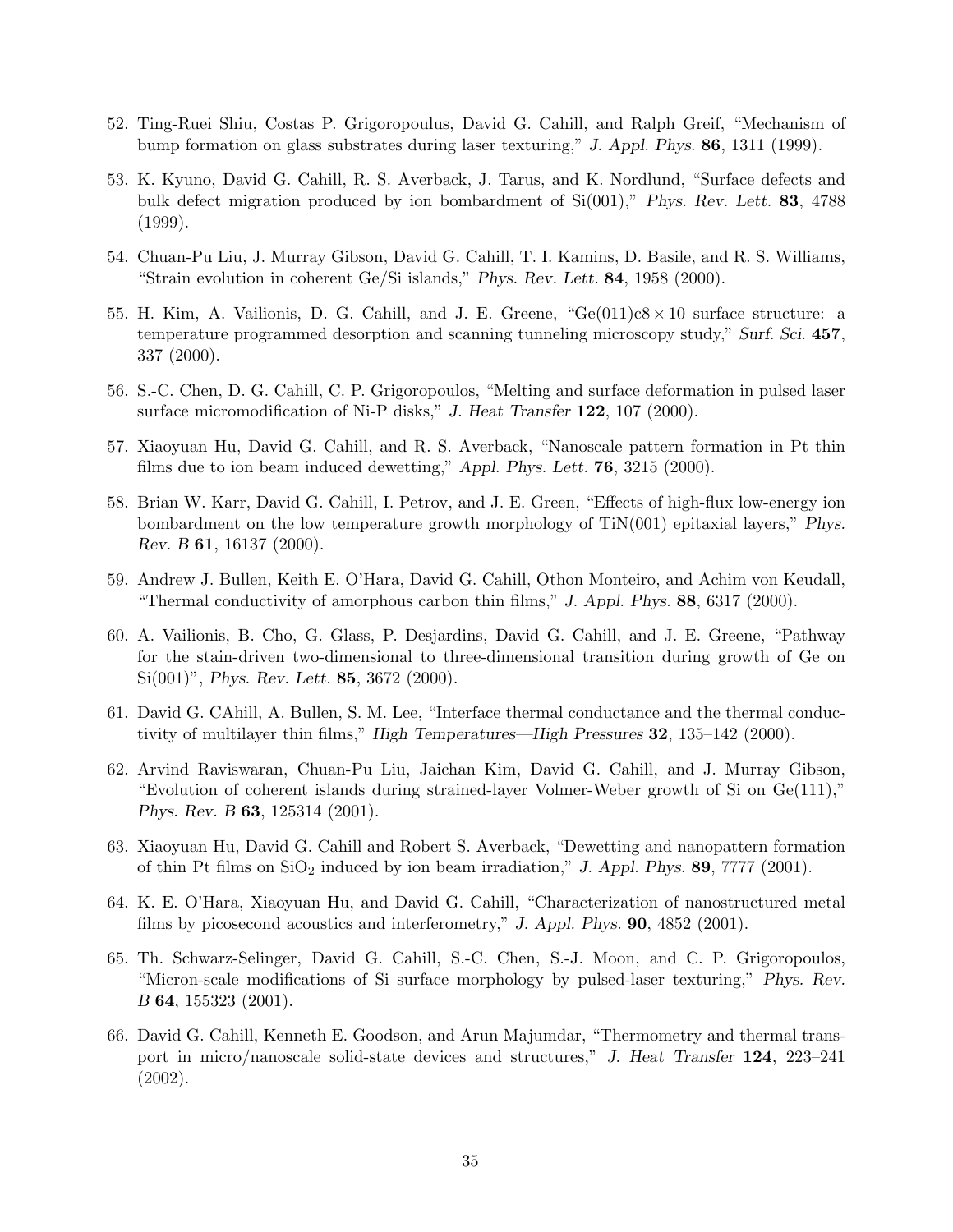- 67. Ruxandra M. Costescu, Andrew J. Bullen, George Matamis , Keith E. O'Hara, David G. Cahill, "Thermal conductivity and sound velocities of hydrogen-silsesquioxane low-k dielectrics," Phys. Rev. B 65, 094205 (2002).
- 68. T. Spila, P. Desjardins, A. Vailionis, H. Kim, N. Taylor, D. G. Cahill, J. E. Greene, S. Guillon and R.A. Masut, "Hydrogen-mediated quenching of strain-induced surface roughening during gas-source molecular beam epitaxy of fully-coherent  $Si_{0.7}Ge_{0.3}$  layers on  $Si(001)$ , " J. Appl. Phys. 91, 3579 (2002).
- 69. T. Schwarz-Selinger, Y.-L. Foo, David G. Cahill, and J. E. Greene, "Surface mass transport and island nucleation during growth of Ge on laser textured  $Si(001)$ ," Phys. Rev. B 65, 125317 (2002).
- 70. Xiaoyuan Hu, David G. Cahill, and R. S. Averback, "Burrowing of Pt nanoparticles into  $SiO<sub>2</sub>$ during ion beam irradiation," J. Appl. Phys. 92, 3995 (2002).
- 71. Waclaw Swiech, Thomas Schwarz-Selinger, and David G. Cahill, "Phase coexistence and morphology at the Si(110) surface phase transition," Surf. Sci. 519, L599 (2002).
- 72. Orla M. Wilson, Xiaoyuan Hu, David G. Cahill, and Paul V. Braun, "Colloidal metal particles as probes of nanoscale thermal transport in fluids," Phys. Rev. B 66, 224301 (2002).
- 73. Benjamin Cho, T. Schwarz-Selinger, Kenji Ohmori, David G. Cahill, and J. E. Greene, "Effect of growth rate on the spatial distributions of dome-shaped Ge islands on Si(001)," Phys. Rev. B 66, 195407 (2002).
- 74. Justin R. Serrano and David G. Cahill, "Micron-scale buckling of  $SiO<sub>2</sub>$  on  $Si$ ", J. Appl. Phys. 92, 7606 (2002).
- 75. D. G. Cahill, W. K. Ford, K. E. Goodson, G. D. Mahan, A. Majumdar, H. J. Maris, R. Merlin, and S. R. Phillpot, "Nanoscale thermal transport," Applied Physics Reviews, J. Appl. Phys. 93, 793 (2003).
- 76. Xiaoyuan Hu, David G. Cahill, Robert S. Averback, and Robert C. Birtcher, "In-situ TEM study of irradiation induced dewetting of ultrathin Pt films," J. Appl. Phys. 93, 165 (2003).
- 77. Jaichan Kim, David G. Cahill, and R. S. Averback, "Surface morphology of Ge(111) during etching by keV ions, " Phys. Rev. B 67, 045404 (2003).
- 78. Ruxandra M. Costescu, Marcel A. Wall, and David G. Cahill, "Thermal conductance of epitaxial interfaces," Phys. Rev. B 67, 054302 (2003).
- 79. David G. Cahill, "Morphological instabilities in thin film growth and etching," 50th anniversary issue of J. Vac. Sci. Technol. A 21, S110 (2003)
- 80. Scott Huxtable, David G. Cahill, and Leslie M. Phinney, "Thermal contact conductance of stiction-failed microfabricated cantilever beams," J. Appl. Phys. 95, 2102 (2004).
- 81. Scott Huxtable, David Cahill, Sergei Shenogin, Liping Xue, Rahmi Ozisik, Paul Barone, Monica Usrey, Michael S. Strano, Giles Siddons, Moonsub Shim, and Pawel Keblinski, "Interfacial heatflow in carbon-nanotube suspensions," Nature Materials 2, 731 (2003).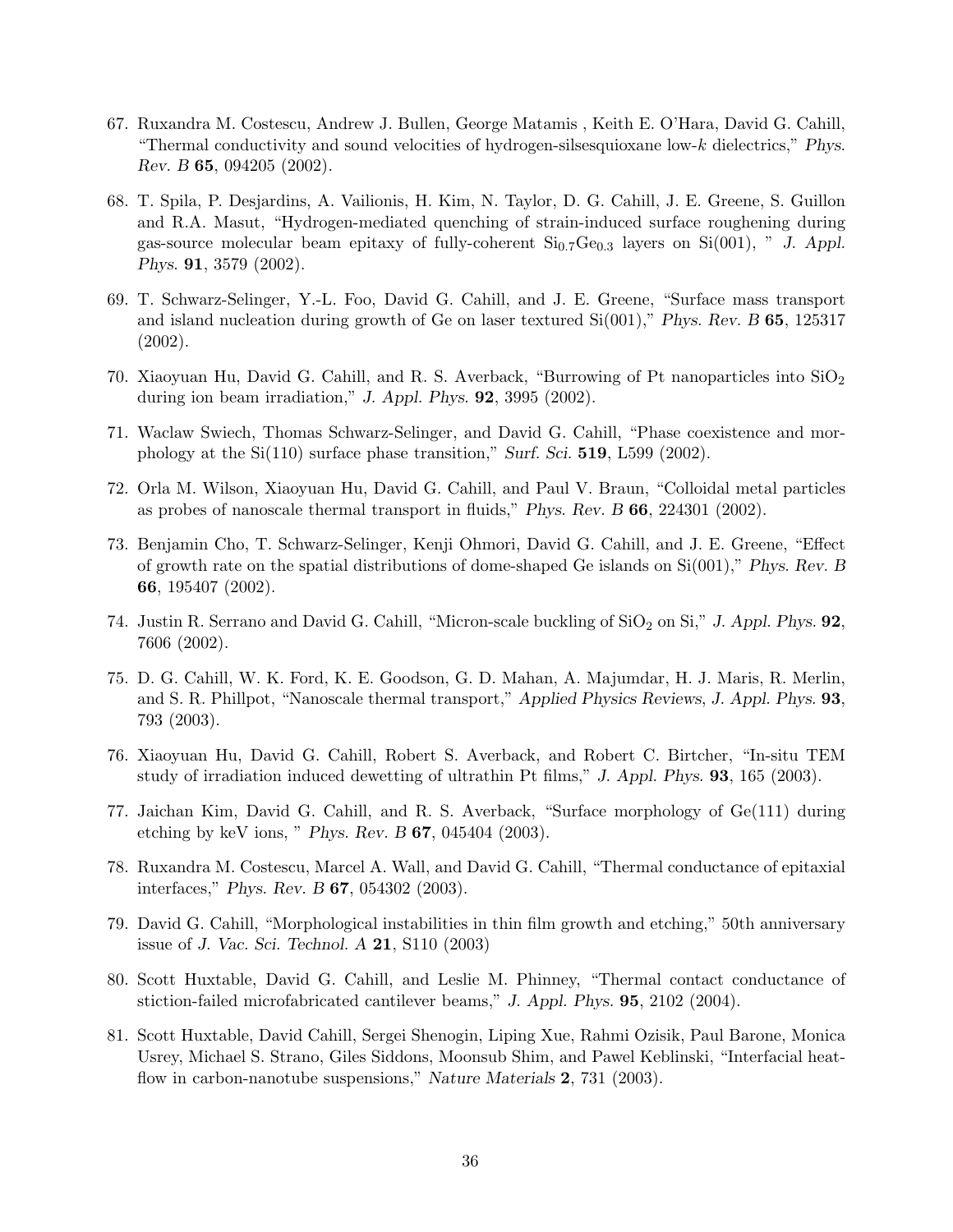- 82. Shawn A. Putnam, David G. Cahill, Benjamin J. Ash, Linda S. Schadler, "High-precision thermal conductivity measurements as a probe of polymer/nanoparticle interfaces," J. Appl. Phys. 94, 6785 (2003).
- 83. Jaichan Kim, David G. Cahill, and R. S. Averback, "Formation and annihilation of nanocavities during keV ion irradiation," Phys. Rev. B 68, 094109 (2003).
- 84. Marcel A. Wall, David G. Cahill, I. Petrov, D. Gall, and J. E. Greene, "Nucleation kinetics during homoepitaxial growth of  $TiN(001)$  by reactive magnetron sputtering," Phys. Rev. B 70, 035413 (2004).
- 85. R. M. Costescu, D. G. Cahill, F. H. Fabreguette, Z. A. Sechrist, and S. M. George, ["Ultra-low](http://www.sciencemag.org/cgi/content/full/303/5660/989?ijkey=UXS3sdoAroSJ.&ke%%@ ytype=ref&siteid=sci) thermal conductivity in  $W/A_2O_3$  nanolaminates," Science 303, 989–990 (2004).
- 86. Scott Huxtable, David G. Cahill, Vincent Fauconnier, Jeffrey O. White, and Ji-Cheng Zhao, "Thermal conductivity imaging at micron-scale resolution for combinatorial studies of materials," Nature Materials 3 298–301 (2004).
- 87. Arvind Raviswaran and David G. Cahill, "Morphology of low temperature homoepitaxial growth on laser textured Ge(001)," Phys. Rev. B 69, 165313 (2004).
- 88. Fumiya Watanabe, David G. Cahill, Sukwon Hong, and Joseph E. Greene, "Strained layer instabilities on vicinal surfaces:  $Ge_{0.8}Si_{0.2}$  epitaxy on laser textured  $Si(001)$ , "Appl. Phys. Lett. **85**, 1238 (2004).
- 89. Shawn A. Putnam and David G. Cahill, "Micron-scale apparatus for measurements of thermodiffusion in liquids," Rev. Sci. Instrum. 75, 2368 (2004).
- 90. Sergei Shenogin, Liping Xue, Rahmi Ozisik, David G. Cahill, and Pawel Keblinski, "Role of thermal boundary resistance on the heat flow in carbon-nanotube composites," J. Appl. Phys. 95, 8136 (2004).
- 91. A. Malachias, R. Magalhes-Paniago, S. Kycia, David G. Cahill, "X-ray study of strain and composition of  $Si/Ge_{0.85}Si_{0.15}(111)$  islands grown in the Volmer-Weber mode, " J. Appl. Phys. **96**, 3234 (2004).
- 92. Zhenbin Ge, David G. Cahill, Paul V. Braun, "AuPd metal nanoparticles as probes of nanoscale thermal transport in aqueous solution," J. Phys. Chem. B 108, 18870 (2004).
- 93. Fumiya Watanabe, Suneel Kodambaka, Waclaw Swiech, David G. Cahill, and J. E. Greene, "LEEM Study of Island Decay on Si(110)," Surf. Sci. 572, 425 (2004).
- 94. David G. Cahill, "Analysis of heat flow in layered structures for time-domain thermoreflectance," Rev. Sci. Instrum. 75, 5119 (2004).
- 95. David G. Cahill and Fumiya Watanabe, "Thermal conductivity of isotopically pure and Ge-doped Si epitaxial layers from 300 to 550 K," Phys. Rev. B 70, 235322 (2004).
- 96. Rahul Panat, K. Jimmy Hsia, and David G. Cahill, "Evolution of surface waviness in thin films via volume and surface diffusion," J. Appl. Phys. 97, 013521 (2005).
- 97. J.C. Kim, David G. Cahill, R.S. Averback, "Surface defects created by 20 keV Xe ion irradiation of Ge(111)," Surf. Sci. 574, 175 (2005).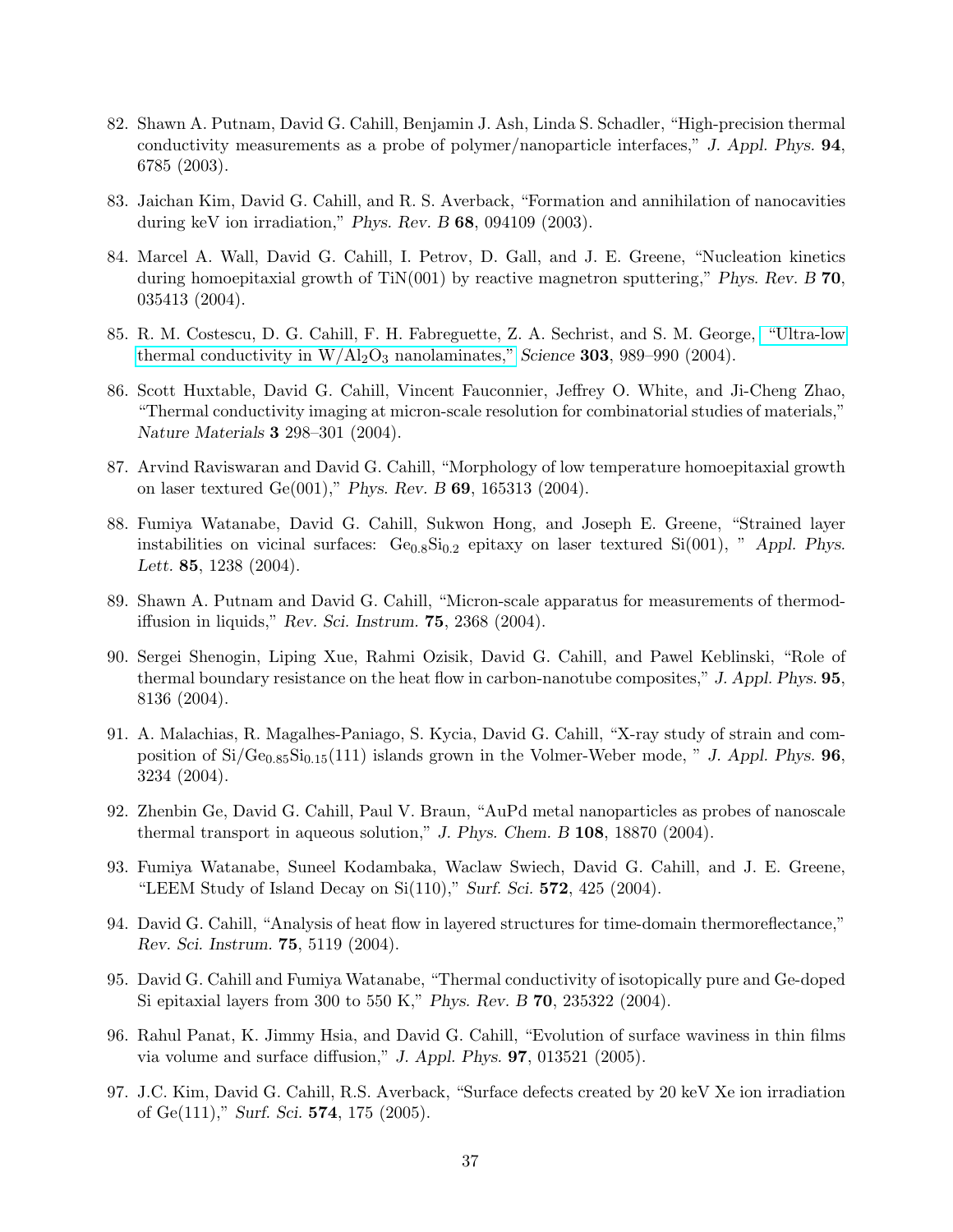- 98. Fumiya Watanabe, David G. Cahill, and J. E. Greene, "Roughening rates of strainedlayer instabilities," Phys. Rev. Lett. 94, 066101 (2005).
- 99. Justin R. Serrano and David G. Cahill, "Laser-induced blistering of thin SiO<sub>2</sub> on Si," Microscale Thermophys. Eng. 9, 155 (2005).
- 100. Marcel A. Wall, David G. Cahill, I. Petrov, D. Gall, and J. E. Greene, "Nucleation kinetics versus nitrogen partial pressure during homoepitaxial growth of stoichiometric TiN(001): a scanning tunneling microscopy study," Surf. Sci. 581, L122 (2005).
- 101. Xuan Zheng, David G. Cahill, J.-C. Zhao, "Thermal conductivity imaging of thermal barrier coatings," Adv. Eng. Mater. 7, 622 (2005).
- 102. T.-Y. Lee, K. Ohmori, C.-S. Shin, David G. Cahill, I. Petrov, and J. E. Greene, "Elastic constants of single-crystal TiN<sub>x</sub>(001) (0.67  $\leq x \leq 1.0$ ) determined as a function of x by picosecond ultrasonic measurements," Phys. Rev. B 71, 144106 (2005).
- 103. Zhenbin Ge, Youngjong Kang, T. Andrew Taton, Paul V. Braun, David G. Cahill, "Thermal transport in Au-core polymer-shell nanoparticles," Nano. Lett. 5, 531 (2005).
- 104. Scott Huxtable, David G. Cahill, Sergei Shenogin, and Pawel Keblinski, "Relaxation of vibrational energy in fullerene suspensions," Chem. Phys. Lett. 407, 129–134 (2005).
- 105. David G. Cahill, Fumiya Watanabe, Angus Rockett, and Cronin B. Vining, "Thermal conductivity of epitaxial layers of dilute SiGe alloys," Phys. Rev. B 71, 235202 (2005).
- 106. Shawn A. Putnam and David G. Cahill, "Transport of nanoscale latex spheres in a temperature gradient," Langmuir 21, 5317 (2005).
- 107. Pawel Keblinski, Jeffrey A. Eastman, and David G. Cahill, "Nanofluids for thermal transport," Materials Today 8, 36 (2005).
- 108. J.-C. Zhao, Xuan Zhen and David G. Cahill, "High-throughput diffusion multiples," Materials Today 10, 28 (2005).
- 109. Pawel Keblinski and David G. Cahill, Comment on "Model for heat conduction in nanofluids," Phys. Rev. Lett. 95, 209401 (2005).
- 110. Bryan C. Gundrum, David G. Cahill, and Robert S. Averback, "Thermal conductance of metalmetal interfaces," Phys. Rev. B 72, 245426 (2005).
- 111. Ho-Ki Lyeo and David G. Cahill, "Thermal conductance of interfaces between highly dissimilar materials," Phys. Rev. B 73, 144301 (2006).
- 112. Justin R. Serrano, Qinqin Xu, and David G. Cahill, "Stress-induced wrinkling of sputtered  $\rm SiO<sub>2</sub>$ films on PMMA," J. Vac. Sci. Technol. A 24, 324 (2006)
- 113. Shawn A. Putnam, David G. Cahill, Paul V. Braun, Zhenbin Ge and Robert G. Shimmin, "Thermal conductivity of nanoparticles suspensions,"  $J.$  Appl. Phys. **99**, 084308 (2006).
- 114. Pawel Keblinski, David G. Cahill, Arun Bodapati, Charles R. Sullivan, and T. Andrew Taton, "Limits of localized heating by electromagnetically excited nanoparticles," J. Appl. Phys. 100, 54305 (2006).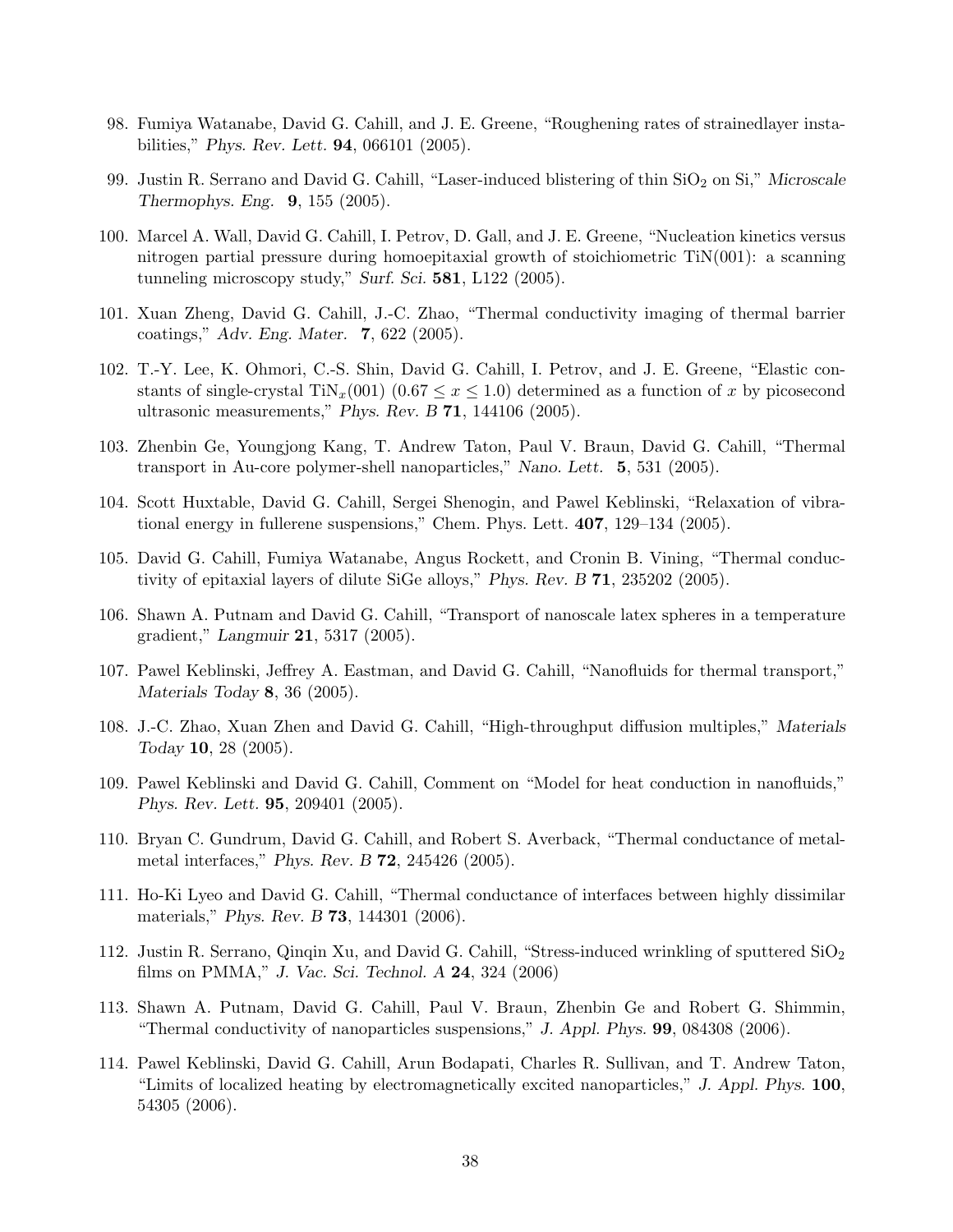- 115. Zhenbin Ge, David G. Cahill, and Paul V. Braun, "Thermal conductance of hydrophobic and hydrophilic interfaces," Phys. Rev. Lett. **96**, 186101 (2006).
- 116. Ho-Ki Lyeo, David G. Cahill, Min-Ho Kwon, Bong-Sub Lee, John R. Abelson, Ki-Bum Kim, Stephen G. Bishop, and Byung-ki Cheong, "Thermal conductivity of phase-change material  $Ge_2Sb_2Te_5$ ," Appl. Phys. Lett. 89, 151904 (2006).
- 117. Baoxia Mi, Orlando Coronell, Benito J. Mariñas, Fumiya Watanabe, David G. Cahill, and Ivan Petrov, "Physico-chemical characterization of NF/RO membrane active layers by Rutherford backscattering spectrometry," J. Membrane Sci. 282, 71–81 (2006).
- 118. Xijing Zhang and David G. Cahill, "Mechanical stress at aqueous interfaces," Langmuir 22, 9062–9066 (2006).
- 119. Fumiya Watanabe, David G. Cahill, Bryan Gundrum, and R. S. Averback, "Ablation of crystalline oxides by infrared femtosecond laser pulses," J. Appl. Phys. 100, 83519 (2006).
- 120. G. Andrew Antonelli, Bernard Perrin, Brian C. Daly, and David G. Cahill, "Characterization of mechanical and thermal properties using ultrafast optical metrology," MRS Bulletin, August 2006. (invited, not peer-reviewed)
- 121. K. Zhao, R. S. Averback and David G. Cahill, "Patterning of metal nanowires by directed ion induced dewetting," Appl. Phys. Lett. 89, 53103 (2006).
- 122. Shriram Ramanathan and David G. Cahill, "High-resolution picosecond acoustic microscopy for non-invasive characterization of buried interfaces, J. Mat. Res. 21, 1204 (2006).
- 123. Baoxia Mi, Benito J. Mariñas, and David G. Cahill, "RBS characterization of arsenic (III) partitioning from aqueous phase into the active layers of thin-film composite NF/RO membranes," Env. Sci. Technol. 41 3290 (2007).
- 124. Baoxia Mi, David G. Cahill and Benito J. Mariñas, "Physico-chemical integrity of nanofiltration/reverse osmosis membranes during characterization by Rutherford backscattering spectrometry, J. Membrane Sci. 291 77–85 (2007).
- 125. Catalin Chiritescu, David G. Cahill, Ngoc Nguyen, David Johnson, Arun Bodapati, Pawel Keblinski, and Paul Zschack, ["Ultra-low thermal conductivity in disordered, layered crystals,"](http://www.sciencemag.org/cgi/rapidpdf/1136494?ijkey=QnnW7PxwRCqEU&keytype=ref&siteid=sci) Science 315, 351–353 (2007).
- 126. Luning Zhang, Weitao Liu, Y. Ron Shen, and David G. Cahill, "Competitive molecular adsorption at liquid/solid interfaces: a study by sum-frequency vibrational spectroscopy," J. Phys. Chem. 111 2069 (2007).
- 127. X. Zheng, D. G. Cahill, P. Krasnochtchekov, R. S. Averback, and J.-C. Zhao, "High-throughput thermal conductivity measurements of nickel solid solutions and the applicability of the Wiedemann-Franz law," Acta Materialia 55, 5177–5185 (2007).
- 128. Shawn A. Putnam, David G. Cahill, and G. C. L. Wong, "Temperature dependence of thermodiffusion in aqueous suspensions of charged nanoparticles," Langmuir 23, 9221–9228 (2007).
- 129. Yee Kan Koh and David G. Cahill, "Frequency dependence of the thermal conductivity of semiconductor alloys," Phys. Rev. B 76, 75207 (2007).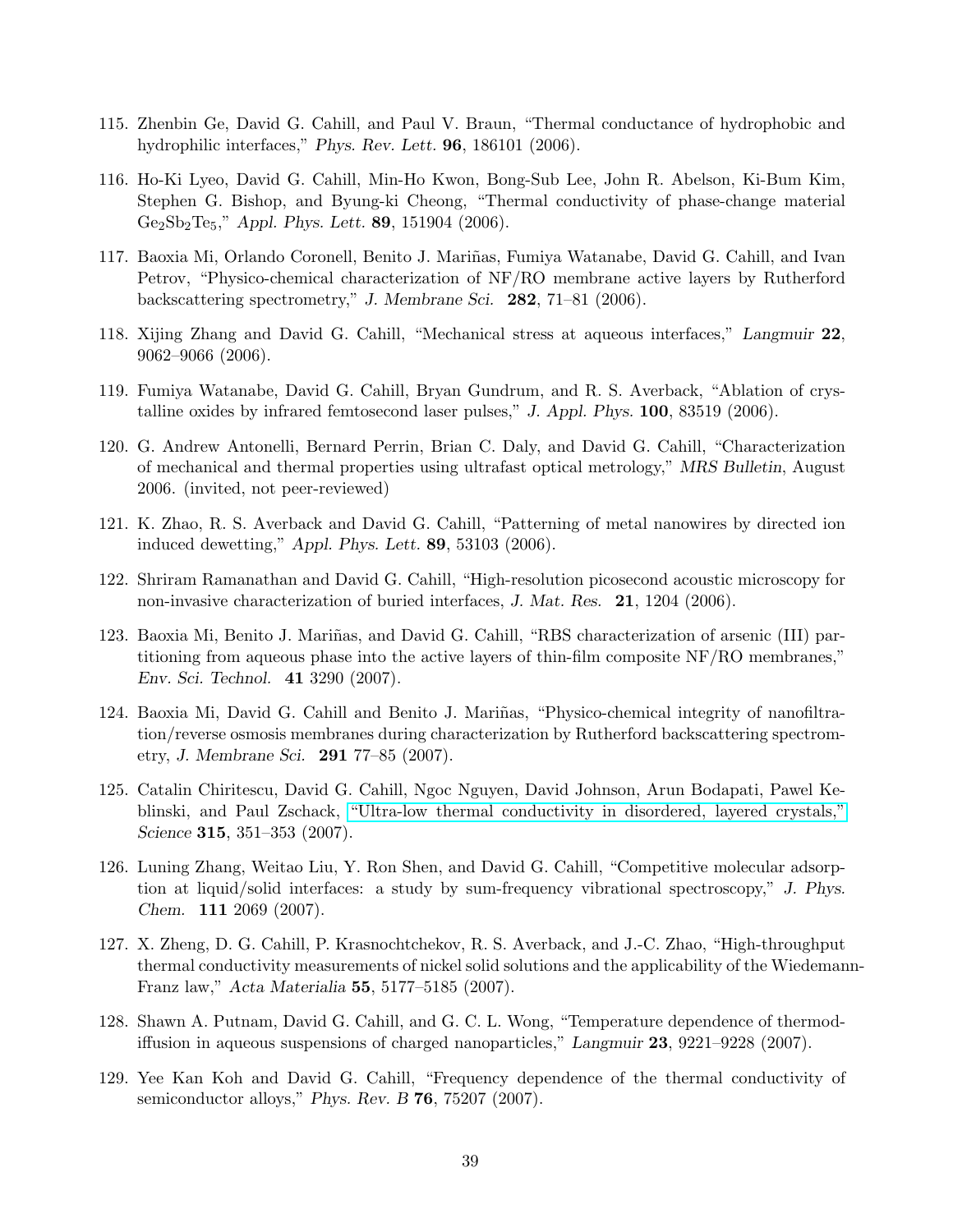- 130. Bryan C. Gundrum, Robert S. Averback and David G. Cahill, "Time resolved measurements of melting and solidification in Si using third harmonic generation of light," Appl. Phys. Lett. 91, 11906 (2007).
- 131. M. Highland, B. C. Gundrum, Yee Kan Koh, R. S. Averback, David G. Cahill, V. C. Elarde, J. J. Coleman, D. A. Walko and E. C. Landahl, "Ballistic phonon heat conduction at the nanoscale revealed by the combination of time-resolved x-ray diffraction and time-domain thermoreflectance," Phys. Rev. B 76, 75337 (2007).
- 132. Xijing Zhang, David G. Cahill, Orlando Coronell, and Benito J. Mariñas. "Partitioning of salt ions in FT30 reverse osmosis membranes," Appl. Phys. Lett. 91, 181904 (2007).
- 133. Jeffrey J. Letcher, Kwangu Kang, David G. Cahill, and Dana D. Dlott, "Effects of high carrier densities on phonon and carrier lifetimes in Si by time-resolved anti-Stokes Raman scattering," Appl. Phys. Lett. 90, 252104 (2007).
- 134. Seokwoo Jeon, Daniel J. Shir, Yun Suk Nam, Robert Nidetz, Matthew Highland, David G. Cahill, John A. Rogers, Mehmet F. Su, Ihab F. El-Kady, Christos G. Christodoulou, and Gregory R. Bogart, "Molded transparent photopolymers and phase shift optics for fabricating three dimensional nanostructures," Optics Express 15, 6358–6366 (2007).
- 135. Zhaohui Wang, Jeffrey A. Carter, Alexei Lagutchev, Yee Kan Koh, Nak-Hyun Seong, David G. Cahill, and Dana D. Dlott, "Ultrafast flash thermal conductance of molecular chains," Science 317, 787–790 (2007).
- 136. Daniel J. Shir, Seokwoo Jeon, Hongwei Liao, Matthew Highland, David G. Cahill, Mehmet F. Su, Ihab F. El-Kady, Christos G. Christodoulou, Gregory R. Bogart, Alex V. Hamza, and John A. Rogers, "Three-dimensional nanofabrication with elastomeric phase masks," J. Phys. Chem. B 111 12945–12958 (2007).
- 137. David G. Cahill, Viatcheslav Freger, Seung-Yeop Kwak, "Microscopy and microanalysis of reverse osmosis and nanofiltration membranes," MRS Bulletin 33, 27–32 (2008). (invited, not peer reviewed).
- 138. Cheolkyu Kim, Dong-Seok Suh, Kijoon H. P. Kim, Youn-Seon Kang, Tae-Yon Lee, Yoonho Khang, and David G. Cahill, "Fullerene thermal insulation for phase change memory," Appl. Phys. Lett. 92, 013109 (2008).
- 139. Seongwon Kim, Jianmin Zuo, Ngoc Nguyen, David C. Johnson, David G. Cahill, "Structure of layered WSe<sub>2</sub> thin films with ultralow thermal conductivity," J. Mat. Res. 23, 1064–1067 (2008).
- 140. W. L. Chan, K. Zhao, N. Vo, Y. Ashkenazy, D. G. Cahill, R. S. Averback, "Stress evolution in platinum thin films during low-energy-ion irradiation, Phys. Rev. B 77, 205405 (2008).
- 141. E. Lopez-Honorato, C. Chiritescu, P. Xiao, David G. Cahill, G. Marsh, T. J. Abram, "Thermal conductivity mapping of pyrolytic carbon and silicon carbide coatings on simulated fuel particles by time-domain thermoreflectance," J. Nucl. Mat. 378, 35–39 (2008).
- 142. Orlando Coronell, Benito J. Mariñas, Xijing Zhang, and David G. Cahill, "Quantification of functional groups and modeling of their ionization behavior in the active Layer of FT30 reverse osmosis membrane, " Env. Sci. Technol. 42, 5260–5266 (2008).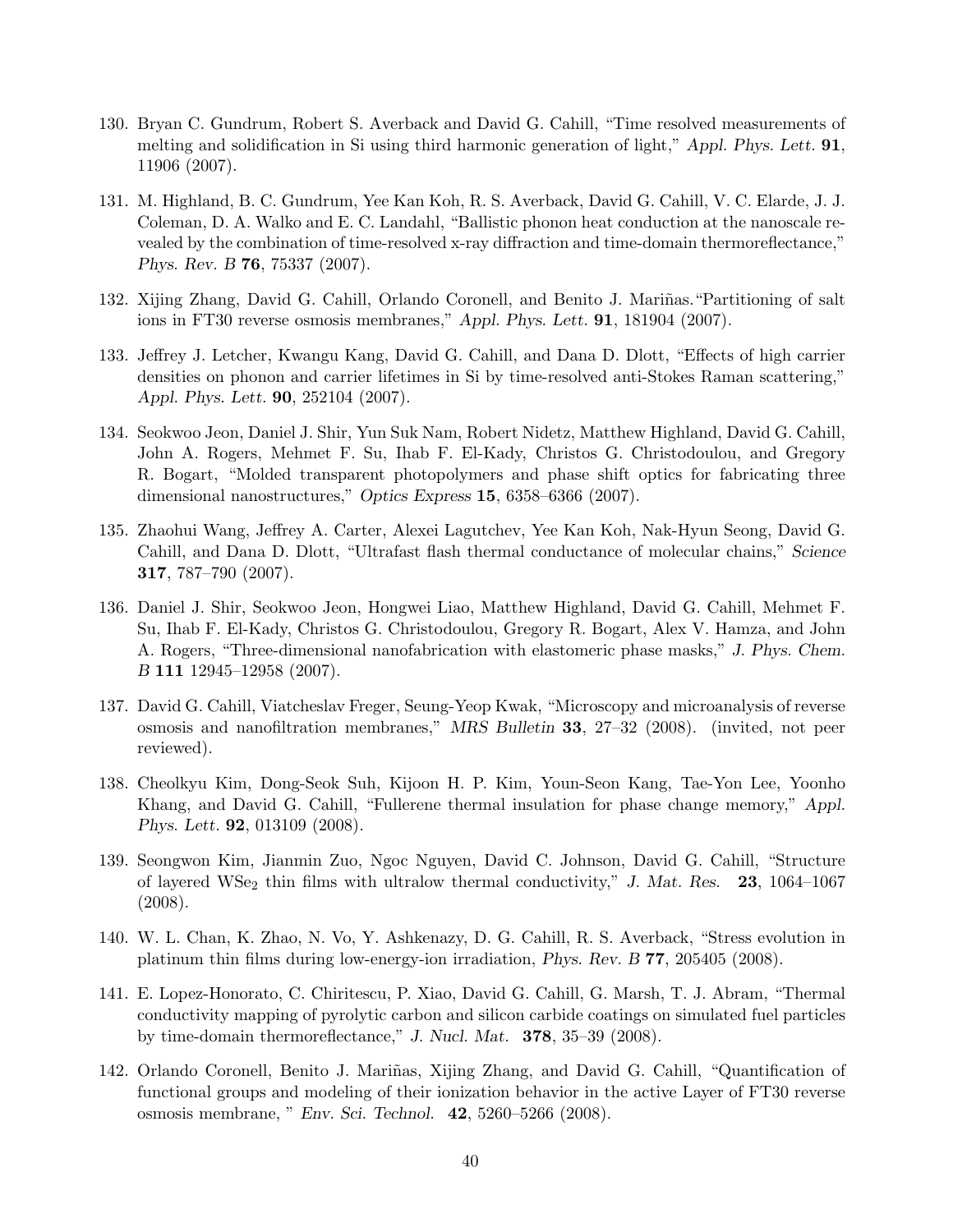- 143. Ngoc Nguyen, Qiyin Lin, Colby L. Heideman, Paul Zschack, Catalin Chiritescu, David G. Cahill, and David C. Johnson, "Designed synthesis of families of misfit layered compounds," European J. Inorganic Chem. 15, 2382–2385 (2008).
- 144. Catalin Chiritescu, David G. Cahill, Raimar Rostek, Harald Böttner, Colby Heideman, Qiyin Lin, Clay Mortensen, Ngoc T. Nguyen and David Johnson, "Low thermal conductivity in nanoscale layered materials synthesized by the method of modulated elemental reactants," J. Appl. Phys. 104, 033533 (2008).
- 145. Zhaohui Wang, David G. Cahill, Jeffrey A. Carter, Alexei Lagutchev, Yee Kan Koh, Nak-Hyun Seong, and Dana D. Dlott, "Ultrafast dynamics of heat flow across molecules," Chem. Phys. 350, 31–44 (2008).
- 146. M. Yao, T. Watanabe, P. K. Schelling, P. Keblinski, David G. Cahill, and S. R. Phillpot, "Phonon-defect scattering in doped silicon by molecular dynamics simulation," J. Appl. Phys. 104, 024905 (2008).
- 147. Xuan Zheng, David G. Cahill, Richard Weaver, and Ji-Cheng Zhao, "Micron-scale measurements of the coefficient of thermal expansion by time-domain probe beam deflection," J. Appl. Phys. 104, 73509 (2008).; erratum J. Appl. Phys. 122, 219901 (2017).
- 148. Kwangu Kang, Yee Kan Koh, Catalin Chiritescu, Xuan Zheng, and David G. Cahill, "Two-tint pump-probe measurements using a femtosecond laser oscillator and sharp-edged optical filters," Rev. Sci. Instrum. 79, 114901 (2008).
- 149. Wai-Lun Chan, Robert S. Averack, David G. Cahill, and Alexei Lagoutchev, "Dynamics of femtosecond laser-induced melting of silver," Phys. Rev. B 78, 214107 (2008).
- 150. Kwangu Kang, Taner Ozel, David G. Cahill, and Moonsub Shim, "Optical phonon lifetimes in single-walled carbon nanotubes by time-resolved Raman scattering," Nano Lett. 8, 4642–4647 (2008).
- 151. Daner Abdula, Taner Ozel, Kwangu Kang, David G. Cahill, and Moonsub Shim, "Environmentinduced effects on the temperature dependence of Raman spectra of single-layer graphene," J. Phys. Chem. C 112, 20131–20134 (2008).
- 152. Yee Kan Koh, Yu Cao, David G. Cahill, and Debdeep Jena, "Heat transport mechanisms in superlattices," Adv. Funct. Mater. 19, 610–615 (2009).
- 153. Xiao Liu, J. L. Feldman, D. G. Cahill, R. S. Crandall, N. Bernstein, D. M. Photiadis, M. J. Mehl, and D. A. Papaconstantopoulos, "High thermal conductivity of a hydrogenated amorphous silicon film," Phys. Rev. Lett. 102, 035901 (2009).
- 154. Vijay Rawat, Yee Kan Koh, David G. Cahill, and Timothy D. Sands, "Thermal conductivity of  $(Zr,W)N/ScN$  metal/semiconductor multilayers and superlattices," J. Appl. Phys. 105, 024909 (2009).
- 155. Yee Kan Koh, Suzanne L. Singer, Woochul Kim, Joshua M. O. Zide, Hong Lu, David G. Cahill, Arun Majumdar, Arthur C. Gossard, "Comparison of the  $3\omega$  nethod and time-domain thermoreflectance for measurements of the cross-plane thermal conductivity of epitaxial semiconductors," J. Appl. Phys. 105, 054303 (2009).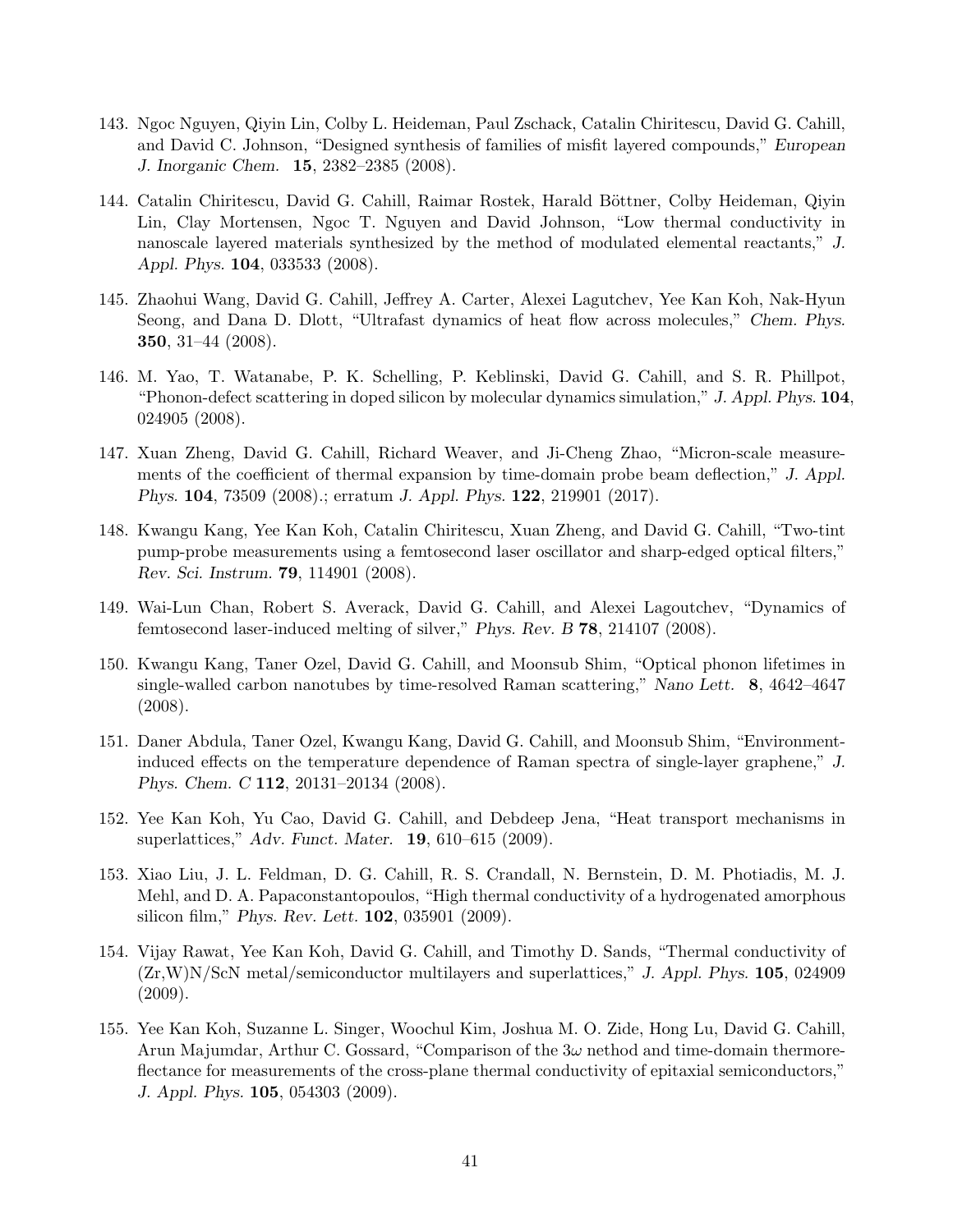- 156. Wai-Lun Chan, Robert S. Averack, David G. Cahill, and Yinon Ashkenazy, "Solidification velocities in deeply undercooled silver," Phys. Rev. Lett. **102**, 95701 (2009).
- 157. Xijing Zhang, David G. Cahill, Orlando Coronell, and Benito J. Mariñas, "Absorption of water in the active layer of reverse osmosis membranes," J. Membrane Sci. 331, 143–151 (2009).
- 158. Yee Kan Koh, C. J. Vineis, S. D. Calawa, M. P. Walsh, and David G. Cahill, "Lattice thermal conductivity of nanostructured thermoelectric materials based on PbTe," Appl. Phys. Lett. 94, 153101 (2009).
- 159. Tae-Yon Lee, Kijoon H. P. Kim, Dong-Seok Suh, Cheolkyu Kim, Youn-Seon Kang, David G. Cahill, Dongbok Lee, Min-Hyun Lee, Min-Ho Kwon, Ki-Bum Kim, and Yoonho Khang, "Low thermal conductivity in  $Ge_2Sb_2Te_5-SiO_x$  for phase change memory devices," Appl. Phys. Lett. **94**, 243103 (2009).
- 160. Chang-Ki Min, Ji-Yong Park, David G. Cahill, and Steve Granick, "Fast, spatially-resolved thermometry of Si crystals by pump-probe two-photon absorption," J. Appl. Phys. 106, 013102 (2009).
- 161. Orlando Coronell, Benito J. Mariñas, and David G. Cahill, "Accessibility and ion exchange stoichiometry of ionized carboxylic groups in the active layer of FT30 reverse osmosis membrane," Env. Sci. Technol. 43, 5042–8 (2009).
- 162. Wai-Lun Chan, Robert S. Averback, and David G. Cahill, "Non-linear energy absorption of femtosecond laser pulses in noble metals," Appl. Phys. A 97, 287–294 (2009).
- 163. B. C. Daly, K. Kang, Y. Wang, and David G. Cahill, "Picosecond ultrasonic measurements of attenuation of longitudinal acoustic phonons in silicon, " Phys. Rev. B 80, 174112 (2009).
- 164. Catalin Chiritescu, David G. Cahill, Clay Mortensen and David C. Johnson, and Paul Zschack, "Lower limit to the lattice thermal conductivity of nanostructured  $\rm{Bi}_2\rm{Te}_3$ -based materials," J. Appl. Phys. 106, 073503 (2009).
- 165. Wen-Pin Hsieh, Bin Chen, Jie Li, Pawel Keblinski, and David G. Cahill, "Pressure-tuning of the thermal conductivity of the layered muscovite crystal," Phys. Rev. B 80, 180302 (2009).
- 166. Ann I. Persson, Yee Kan Koh, David G. Cahill, Lars Samuelson, and Heiner Linke, "Thermal conductance of InAs nanowire composites," Nano Lett. 9, 4484–4488 (2009).
- 167. Xuan Zheng, David G. Cahill, and Ji-Cheng Zhao, "Effect of MeV ion irradiation on the coefficient of thermal expansion of Fe-Ni Invar alloys: a combinatorial study," Acta Mater. 58, 1236–1241 (2010).
- 168. Peter Abbamonte, Gerard C. L. Wong, David G. Cahill, James P. Reed, Robert H. Coridan, Nathan W. Schmidt, Ghee Hwee Lai, Young Il Joe, and Diego Casa, "Ultrafast imaging and the phase problem for inelastic x-ray scattering," Advanced Materials 22 1141–1147 (2010). (Invited, not peer reviewed.)
- 169. Ho-Soon Yang, David G. Cahill, X. Liu, J. L. Feldman, R. S. Crandall, B. A. Sperling and J. R. Abelson, "Anomalously high thermal conductivity of amorphous Si deposited by hot-wire chemical vapor deposition," Phys. Rev. B 81, 104203 (2010).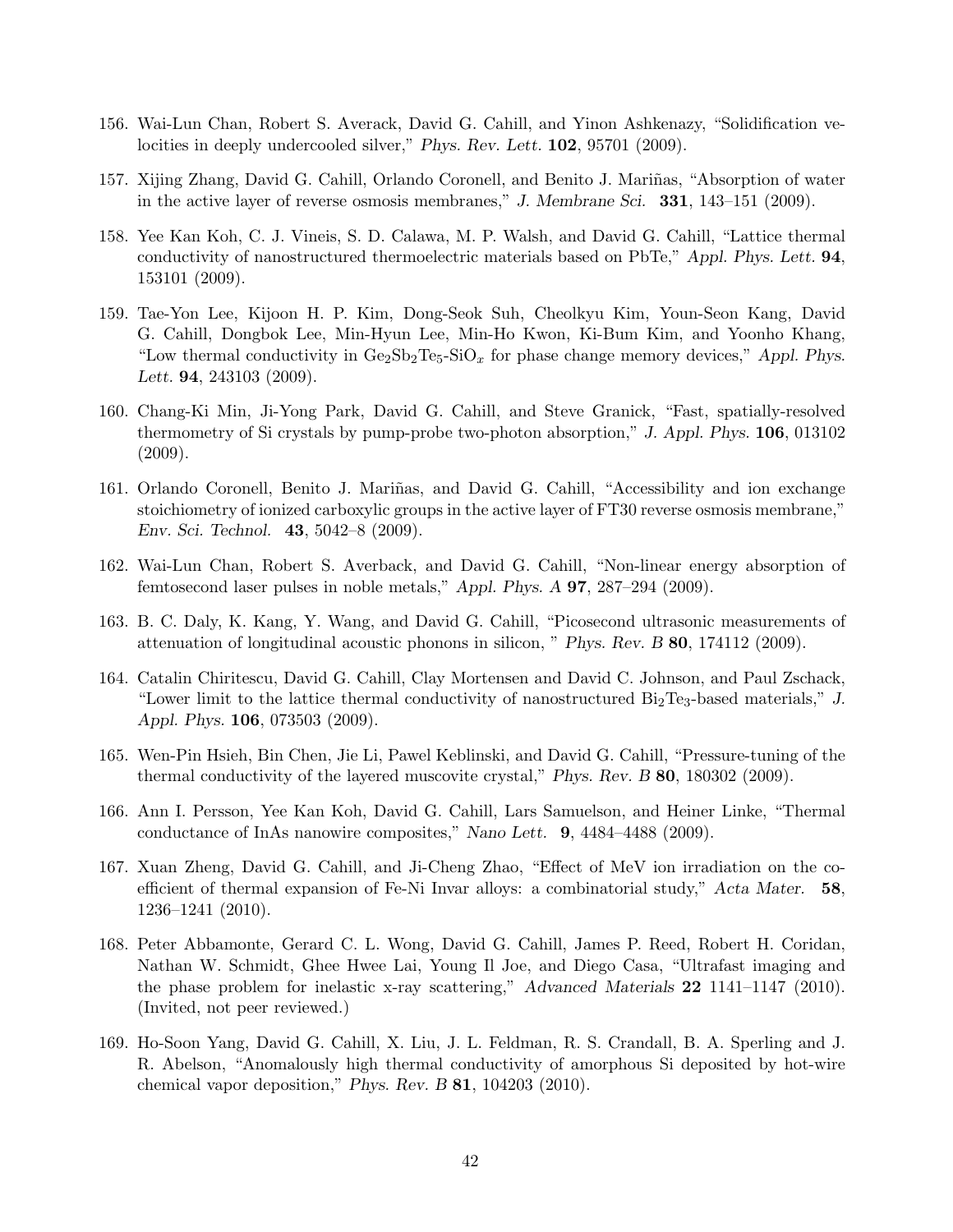- 170. David G. Cahill, Alexander Melville, Darrell G. Schlom, and Mark A. Zurbuchen, "Low thermal conductivity of  $\text{CsBiNb}_2\text{O}_7$  epitaxial layers", Appl. Phys. Lett. **96**, 121903 (2010).
- 171. Chang-Ki Min, David G. Cahill, and Steve Granick, "Time-resolved ellipsometry for heat transfer studies at liquid/solid and gas/solid interfaces," Rev. Sci. Instrum. 81, 074902 (2010).
- 172. Kwangu Kang, Daner Abdula, David G. Cahill, and Moonsub Shim, "Lifetimes of optical phonons in graphene and graphite by time-resolved incoherent anti-Stokes Raman scattering," Phys. Rev. B 81, 165405 (2010).
- 173. Dong-Wook Oh, Changhyun Ko, Shriram Ramanathan, and David G. Cahill, "Thermal conductivity and dynamic heat capacity across the metal-insulator transition in thin film  $VO_2$ ," Appl. Phys. Lett. 96, 151906 (2010).
- 174. Mark D. Losego, Lionel Moh, Kevin A. Arpin, David G. Cahill, Paul V Braun, "Interfacial thermal conductance in spun-cast polymer films and polymer brushes," Appl. Phys. Lett. 97, 011908 (2010).
- 175. Ngoc T. Nguyen, Polly A. Berseth,Qiyin Lin, Catalin Chiritescu, David G. Cahill, Anastassios Mavrokefalos, Li Shi, Paul Zschack, Michael Anderson, Ian M. Anderson, David C. Johnson, "Synthesis and properties of turbostratically disordered, ultrathin WSe<sub>2</sub> films, Chem. Mater. 22, 2750 (2010).
- 176. Yuxin Wang, Ji-Yong Park, Yee Kan Koh, and David G. Cahill, "Thermoreflectance of metal transducers for time-domain thermoreflectance," J. Appl. Phys. 108, 043507 (2010).
- 177. Orlando Coronell, Benito J. Mariñas, and David G. Cahill, "Ionization behavior, stoichiometry of association and accessibility of functional groups in the active layers of reverse osmosis and nanofiltration membranes," Environ. Sci. Technol. 44, 6808–6814 (2010).
- 178. J. Ravichandran, W. Siemons, D.-W. Oh, J. T. Kardel, A. Chari, H. Heijmerikx, M. L. Scullin, A. Majumdar, R. Ramesh, and D. G. Cahill, "High-temperature thermoelectric response of double-doped SrTiO<sub>3</sub> epitaxial films," Phys. Rev. B  $82$ , 165126 (2010).
- 179. Yee Kan Koh, Myung-Ho Bae, David G. Cahill, and Eric Pop, "Heat conduction across monolayer and few-layer graphenes," Nano Lett. 10, 4363–4368 (2010).
- 180. Marc G. Ghossoub, Jung-Hyun Lee, Oksen T. Baris, David G. Cahill, and Sanjiv Sinha, "Percolation of thermal conductivity in amorphous fluorocarbons," Phys. Rev. B 82, 195441 (2010).
- 181. David G. Cahill, Xuan Zheng, Ji-Cheng Zhao, "Spatially resolved measurements of thermal stresses by picosecond time-domain probe beam deflection," J. Thermal Stresses, 9–14 (2010).
- 182. G.S. Fox-Rabinovich, K. Yamamoto, M.H. Aguirre, David G. Cahill, S.C. Veldhuis, A. Biksa, G. Dosbaeva, L.S. Shuster, "Multi-functional nano-multilayered AlTiN/Cu PVD coating for machining of Inconel 718 superalloy," Surf. Coat. Techn. 204 2465–2471 (2010).
- 183. Yee Kan Koh, Myung-Ho Bae, David G. Cahill, and Eric Pop, "Reliably counting atomic planes of few-layer graphene  $(n > 4)$ ," ACS Nano 5, 269–274 (2011).
- 184. A. X. Levander, T. Tong, K. M. Yu, J. Suh, D. Fu, R. Zhang, H. Lu, W. J. Schaff, O. Dubon, W. Walukiewicz, D. G. Cahill, and J. Wu, "Effects of point defects on thermal and thermoelectric properties of InN," Appl. Phys. Lett. 98, 012108 (2011).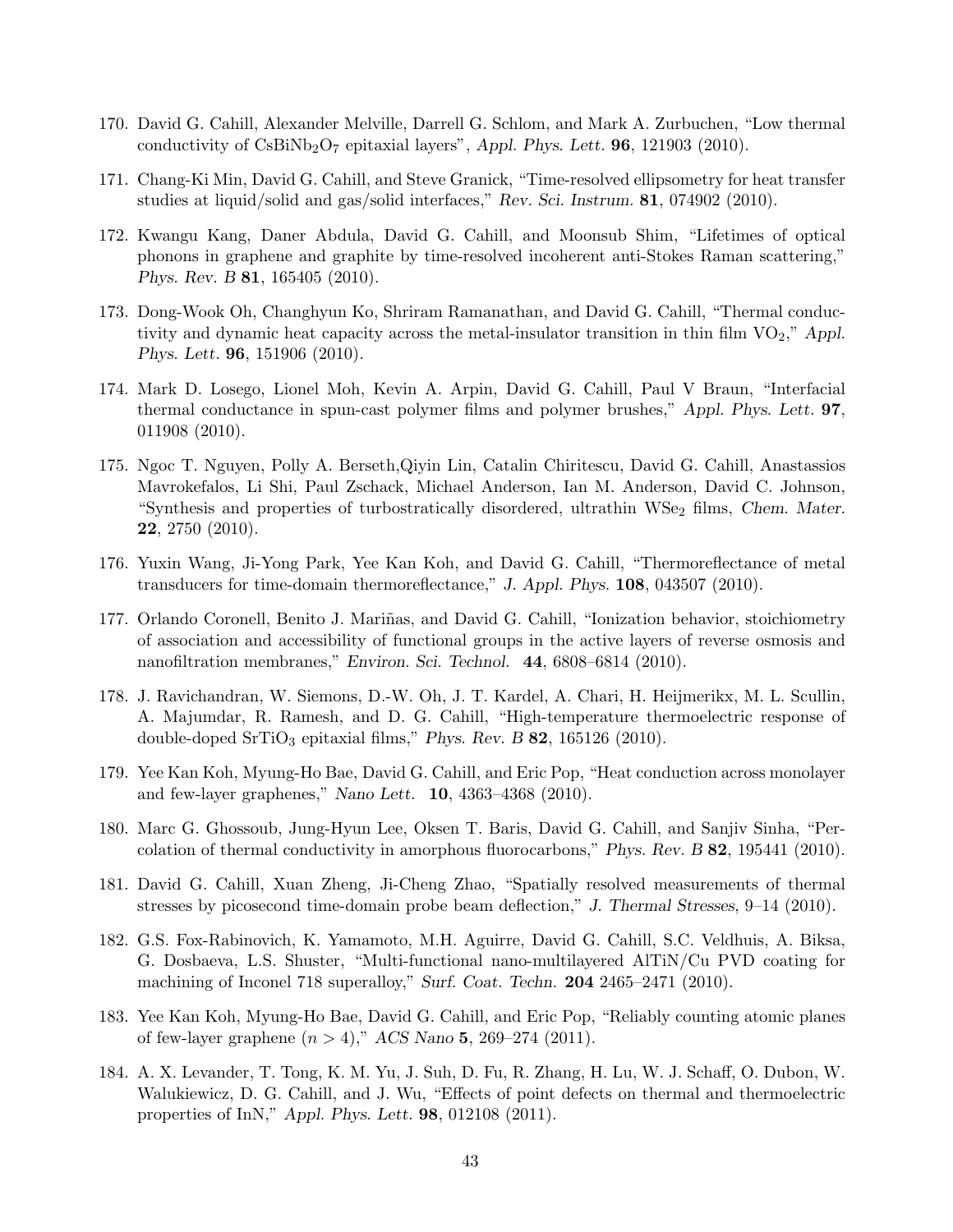- 185. K. A. Bratland, T. Spila, D. G. Cahill, J. E. Greene, and P. Desjardins, "Continuum model of surface roughening and epitaxial breakdown during low-temperature Ge(001) molecular beam epitaxy," J. Appl. Phys. 109, 063513 (2011).
- 186. Bin Chen, Wen-Pin Hsieh, David G. Cahill, Dallas R. Trinkle, Jie Li, "Thermal conductivity of compressed H<sub>2</sub>O to 22 GPa: A test of the Leibfried-Schlömann equation," Phys. Rev. B 83, 13201 (2011).
- 187. Dong-Wook Oh, Jayakanth Ravichandran, Chen-Wei Liang, Wolter Siemons, Bharat Jalan,Charles M. Brooks, Mark Huijben, Darrell G. Schlom, Susanne Stemmer, Lane W. Martin, Arun Majumdar, Ramamoorthy Ramesh, and David G. Cahill, "Thermal conductivity as a metric for the crystalline quality of  $SrTiO<sub>3</sub>$  epitaxial layers," Appl. Phys. Lett. **98**, 221904 (2011).
- 188. Wen-Pin Hsieh, Mark D. Losego, Paul V. Braun, Sergei Shenogin, Pawel Keblinski, and David G. Cahill, "Testing the minimum thermal conductivity model for amorphous polymers using high pressure," *Phys. Rev. B* **83**, 174205 (2011).
- 189. Daner Abdula, Khoi T. Nguyen, Kwangu Kang, Scott Fong, Taner Ozel, David G. Cahill, and Moonsub Shim, "Influence of defects and doping on optical phonon lifetime and Raman linewidth in carbon nanotubes," Phys. Rev. B 83, 205419 (2011).
- 190. Orlando Coronell, Benito J. Mariñas, and David G. Cahill, "Depth heterogeneity of fully aromatic polyamide active layers in reverse osmosis and nanofiltration membranes," Env. Sci. Technol. 45, 4513–4520 (2011).
- 191. Wen-Pin Hsieh and David G. Cahill, "Ta and Au(Pd) alloy metal film transducers for timedomain thermoreflectance at high pressures," J. Appl. Phys. 109, 113520 (2011).
- 192. Andrew K. Hafeli, Eden Rephaeli, Shanhui Fan, David G. Cahill, and Thomas E. Tiwald, "Temperature dependence of surface phonon polaritons from a quartz grating," J. Appl. Phys. 110, 043517 (2011).
- 193. Dong-Wook Oh, Seok Kim, John A. Rogers, David G. Cahill, and Sanjiv Sinha, "Interfacial thermal conductance of transfer-printed metal flms," Advanced Materials 23, 5028–5033 (2011).
- 194. Wen-Pin Hsieh, Austin S. Lyons, Eric Pop, Pawel Keblinski, and David G. Cahill, "Pressure tuning of the thermal conductance of weak interfaces," Phys. Rev. B 84, 184107 (2011).
- 195. B. Bhatia, J. Karthik, D. G. Cahill, L. W. Martin, and W. P. King, "High-temperature piezoresponse force microscopy," Appl. Phys. Lett. **99**, 173103 (2011).
- 196. Meng Shen, William J. Evans, David Cahill, and Pawel Keblinski, "Bonding and pressure tunable interfacial thermal conductance, Phys. Rev. B 84, 195432 (2011).
- 197. Ji-Cheng Zhao, Xuan Zhang, and David G. Cahill, "High-throughput measurements of materials properties," JOM, 40–44 (2011).
- 198. E. Breckenfeld, R. Wilson, J. Karthik, A. R. Damodaran, D. G. Cahill, and L. W. Martin, "Effect of growth induced (non)stoichiometry on the structure, dielectric response, and thermal conductivity of  $SrTiO<sub>3</sub>$  thin films," Chem. Mater. 4, 331–337 (2012).
- 199. Beomjin Kwon, Matthew Rosenberger, Rohit Bhargava, David G. Cahill, and William P. King , "Dynamic thermomechanical response of bimaterial microcantilevers to periodic heating by infrared radiation," Rev. Sci. Instrum. 83, 015003 (2012).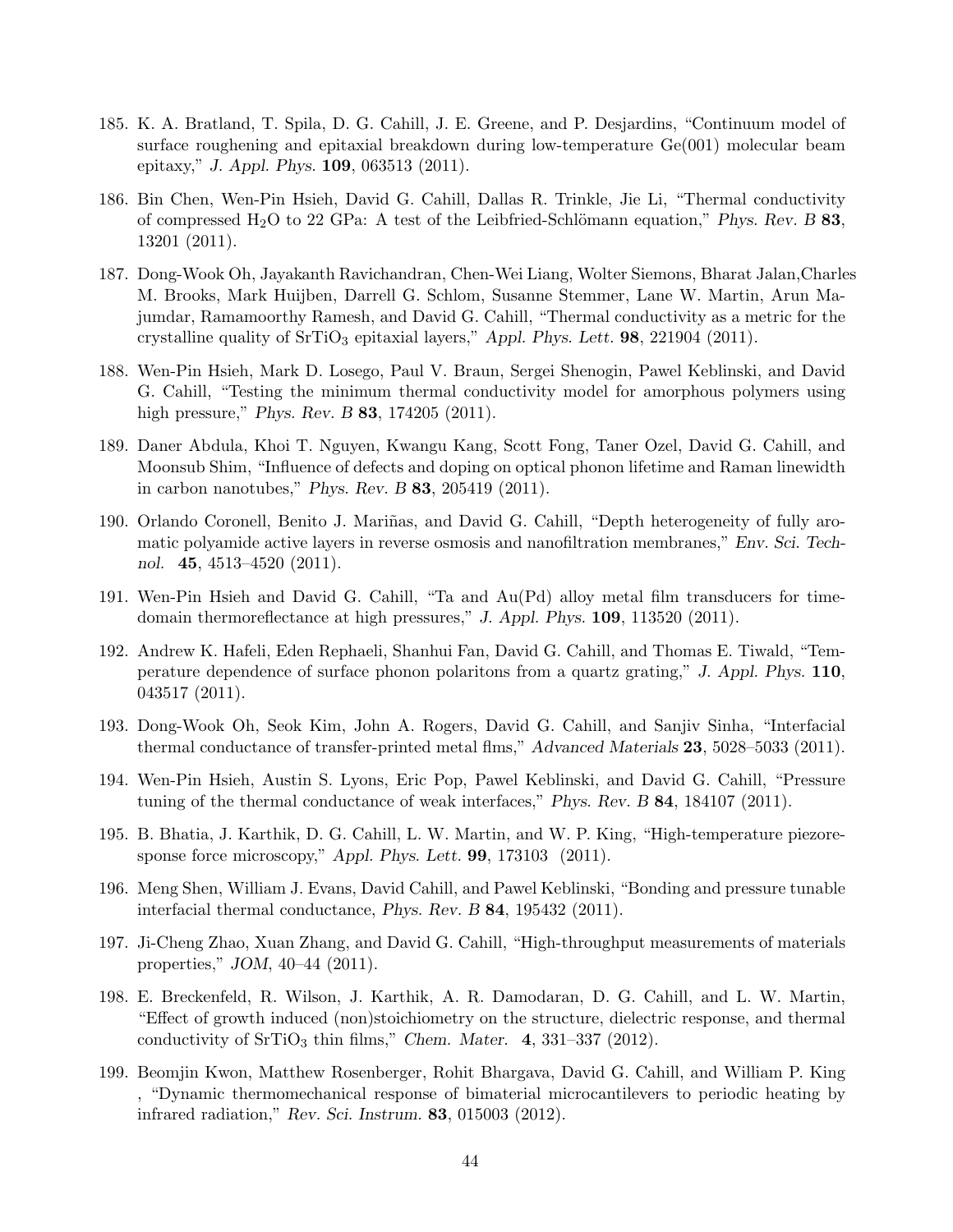- 200. Mark D. Losego, Martha E. Grady, Nancy R. Sottos, David G. Cahill, and Paul V. Braun, "Effects of chemical bonding on heat transport across interfaces," Nat. Mater. 11, 502–506 (2012).
- 201. Ji-Yong Park, Chang-Ki Min, Steve Granick, and David G. Cahill, "Heat transfer and residence time when water droplets hit a scalding surface," J. Heat Transfer 134, 101503 (2012).
- 202. James L. Langer, James Economy, and David G. Cahill, "Adsorption and mechnical stress in immobilized poly(vinylbenzyltrialkylammonium chloride) thin films," Macromolecules 45, 3205– 3212 (2012).
- 203. Chang-Ki Min, Kejia Chen, Sung Chul Bae, David G. Cahill, and Steve Granick, "Heat transfer at solid-gas interfaces by photoacoustics at Brillouin frequencies," J. Phys. Chem. 116, 10896– 10903 (2012).
- 204. R. B. Wilson and David G. Cahill, "Experimental verification of the interfacial form of the Wiedemann-Franz law," Phys. Rev. Lett. 108, 255901 (2012).
- 205. J.-C. Zhao, Xuan Zheng, and David G. Cahill, "Thermal conductivity mapping of the Ni-Al system and the beta-NiAl phase in the Ni-Al-Cr system," Scripta Materialia 66, 935–938 (2012).
- 206. M. A. Zurbuchen, D. G. Cahill, J. Schubert, Y. Jia, and D. G. Schlom, "Determination of the thermal conductivity tensor of the  $n = 7$  Aurivillius phase  $Sr_4Bi_4Ti_7O_{24}$ ," Appl. Phys. Lett. 101, 021904 (2012).
- 207. James L. Langer, James Economy, and David G. Cahill, "Mechanical stress in immobilized polycation thin films induced by ion-exchange," ACS Macro Lett. 1, 1056 (2012).
- 208. Matthew R. Rosenberger, Beomjin Kwon, David G. Cahill, and William P. King, "The impact of silicon nitride thickness on the infrared sensitivity of silicon nitride-aluminum microcantilevers," Sens. Act. A185, 17–23 (2012).
- 209. Ana M. Saenz de Jubera, Yuan Gao, Jeffrey S. Moore, David G. Cahill, and Benito J. Mariñas, "Enhancing the performance of nanofiltration membranes by modifying the active layer with aramide dendrimers," Env. Sci. Technol. 46, 9592 (2012).
- 210. J. P. Feser and David G. Cahill, "Probing anisotropic heat transport using time-domain thermoreflectance with offset laser spots," Rev. Sci. Instrum. 83, 104901 (2012).; erratum Rev. Sci. Instrum. 84, 049901 (2013).
- 211. David G. Cahill, "Extremes of heat conduction—Pushing the boundaries of the thermal conductivity of materials," MRS Bulletin 37, 855 (2012). (Invited, not peer reviewed.)
- 212. Wei Wang and David G. Cahill, "Limits to thermal transport in nanoscale metal bilayers due to weak electron-phonon coupling in Au and Cu," Phys. Rev. Lett. 109, 175503 (2012).
- 213. Joseph P Feser, Bruno Azeredo, Keng Hsu, Jyothi Sadhu, Jun Ma, Junhwan Kim, Nicholas Fang, Sanjiv Sinha, Xiuling Li, Placid Ferreira, and David G. Cahill, "Thermal conductivity of silicon nanowire arrays with controlled roughness," J. Appl. Phys. 112, 114306 (2012).
- 214. B. Bhatia, J. Karthik, T. Tong, David G. Cahill, L. W. Martin, and W. P. King, "Pyroelectric current measurements on  $PbZr_{0.2}Ti_{0.8}O_3$  epitaxial layers," J. Appl. Phys. 112, 104106 (2012).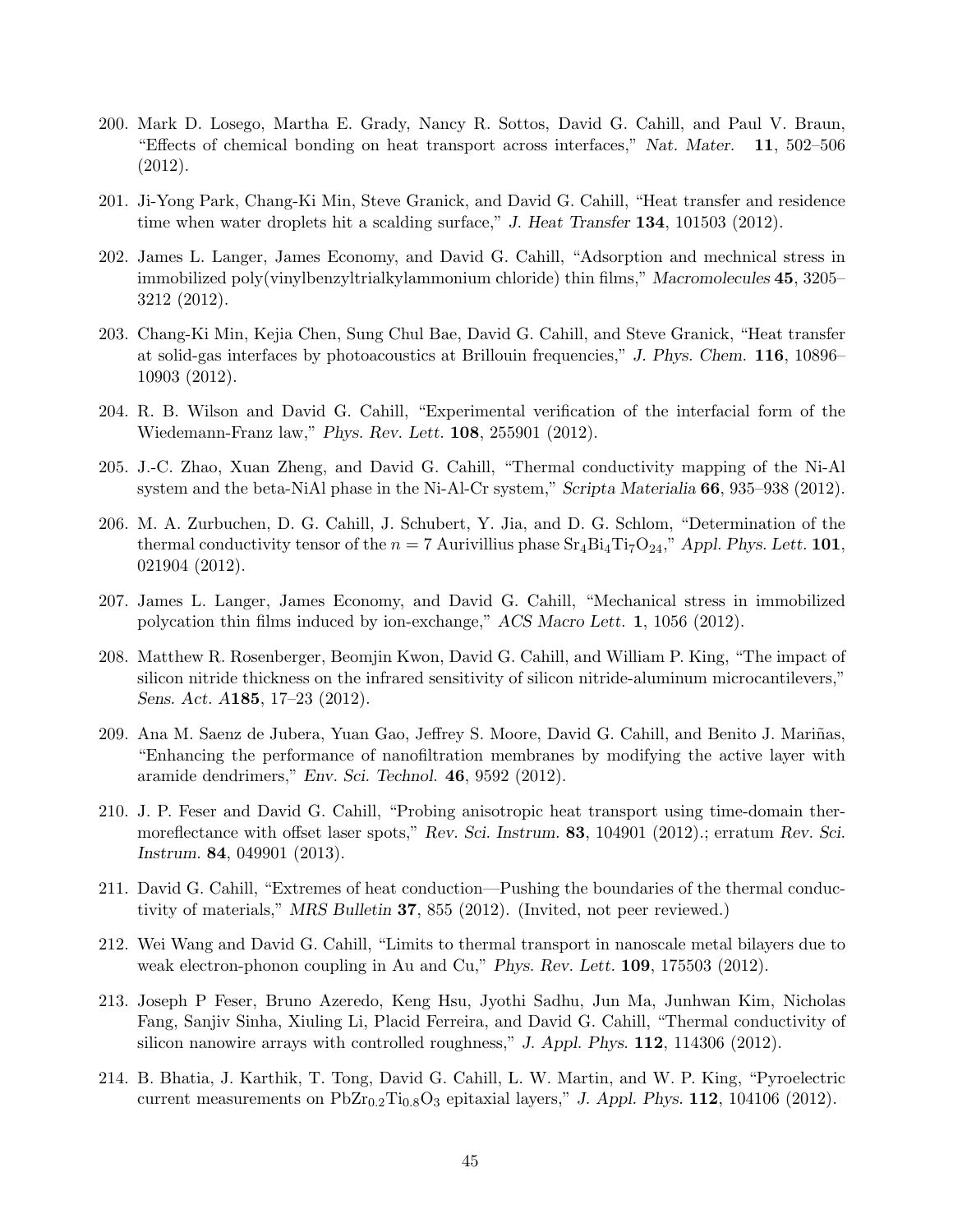- 215. Gregory T. Hohensee, Wen-Pin Hsieh, Mark D. Losego and David G. Cahill, "Interpreting picosecond acoustics in the case of a thin soft interfacial layer," Rev. Sci. Instrum. 83, 114902 (2012).
- 216. Jonglo Park, Jingyu Huang, Wei Wang, Catherine J. Murphy, and David G. Cahill, "Heat transport between Au nanorods, surrounding liquids, and solid-supports," J. Phys. Chem. C 116, 26335–26341 (2012).
- 217. R. B. Wilson, B. Apgar , Lane W. Martin, and David G. Cahill, "Thermoreflectance of metal transducers for optical pump-probe studies of thermal properties," Optics Express 20, 28829– 28838 (2012).
- 218. Orlando Coronell, Baoxia Mi, Benito J. Mariñas, and David G. Cahill, "Modeling the effect of charge density in the active layers of reverse osmosis and nanofiltration membranes on the rejection of arsenic (III) and potassium iodide," Env. Sci. Technol. 47, 420–428 (2013).
- 219. Tamlin Matthews, Huan Yan, David G. Cahill, Orlando Coronell, and Benito J. Mariñas, "Growth dynamics of interfacially polymerized polyamide layers by diffuse reflectance spectroscopy and Rutherford backscattering spectrometry," J. Membr. Sci. 429, 71–80 (2013).
- 220. Jingyu Huang, Jonglo Park, Wei Wang, Catherine J. Murphy, and David G. Cahill, "Ultrafast thermal analysis of surface functionalized gold nanorods in aqueous solution," ACS Nano 7, 589–597 (2013); erratum 7, 3732 (2013)
- 221. Hadi Najar, Amir Heidari, Mei-Lin Chan, Hseuh-An Yang, Liwei Lin, David G. Cahill, and David A. Horsley, "Microcrystalline diamond micromechanical resonators with quality factor limited by thermoelastic damping," Appl. Phys. Lett. 102, 071901 (2013).
- 222. T. Tong, D. Fu, A. X. Levander, W. J. Schaff, B. N. Pantha, B. Liu, R. Zhang, J. Y. Lin, H. X. Jiang, J. Wu, and David. G. Cahill, "Suppression of thermal conductivity in  $\text{In}_x\text{Ga}_{1-x}N$  alloys by cation substitution and nanometer-scale disorder," Appl. Phys. Lett. 102, 121906 (2013).
- 223. Hadi Tavassol, Maria Chan, Maria Catarello, Jeff Greeley, David G. Cahill, and Andrew A. Gewirth, "Surface coverage and SEI induced electrochemical surface stress changes during Li deposition in a model system for Li-ion battery anodes," J. Electrochemical Soc. 60 A888 (2013).
- 224. Mark D. Losego, Ian P. Blitz, Richard A. Vaia, David G. Cahill, and Paul V. Braun, "Ultralow thermal conductivity in organoclay multilayers synthesized via simple self-assembly," Nano Lett. 13, 2215 (2013).
- 225. Xiaojia Wang, Victor Ho, Rachel A. Segalman, and David G. Cahill, "Thermal conductivity of high modulus polymer fibers," Macromolecules **46**, 4937 (2013).
- 226. Changdong Wei, Xuan Zheng, David G. Cahill, and Ji-Cheng Zhao,"Micron resolution spatially resolved measurement of heat capacity using dual-frequency time-domain thermoreflectance," Rev. Sci. Instrum. 84, 071301 (2013).
- 227. Douglas Allen Dalton, Wen-Pin Hsieh, Gregory T. Hohensee, David G. Cahill, and Alexander F. Goncharov, "Effect of mass disorder on the lattice thermal conductivity of MgO periclase under pressure," Scientific Reports 3, 2400 (2013).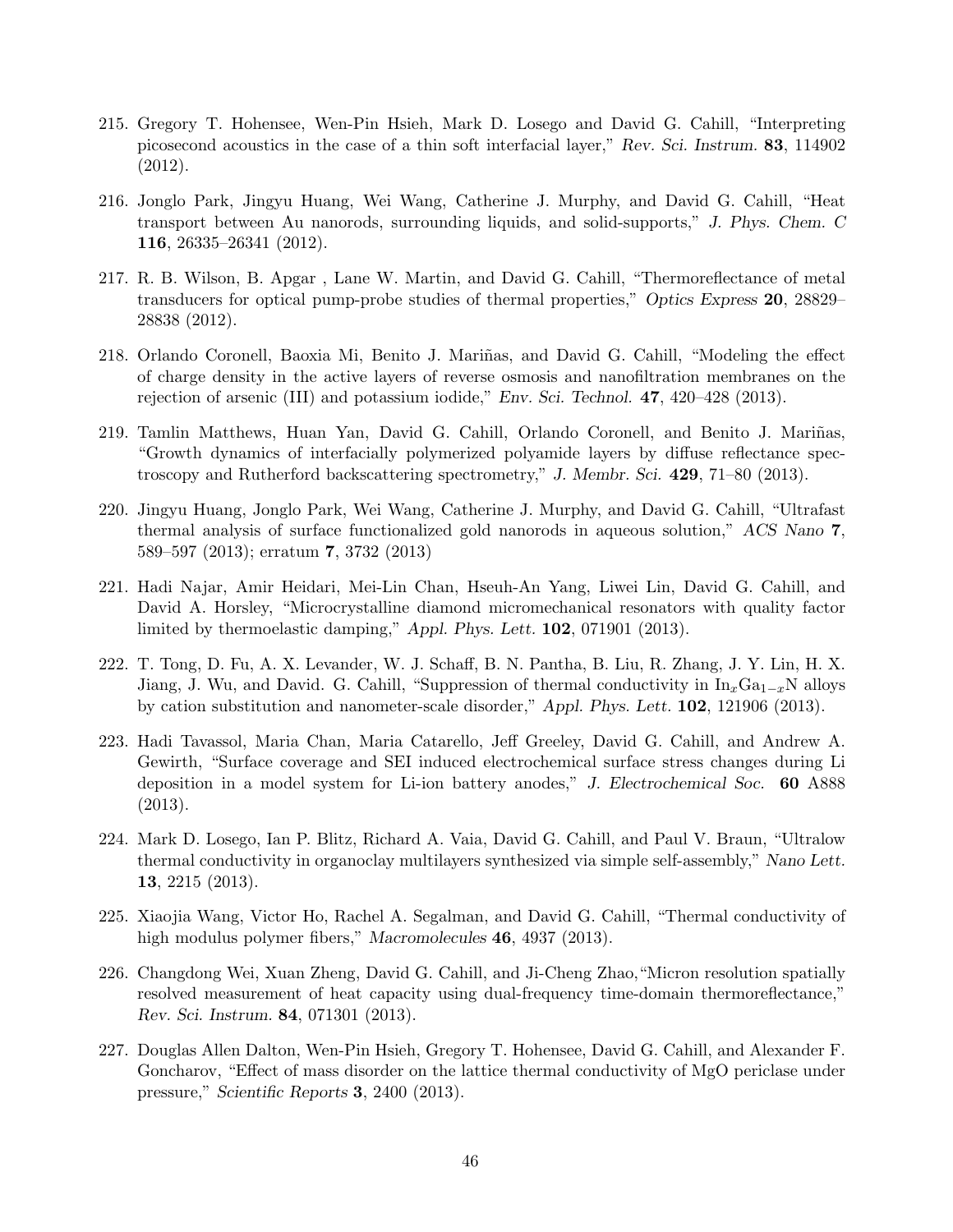- 228. Patricia B. Weisensee, Joseph P. Feser, and David G. Cahill, "Effect of ion irradiation on the thermal conductivity of  $UO_2$  and  $U_3O_8$  epitaxial layers," J. Nucl. Mat. 443, 212–217 (2013).
- 229. Peixuan Chen, N. A. Katcho, J. P. Feser, Wu, M. Glaser, O. G. Schmid1, David G. Cahill, N. Mingo, A. Rastelli, "Role of surface-segregation-driven intermixing on the thermal transport through planar Ge/Si superlattices," Phys. Rev. Lett. 111, 115901 (2013).
- 230. Xiaojia Wang, Christopher D. Liman, Neil D. Treat, Michael L. Chabinyc, and David G. Cahill, "Ultralow thermal conductivity of fullerene derivatives," Phys. Rev. B 88, 075310 (2013).
- 231. Ana Martinez Saenz de Jubera, James Herbison, Yukako Komaki, Michael Plewa, Jeffrey Moore, David G. Cahill, and Benito Marinas, "Development and performance characterization of a polyamide nanofiltration membrane modified with covalently bonded aramide dendrimers," Env. Sci. Technol. 47, 8642 (2013).
- 232. Dongyao Li, Peng Zhao, Ji-Cheng Zhao, and David G. Cahill, "Generation and detection of GHz surface acoustic waves using an elastomeric phase-shift mask," J. Appl. Phys. 114, 143102 (2013).
- 233. R. B. Wilson, Joseph P. Feser, Greg Hohensee, and David G. Cahill, "Analysis of two-channel heat flow in pump-probe studies of non-equilibrium thermal transport," Phys. Rev. B 88, 144305 (2013).
- 234. P.H.M. Bttger, E. Lewin, J. Patscheider, V. Shklover, David G. Cahill, R. Ghisleni, and M. Sobiech, "Thermal conductivity of hard oxynitride coatings," Thin Solid Films 549, 232–238 (2013).
- 235. David G. Cahill, Paul V. Braun, Gang Chen, David R. Clarke, Shanhui Fan, Kenneth E. Goodson, Pawel Keblinski, William P. King, Gerald D. Mahan, Arun Majumdar, Humphrey J. Maris, Simon R. Phillpot, Eric Pop, and Li Shi, "Nanoscale Thermal Transport II: 2003–2012", Appl. Phys. Rev. 1, 011305 (2014).
- 236. Jingyu Huang, Wei Wang, Catherine J. Murphy, and David G. Cahill, "Resonant secondary light emission from plasmonic Au nanostructures and the role of high electron temperatures created by pulsed laser excitation," PNAS 111, 906–911 (2014).
- 237. Gregory T. Hohensee, R. B. Wilson, Joseph P. Feser, and David G. Cahill, "Magnon-phonon coupling in  $\text{Ca}_9\text{La}_5\text{Cu}_{24}\text{O}_{41}$  spin ladders measured by time-domain thermoreflectance," Phys. Rev. B 89, 024422 (2014).
- 238. Gyung-Min Choi, Richard B. Wilson, and David G. Cahill, "Indirect heating of Pt by short-pulse laser irradiation of Au in a nanoscale  $Pt/Au$  bilayer," Phys. Rev. B 89, 064307 (2014).
- 239. Hadi Najar, Mei-Lin Chan, Hsueh-An Yang, Liwei Lin, David G Cahill, and David A Horsley, "High quality factor nanocrystalline diamond micromechanical resonators limited by thermoelastic damping," Appl. Phys. Lett. 104, 151903 (2014).
- 240. X. J. Wang, T. Mori, I. Kuzmych-Ianchuk, Y. Michiue, K. Yubuta, T. Shishido, Y. Grin, S. Okada, and David G. Cahill, "Thermal conductivity of layered borides: the effect of building defects on the thermal conductivity of  $TmAlB<sub>4</sub>$  and the anisotropic thermal conductivity of AlB2," APL Materials 2, 046113 (2014).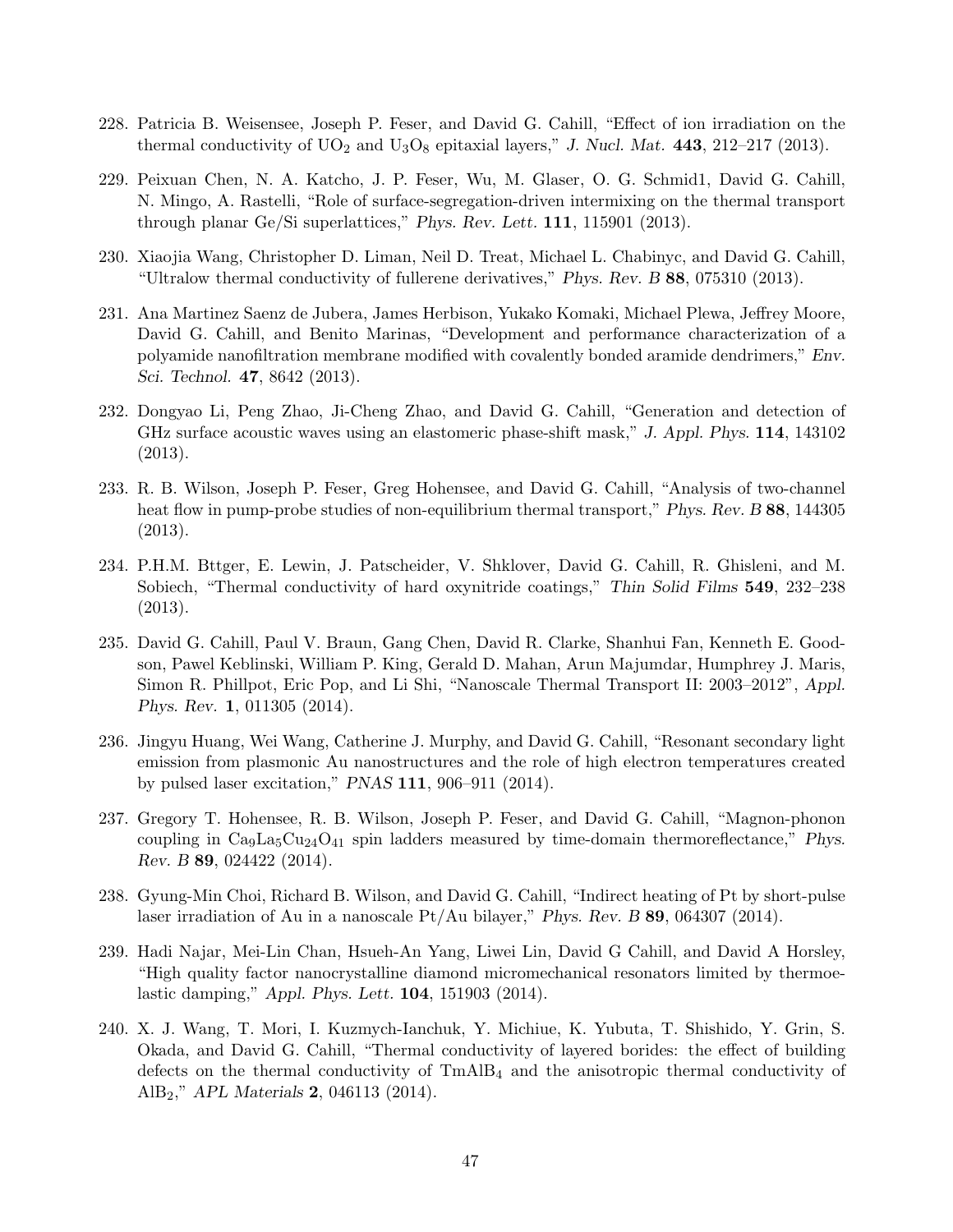- 241. Daniel Grimm, Richard B Wilson, Bezuayehu Teshome, Sandeep Gorantla, Mark H Rümmeli, Thomas Bublat, Eugenio Zallo, Guodong Li, David G Cahill, and Oliver G Schmidt, "Thermal conductivity of mechanically joined semiconducting/metal nanomembrane superlattices," Nano Lett., 14, 2387–2393 (2014).
- 242. Jiung Cho, Mark D. Losego, Hui Gang Zhang, Honggyu Kim, Jianmin Zuo, Ivan Petrov, David G. Cahill, and Paul V. Braun, "Electrochemically tunable thermal conductivity of lithium cobalt oxide," Nature Commun. 5, 4035 (2014).
- 243. A. B. Mei, R. B. Wilson, D. Li, David G. Cahill, A. Rockett, J. Birch, L. Hultman, J. E. Greene, and I. Petrov, "Elastic constants, Poisson ratios, and the elastic anisotropy of VN (001), (011), and (111) epitaxial layers grown by reactive magnetron sputter deposition," J. Appl. Phys. 115, 214908 (2014).
- 244. P. H. Michael Böttger, Leonid Braginsky, Valery Shklover, Erik Lewin, Jörg Patscheider, David G. Cahill, Matthias Sobiech, "Hard wear-resistant coatings with anisotropic thermal conductivity for high thermal load applications," J. Appl. Phys. 116, 013507 (2014).
- 245. Gyung-Min Choi, Byoung-Chul Min, Kyung-Jin Lee, and David G. Cahill, "Spin current generated by thermally-driven ultrafast demagnetization," Nature Commun. 5, 4334 (2014).
- 246. Sivasankaran Harish, Mitsuru Tabara, Yoshifumi Ikoma, Zenji Horita, Yasuyuki Takata, David G. Cahill, and Masamichi Kohno, "Thermal conductivity reduction of crystalline silicon by highpressure torsion," Nano. Res. Lett. 9, 1–5 (2014).
- 247. Ji Yong Park, Andrew Gardner, Ashwin Ramesh, William P. King, Steve Granick, David G. Cahill, "Droplet impingement and vapor layer formation on hot hydrophobic surfaces," J. Heat Transf. 136, 092902 (2014).
- 248. Kiran Sasikumar, David G. Cahill, and Pawel Keblinski, "Curvature induced phase stability of an intensely heated Lennard-Jones liquid—A molecular dynamics approach," J. Phys. Chem. 140, 234506 (2014).
- 249. Trong Tong, J. Karthik, R. V. K. Mangalam, Lane W. Martin, and David G. Cahill, "Reduction of the electrocaloric entropy change of  $PbZr_{0.2}Ti_{0.8}O_3$  thin films by an elastocaloric effect," Phys. Rev. B 90, 094116 (2014).
- 250. R. B. Wilson and David G. Cahill, "Anisotropic failure of Fourier theory in time-domain thermoreflectance experiments," Nature Commun. 5, 5075 (2014).
- 251. Trong Tong, J. Karthik, Lane W. Martin, David G. Cahill, "Secondary effects in wide frequency range measurements of the pyroelectric coefficient of  $Ba_{0.6}Sr_{0.4}TiO_3$  and  $PbZr_{0.2}Ti_{0.8}O_3$  epitaxial layers," Phys. Rev. B 90, 155423 (2014).
- 252. Cheng-Kang Mai, Ruth A. Schlitz, Gregory M. Su, Daniel Spitzer, Xiaojia Wang, Stephanie L. Fronk, David G. Cahill, Michael L. Chabinyc, Guillermo C. Bazan, "Side-chain Eefects on the conductivity, morphology, and thermoelectric properties of self-doped narrow-band-gap conjugated polyelectrolytes," J. Am. Chem. Soc. 136, 13478–13481 (2014).
- 253. Joseph P. Feser, Jun Liu, and David G. Cahill, "Pump-probe measurements of the thermal conductivity tensor for materials lacking in-plane symmetry," Rev. Sci. Instrum. 85, 104903 (2014).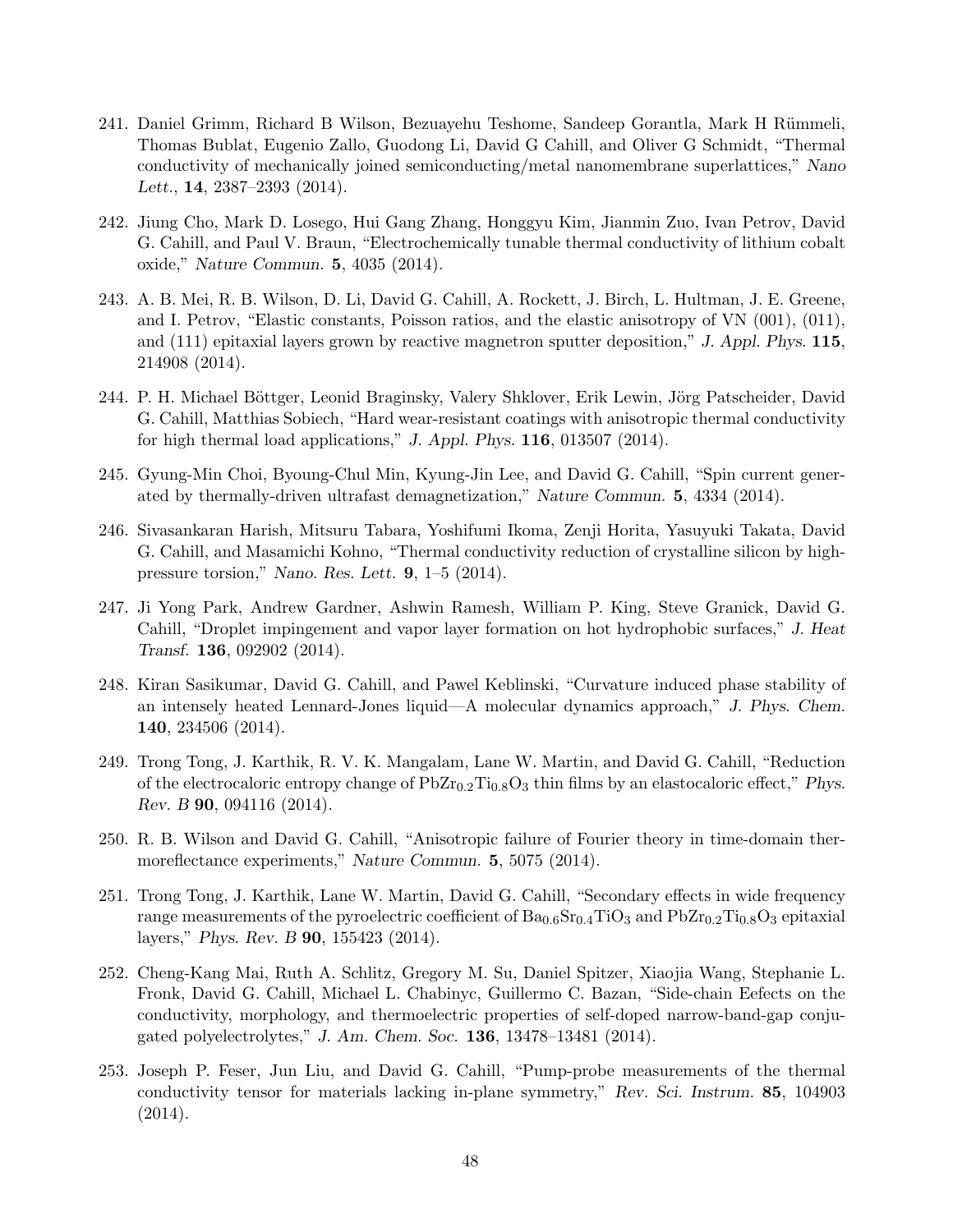- 254. Noel S. Gunning, Joseph Feser, Matthias Falmbig, Matt Beekman, David G. Cahill and David C. Johnson, "Synthesis, structure, and thermal conductivity of  $[(SnSe)_{1+y}]_n[MoSe_2]_n$  compounds," Semi. Sci. Technol. **29**, 124007 (2014).
- 255. Yee Kan Koh, David G. Cahill, and Bo Sun, "Nonlocal theory for heat transport at high frequencies," Phys. Rev. B 90, 205412 (2014).
- 256. Johannes Kimling, Judith Kimling, R. B. Wilson, David G. Cahill, Birgit Hebler, and Manfred Albrecht, "Ultrafast demagnetization of FePt:Cu thin films and the role of magnetic heat capacity in ultrafast demagnetization," Phys. Rev. B 90, 224408 (2014).
- 257. Jun Liu, Gyung-Min Choi, and David G. Cahill, "Measurement of the anisotropic thermal conductivity of molybdenum disulfide by the time-resolved magneto-optic Kerr effect," J. Appl. Phys. 116, 233107 (2014).
- 258. Gyung-Min Choi and David G. Cahill, "Optical detection of transient spin accumulation in Cu, Ag and Au," Phys. Rev. B 90, 214432 (2014).
- 259. Jun Liu, Xiaojia Wang, Dongyao Li, Nelson E. Coates, Rachel A. Segalman, and David G. Cahill, "Thermal conductivity and elastic constants of PEDOT:PSS with high electrical conductivity," Macromolecules 48, 585 (2015).
- 260. R. B. Wilson, Brent A. Apgar, Wen-Pin Hsieh, Lane W. Martin, and David G. Cahill,"Thermal conductance of strongly bonded metal-oxide interfaces," Phys. Rev. B 91, 5415 (2015).
- 261. Johannes Kimling, R. B. Wilson, Karsten Rott, Judith Kimling, Gunter Reiss and David G. Cahill, "Spin-dependent thermal transport perpendicular to the planes of Co/Cu multilayers," Phys. Rev. B 91, 144405 (2015).
- 262. Gregory T. Hohensee, R. B. Wilson, and David G. Cahill, "Thermal conductance of metaldiamond interfaces at high pressure," Nature Communications 6, 6578 (2015).
- 263. Gregory T. Hohensee, Michael R. Fellinger, Dallas R. Trinkle and David G. Cahill, "Thermal transport across high pressure semiconductor-metal transition in Si and SiGe," Phys. Rev. B 91, 5104 (2015).
- 264. Gyung-Min Choi, Byoung-Chul Min, Kyung-Jin Lee, and David G. Cahill, "Thermal spin transfer torque driven by ultrafast heat flow in metallic spin-valve structures," Nature Phys., 11, 576  $(2015).$
- 265. R. B. Wilson and David G. Cahill, "Limits to Fourier theory in high thermal conductivity single crystals," Appl. Phys. Lett. 107, 203112 (2015).
- 266. Charles M. Brooks, Richard B. Wilson, Anna Schäfer, Julia A. Mundy, Megan E. Holtz, David A. Muller, Jürgen Schubert, David G. Cahill, and Darrell G. Schlom, "Tuning thermal conductivity in homoepitaxial  $SrTiO<sub>3</sub>$  films via defects," Appl. Phys. Lett. **107**, 051902 (2015).
- 267. Noel S. Gunning, Joseph Feser, Matthias Falmbig, Matt Beekman, David G. Cahill and David C. Johnson, "Synthesis and thermal properties of solid-state structural isomers: Ordered intergrowths of SnSe and MoSe<sub>2</sub>," J. Amer. Chem. Soc. 137, 8803-8809 (2015).
- 268. Hyejin Jang, Joshua D. Wood, Christopher R. Ryder, Mark C. Hersam, and David G. Cahill, "Anisotropic thermal conductivity of exfoliated black phosphorus," Adv. Mat. 27, 8017 (2015).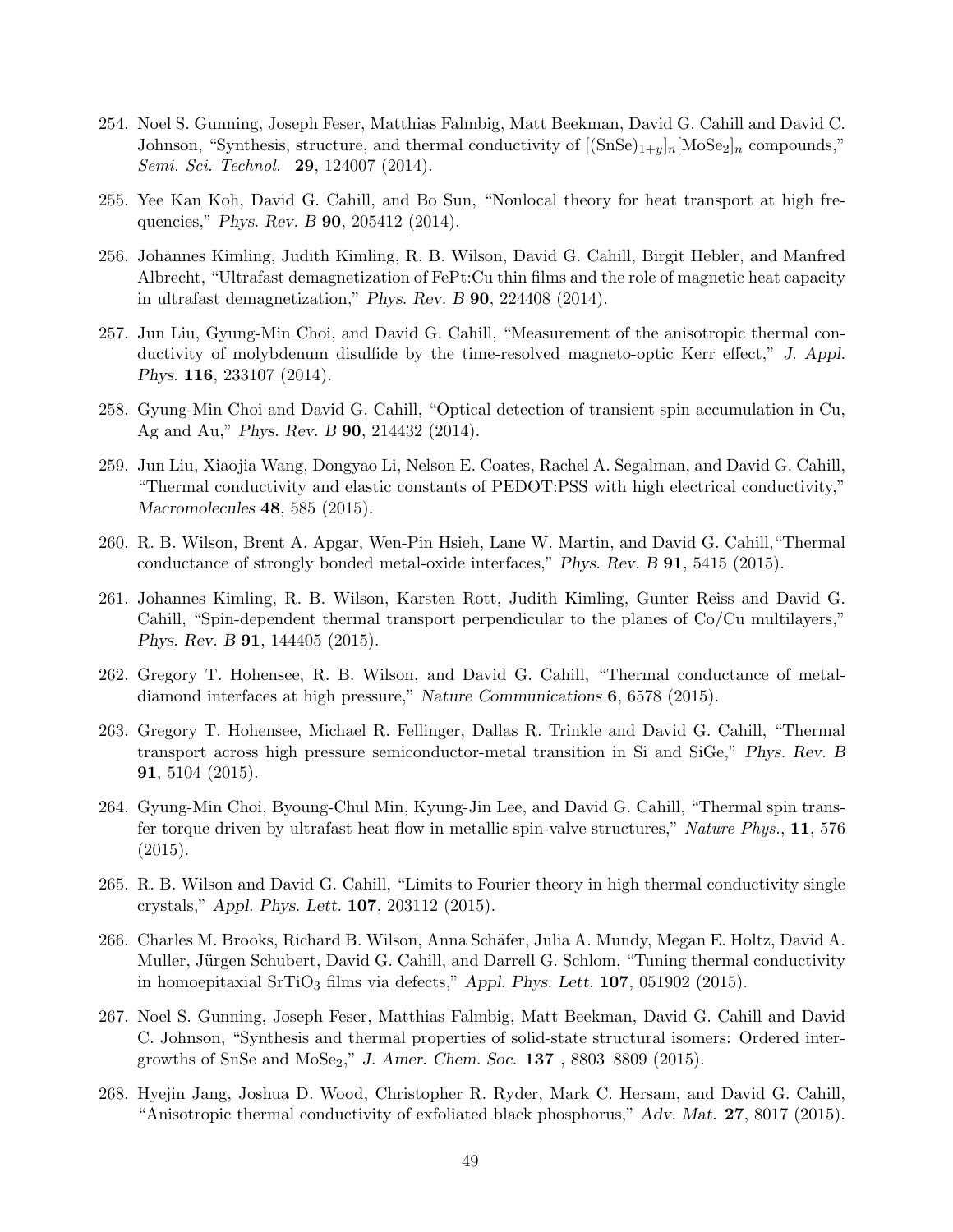- 269. Xu Xie, Dongyao Li, Tsung-Han Tsai, Jun Liu, Paul V. Braun, and David G. Cahill, "Thermal conductivity, heat capacity, and elastic constants of water-soluble polymers and polymer blends," Macromolecules 49, 972–978 (2016).
- 270. Jonglo Park and David G. Cahill, "Plasmonic sensing of heat transport at solid-liquid interfaces," J. Phys. Chem. C 120, 2814–2821 (2016).
- 271. Aditya Sood, Jungwan Cho, Karl D. Hobart, Tatyana I. Feygelson, Bradford B. Pate, Mehdi Asheghi, David G. Cahill, and Kenneth E. Goodson, "Anisotropic and inhomogeneous thermal conduction in suspended thin-film polycrystalline diamond," J. Appl. Phys. 119, 175103 (2016).
- 272. Qiye Zheng, Paul V. Braun, David G. Cahill, "Thermal conductivity of graphite thin films grown by low temperature chemical vapor deposition on Ni (111)," Adv. Mat. Interfaces 3, 1600234 (2016).
- 273. Cheng-Kang Mai, Jun Liu, Christopher M. Evans, Rachel A. Segalman, Michael L. Chabinyc, David G. Cahill, and Guillermo C. Bazan, "Anisotropic thermal transport in thermoelectric composites of conjugated polyelectrolytes/single-walled carbon nanotubes," Macromolecules 49, 4957–4963 (2016).
- 274. Yanfu Lu, Jun Liu, and David G. Cahill, "Thermal conductivity in the radial direction of deformed polymer fibers," ACS Macro Lett. 5, 646–650 (2016).
- 275. Gaohua Zhu, Jun Liu, Qiye Zheng, Ruigang Zhang, Dongyao Li, Debasish Banerjee and David G. Cahill, "Tuning thermal conductivity in molybdenum disulfide by electrochemical intercalation," Nature Communications 7, 13211 (2016).
- 276. Dongyao Li and David G. Cahill, "Attenuation of 7 GHz surface acoustic waves on silicon," Phys. Rev. B 94, 104306 (2016).
- 277. Jungwoo Shin, Minjee Kang, Tsunghan Tsai, Cecilia Leal, Paul V. Braun and David G. Cahill, "Thermally-functional liquid crystal networks by magnetic field driven molecular orientation," ACS Macro Letters 5, 955–960 (2016).
- 278. Xu Xie and David G. Cahill, "Thermometry of plasmonic nanostructures by anti-Stokes electronic Raman scattering," Appl. Phys. Lett. 109, 183104 (2016).
- 279. Yee Kan Koh, Austin S. Lyons, Myung-Ho Bae, Bin Huang, Vincent E. Dorgan, David G. Cahill, and Eric Pop, "Role of remote interfacial phonon (RIP) scattering in heat transport across graphene/ $\text{SiO}_2$  interfaces," Nano Letters 16, 6014–6020 (2016).
- 280. Bikram Bhatia, Hanna Cho, J. Karthik, Jangho Choi, David G. Cahill, Lane W. Martin, William P. King, "High power density pyroelectric energy conversion in nanometer-thick  $BaTiO<sub>3</sub>$  films," Nanoscale and Microscale Thermophysical Engineering, 20, 137–146 (2016).
- 281. Johannes Kimling and David G. Cahill, "Spin diffusion induced by pulsed-laser heating," Phys. Rev. B 95, 014402 (2017).
- 282. Yu Zhou, Hyejin Jang, John M. Woods, Yujun Xie, Piranavan Kumaravadivel, Grace A. Pan, Jingbei Liu, Yanhui Liu, David G. Cahill, and Judy J. Cha, "Direct synthesis of large-scale WTe<sub>2</sub> thin films with low thermal conductivity," Adv. Func. Mat., 27, 1605928 (2017).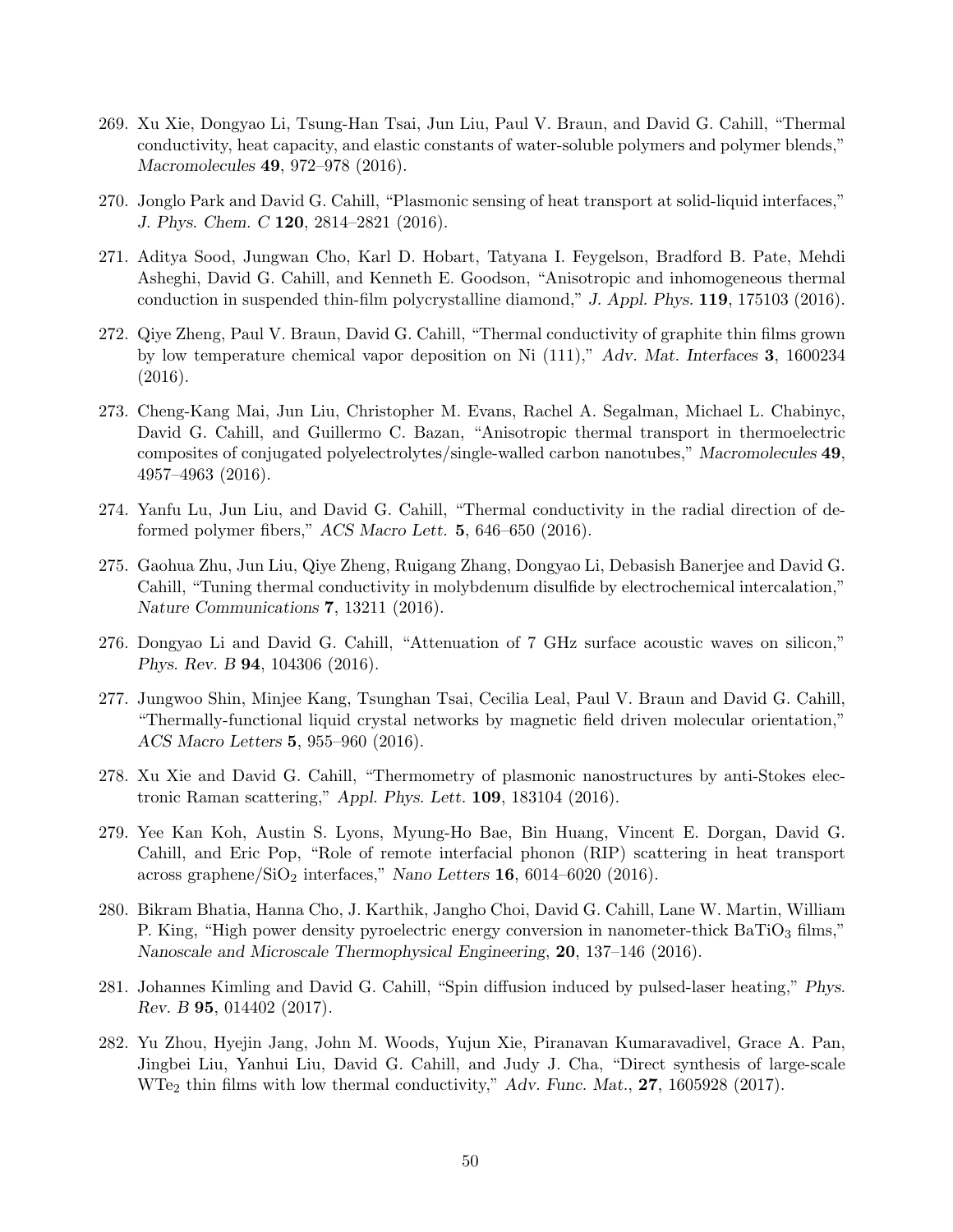- 283. Xu Xie, Kexin Yang, Dongyao Li, Tsung-Han Tsai, Jungwoo Shin, Paul V. Braun, and David G. Cahill, "High and low thermal conductivity of amorphous macromolecules," Phys. Rev. B 95, 035406 (2017).
- 284. Johannes Kimling, Gyung-Min Choi, Jack T. Brangham, Tristan Matalla-Wagner, Torsten Hübner, Timo Kuschel, Fengyuan Yang and David G. Cahill, "Picosecond spin Seebeck effect," Phys. Rev. Lett. 118, 057201 (2017).
- 285. Gyung-Min Choi, Andre Schleife and David G. Cahill, "Optical-helicity-driven magnetization dynamics in metallic ferromagnets," Nat. Commun. 8, 15085 (2017).
- 286. Jonglo Park, Xu Xie and David G. Cahill, "Plasmonic sensing of ultrafast evaporation and condensation," Nanoscale and Microscale Thermophysical Engineering 21, 70–80 (2017).
- 287. Judith Kimling, André Philippi-Kobs, Jonathan Jacobsohn, Hans Peter Oepen and David G. Cahill, "Thermal conductance of interfaces with amorphous  $SiO<sub>2</sub>$  measured by time-resolved magneto-optic Kerr-effect thermometry," Phys. Rev. B 95, 184305 (2017).
- 288. Jason D. Forster, Jared J. Lynch, Nelson E. Coates, Jun Liu, Hyejin Jang, Edmond Zaia, Madeleine P. Gordon, Maxime Szybowski, Ayaskanta Sahu, David G. Cahill and Jeffrey J. Urban, "Solution-processed  $Cu<sub>2</sub>Se$  nanocrystal films with bulk-like thermoelectric performance," Scientific Reports **7** 2765 (2017).
- 289. Limei Tian, Yuhang Li, Richard Chad Webb, Siddharth Krishnan, Zuguang Bian, Jizhou Song, Xin Ning, Kaitlyn Crawford, Jonas Kurniawan, Andrew Bonifas, Jun Ma, Yuhao Liu, Xu Xie, Jin Chen, Yuting Liu, Zhan Shi, Tianqi Wu, Rui Ning, Daizhen Li, Sanjiv Sinha, David G. Cahill, Yonggang Huang and John A. Rogers, "Flexible and stretchable  $3\omega$  sensors for thermal characterization of human skin," Adv. Funct. Mat. 27, 1701282 (2017).
- 290. Satoru Emori, Benjamin A. Gray, Hyung-Min Jeon, Joseph Peoples, Maxwell Schmitt, Krishnamurthy Mahalingam, Madelyn Hill, Michael E. McConney, Matthew T. Gray, Urusa S. Alaan, Alexander C. Bornstein, Padraic Shafer, Alpha T. NDiaye, Elke Arenholz, Greg Haugstad, Keng-Yuan Meng, Fengyuan Yang, Dongyao Li, Sushant Mahat, David G. Cahill, Pallavi Dhagat, Albrecht Jander, Nian X. Sun, Yuri Suzuki and Brandon M. Howe, "Coexistence of low damping and strong magnetoelastic coupling in epitaxial spinel ferrite thin films," Adv. Mat. 29, 1701130 (2017).
- 291. Hyejin Jang, Christopher R. Ryder, Joshua D. Wood, Mark C. Hersam and David G. Cahill, "3D anisotropic thermal conductivity of exfoliated rhenium disulfide," Adv. Mat. 29, 1700650 (2017).
- 292. Matt Beekman and David G. Cahill, "Inorganic crystals with glass-like and ultralow thermal conductivities," Cryst. Res. Technol. 52, 1700114 (2017).
- 293. Qiye Zheng, Antonio B. Mei, Mohit Tuteja, Davide G. Sangiovanni, Lars Hultman, Ivan Petrov, J. E. Greene and David G. Cahill, "Phonon and electron contributions to the thermal conductivity of  $VN_x$  epitaxial layers, *Phys. Rev. Mat.* 1, 065002 (2017).
- 294. Qiye Zheng, Shannon E. Murray, Zhu Diao, Ankita Bhutani, Daniel P. Shoemaker and David G. Cahill, "Thermal transport through the magnetic martensitic transition in  $Mn_xMGe$  (M = Co, Ni)," Phys. Rev. Mat. 2, 075401 (2018).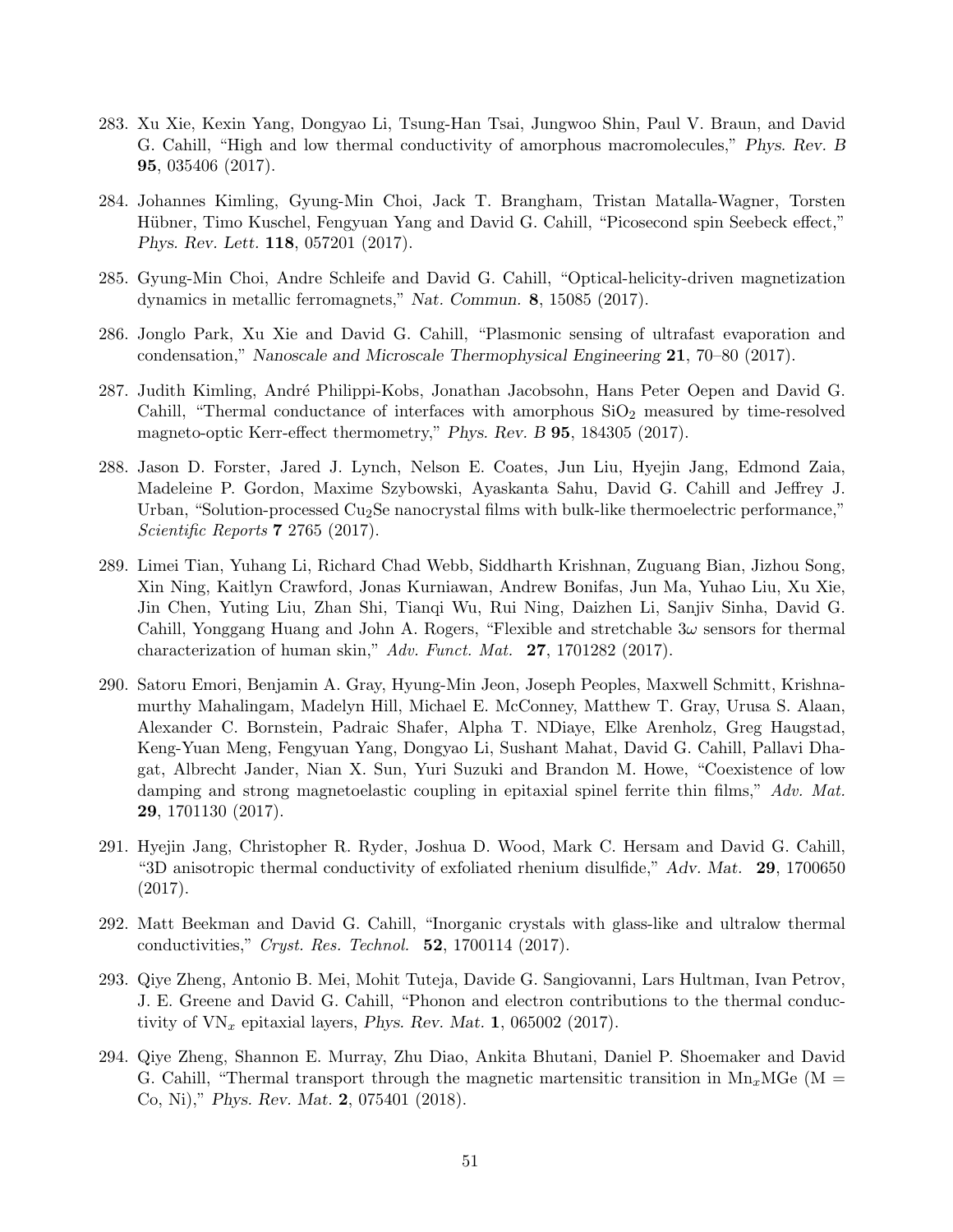- 295. Youngseok Kim, Moon Jip Park, David G. Cahill and Matthew J. Gilbert, "Impact of thermal fluctuations on transport in antiferromagnetic semimetals," Phys. Rev. B 98, 024409 (2018).
- 296. Sheng Li, Qiye Zheng, Yinchuan Lv, Xiaoyuan Liu, Xiqu Wang, Pinshane Huang, David G. Cahill and Bing Lv, ["High thermal conductivity in cubic boron arsenide crystals,"](http://science.sciencemag.org/cgi/content/full/science.aat8982?ijkey=EgoPXnWHHhTWc&keytype=ref&siteid=sci) Science 361, 579–581 (2018).
- 297. Xu Xie, Jordan M. Dennison, Jungwoo Shin, Zhu Diao and David G. Cahill, "Measurement of water vapor diffusion in nanoscale polymer films by frequency-domain probe beam deflection," Rev. Sci. Instrum. 89, 104904 (2018).
- 298. Qiye Zheng, Sheng Li, Chunhua Li, Yinchuan Lv, Xiaoyuan Liu, Pinshane Huang, David A. Broido, Bing Lv and David G. Cahill, "High thermal conductivity in isotopically enriched cubic boron phosphide," Adv. Func. Mat. 28, 1805116 (2018).
- 299. Jordan M. Dennison, Xu Xie, Catherine J. Murphy and David G. Cahill "Density, elastic constants, and thermal conductivity of interfacially-polymerized polyamide films for reverse osmosis membranes," ACS Appl. Nano Mat. 1, 5008–5018 (2018).
- 300. Qiye Zheng, Chunhua Li, Akash Rai, Jacob H. Leach, David A. Broido, and David G. Cahill, "Thermal conductivity of GaN,  ${}^{71}$ GaN and SiC from 150 K to 850 K," Phys. Rev. Mat. 3, 014601 (2019).
- 301. David Estrada, Zuanyi Li, Gyung-Min Choi, Simon N. Dunham, Andrey Y. Serov, Jungchul Lee, Yifei Meng, Feifei Lian, Ning C. Wang, Alondra Perez, Richard T. Haasch, Jian-Min Zuo, William P. King, John A. Rogers, David G. Cahill and Eric Pop, "Thermal transport in layerby-layer assembled polycrystalline graphene films," npj 2D Materials and Applications 3, 10 (2019).
- 302. Jungwoo Shin, Jaeuk Sung, Minjee Kang, Xu Xie, Byeongdu Lee, Kyungmin Lee, Timothy White, Cecilia Leal, Nancy R. Sottos, Paul V. Braun and David G. Cahill, "Light-triggered thermal conductivity switching in azobenzene polymers," PNAS 116, 5973–5978 (2019).
- 303. Xiaohui Song, John W. Smith, Juyeong Kim, Nestor J. Zaluzec, Wenxiang Chen, Jordan M. Dennison, David G. Cahill, Matthew Kulzick and Qian Chen, "Quantitative 3D morphometry of nanostructures in a polyamide membrane," ACS Applied Materials and Interfaces 11, 8517– 8526 (2019).
- 304. Qiye Zheng, Gaohua Zhu, Zhu Diao, Debasish Banerjee, and David G. Cahill, "High contrast thermal conductivity change in Ni-Mn-In Heusler alloys near room-temperature," Advanced Engineering Materials 21, 1801342 (2019).
- 305. Erik C. Hadland, Hyejin Jang, Niklas Wolff, Robert Fischer, Alexander C. Lygo, Gavin Mitchson, Dongyao Li, Lorenz Kienle, David G. Cahill, and David Johnson, "Ultralow thermal conductivity of turbostratically disordered  $Mose<sub>2</sub>$  ultra-thin films and implications for heterostructures," Nanotechnology 30, 285401 (2019).
- 306. Dongyao Li, André Schleife, David G. Cahill, Gavin Mitchson, and David C. Johnson, "Ultralow shear modulus of incommensurate  $\left[\text{SnSe} \right] \text{n} \left[\text{MoSe} \right]$  layers synthesized by the method of modulated elemental reactants," Phys. Rev. Mat. 3, 043607 (2019).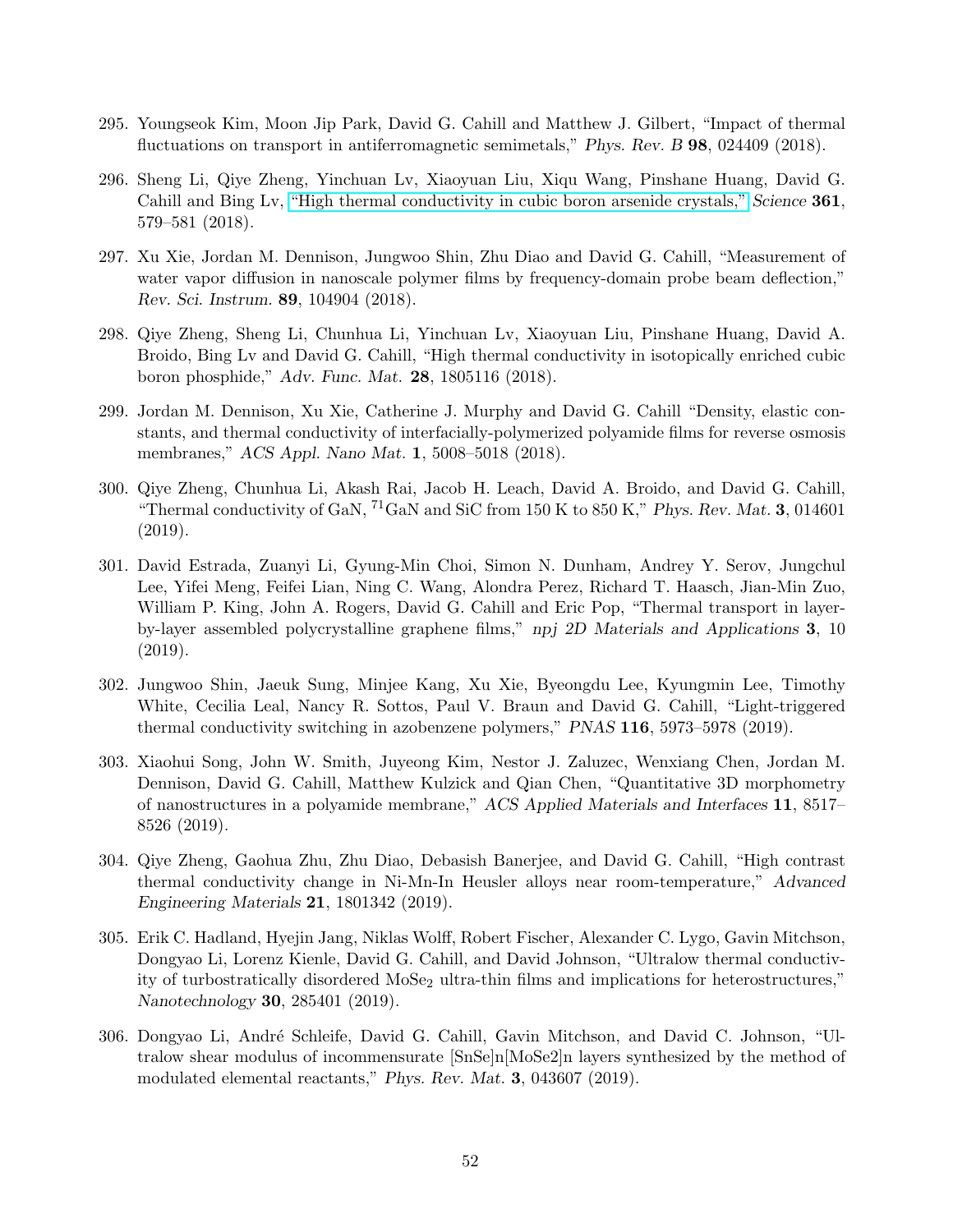- 307. Wenrui Wang, Tao Wang, Vivek P. Amin, Yang Wang, Anil Radhakrishna, Angie Davidson, Shane R. Allen, T. J. Silva, Hendrik Ohldag, Davor Balzar, Barry L. Zink, Paul M. Haney, John Q. Xiao, David G. Cahill, Virginia O. Lorenz, and Xin Fan, "Anomalous spin-orbit torques in magnetic single-layer films," Nature Nanotechnology 14, 819-824 (2019).
- 308. Jingcheng Ma, Hyeongyun Cha, Moon-Kyung Kim, David G. Cahill, and Nenad Miljkovic, "Condensation induced delamination of nanoscale hydrophobic films," Advanced Functional Materials 29 1905222 (2019).
- 309. Kexin Yang, Kisung Kang, Zhu Diao, Arun Ramanathan, Manohar H. Karigerasi, Daniel P. Shoemaker, André Schleife, and David G. Cahill, "Magneto-optic response of the metallic antiferromagnet Fe<sub>2</sub>As to ultrafast temperature excursions," Phys. Rev. Mat. 3, 124408 (2019).
- 310. Ke Chen, Bai Song, Navaneetha K. Ravichandran, Qiye Zheng, Xi Chen, Hwijong Lee, Haoran Sun, Sheng Li, Geethal Amila Gamage, Fei Tian, Zhiwei Ding, Qichen Song, Akash Rai, Hanlin Wu, Pawan Koirala, Aaron J. Schmidt, Kenji Watanabe, Bing Lv, Zhifeng Ren, Li Shi, David G. Cahill, Takashi Taniguchi, David Broido, and Gang Chen, "Ultrahigh thermal conductivity in isotope-enriched cubic boron nitride," Science, 367, 555–559 (2020).
- 311. Hyejin Jang, Luca Marnitz, Torsten Hübner, Johannes Kimling, Timo Kuschel, and David G. Cahill, "Thermal conductivity of oxide tunnel barriers in magnetic tunnel junctions measured by ultrafast thermoreflectance and magneto-optical Kerr effect thermometry," Phys. Rev. Appl. 13, 024007 (2020).
- 312. Hyejin Jang, Johannes Kimling, and David G. Cahill, "Non-equilibrium heat transport in Pt and Ru probed by an ultrathin Co thermometer," Phys. Rev. B 101, 064304 (2020).
- 313. Xu Xie, Zhu Diao,and David G. Cahill, "Microscale, bendable thermoreflectance sensor for local measurements of the thermal effusivity of biological fluids and tissues," Rev. Sci. Instrum. 91, 044903 (2020).
- 314. Hayder Al-Atabi, Qiye Zheng, John .S Cetnar, David Look, David G. Cahill, and James H Edgar, "Properties of bulk scandium nitride crystals grown by physical vapor transport," Appl. Phys. Lett. 116, 132103 (2020).
- 315. Jingcheng Ma, David G. Cahill, and Nenad Miljkovic, "Condensation induced blistering as a measurement technique for the adhesion energy of nanoscale polymer films, Nano Letters 20, 3918–3924 (2020).
- 316. Kexin Yang, Kisung Kang, Zhu Diao, Manohar H. Karigerasi, Daniel P. Shoemaker, Andr Schleife, and David G. Cahill, "Magnetocrystalline anisotropy of the easy-plane metallic antiferromagnet Fe<sub>2</sub>As," Phys. Rev. B  $102$ , 064415 (2020).
- 317. Ella Kartika Pek, John Brethauer, and David G. Cahill, "High spatial resolution thermal conductivity mapping of SiC/SiC composites," J. Nucl. Mat. 542, 152519 (2020).
- 318. Guangxin Lv, Elynn Jensen, Chengtian Shen, Kexin Yang, Christopher M. Evans, and David G. Cahill, "Effect of amine hardener molecular structure on the thermal conductivity of epoxy resins," ACS Appl. Polymer Mat. 3, 259–267 (2021).
- 319. Akash Rai, Sheng Li, Hanlin Wu, Bing Lv, and David G Cahill, "Effect of isotope disorder on the Raman spectra of cubic boron arsenide," Phys. Rev. Mat. 5, 013603 (2021).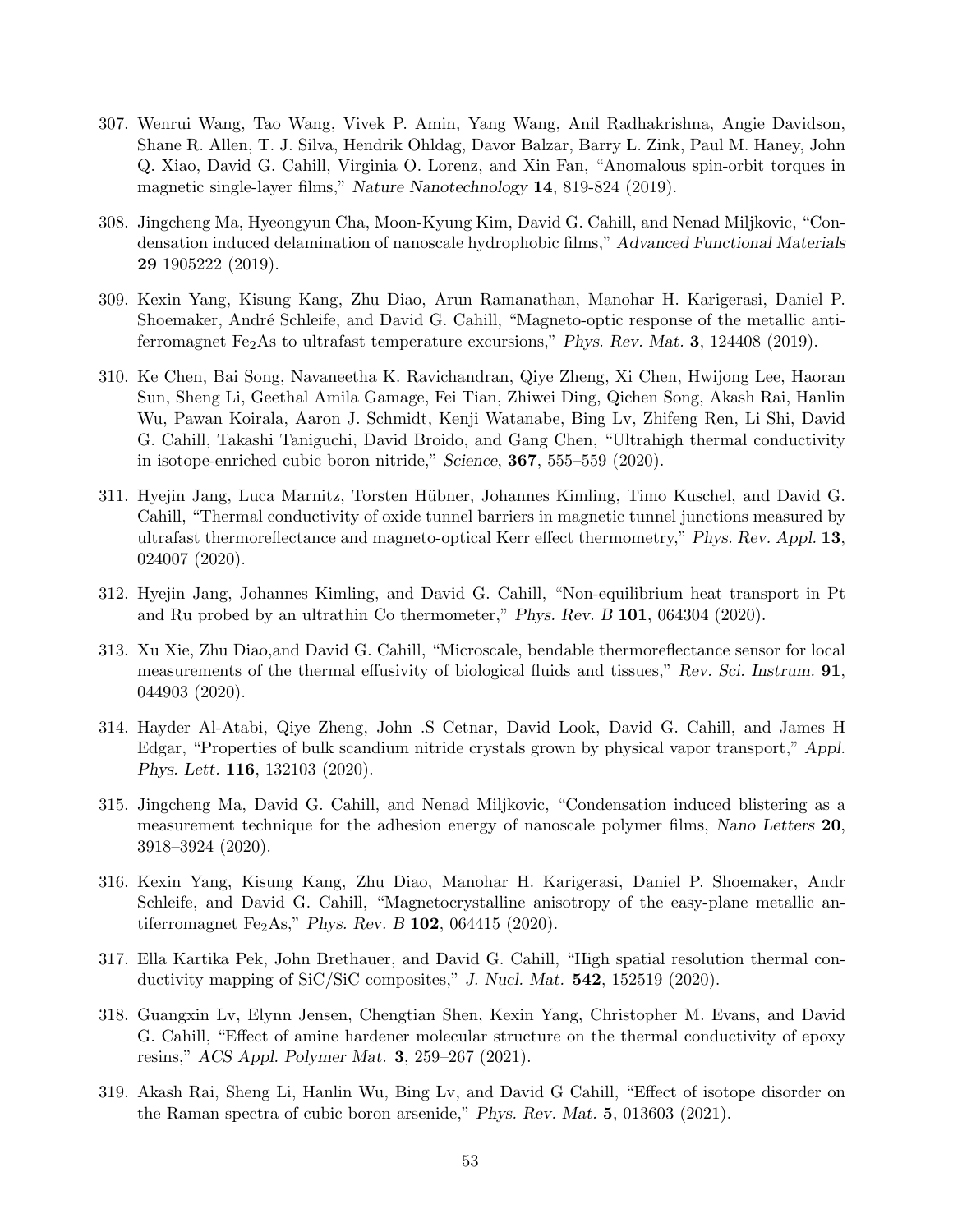- 320. Guangxin Lv, Elynn Jensen, Maisong Shan, Christopher M. Evans, and David G. Cahill, "Effect of aromatic/aliphatic structure and cross-linking on the thermal conductivity of epoxy resins," ACS Appl. Polymer Mat. 3, 1555–1562 (2021).
- 321. Akash Rai, Vinod K. Sangwan, J. Tyler Gish, Mark C. Hersam, and David G. Cahill, "Anisotropic thermal conductivity of layered indium selenide," Appl. Phys. Lett. 118, 073101 (2021).
- 322. Natalie M. Dawley, Ella Kartika Pek, Che-Hui Lee, Eugene J. Ragasa, Xue Xiong, Kiyoung Lee, Simon R. Phillpot, Aleksandr V. Chernatynskiy, David G. Cahill, and Darrell G. Schlom, "Thermal conductivity of the  $n = 1-5$  and 10 members of the  $(SrTiO_3)_nSrO$  RuddlesdenPopper superlattices,", Appl. Phys. Lett. 118, 091904 (2021).
- 323. Sushant Mahat, Sheng Li, Hanlin Wu, Pawan Koirala, Bing Lv, and David G. Cahill, "Elastic constants of cubic boron phosphide and boron arsenide," Phys. Rev. Mat. 5, 033606 (2021).
- 324. Jin Gu Kang, Hyejin Jang, Jun Ma, Qun Yang, Khalid Hattar, Zhu Diao, Renliang Yuan, Jianmin Zuo, Sanjiv Sinha, David G. Cahill, and Paul V. Braun, J. Phys. Chem. C 125, 6897– 6908 (2021).
- 325. Junyi Wu, Manohar H. Karigerasi, Daniel P. Shoemaker, Virginia O. Lorenz, and David G. Cahill, "Temperature dependence of the anisotropic magnetoresistance of the metallic antiferromagnet Fe<sub>2</sub>As," Phys. Rev. Appl. **15**, 054038 (2021).
- 326. Zhe Cheng, Beniamin Zahiri, Xiaoyang Ji, Chen Chen, Darshan Chalise, Paul V. Braun, and David G. Cahill, "Good solid-state electrolytes have low glass-like thermal conductivity," Small 17, 2101693 (2021).
- 327. Shannon E. Murray, Guangxin Lv, Soumitra S. Sulekar, David G. Cahill, and Daniel P Shoemaker, "In situ defect quantification and phase identification during flash sintering using Raman spectroscopy," J. Am. Ceram. Soc. 104, 3873–3882 (2021).
- 328. Michael R. Scudder, Bin He, Yaxian Wang, Akash Rai, and David G. Cahill, Wolfgang Windl, Joseph P. Heremans, Joshua E. Goldberger, "Highly efficient transverse thermoelectric devices with  $\text{Re}_4\text{Si}_7$  crystals," Energy & Environ. Sci. 14, 4009–4017 (2021).
- 329. Xiaoyang Ji, Zhe Cheng, Ella Kartika Pek, and David G. Cahill, "Thermal conductivity mapping of oxidized SiC-SiC composites by time domain thermoreflectance with heterodyne detection," J. Am. Ceram. Soc. 104, 4773-4781 (2021).
- 330. Zhe Cheng, Fengwen Mu, Xiaoyang Ji, Tiangui You, Wenhui Xu, Tadatomo Suga, Xin Ou, David G. Cahill, and Samuel Graham, "Thermal visualization of buried interfaces by transient and steady-state responses of time-domain thermoreflectance," ACS Appl. Mat. Inter. 13, 31843– 31851 (2021).
- 331. Jin Gu Kang, Hyejin Jang, Jun Ma, Qun Yang, Khalid Hattar, Zhu Diao, Renliang Yuan, Jianmin Zuo, Sanjiv Sinha, David G. Cahill, and Paul V. Braun, "Ultralow thermal conductivity in nanoporous crystalline  $Fe<sub>3</sub>O<sub>4</sub>$ ," J. Phys. Chem. C 125, 6897–6908 (2021).
- 332. Guangxin Lv, Bhaskar Soman, Naisong Shan, Christopher M. Evans, and David G. Cahill, "Effect of linker length and temperature on the thermal conductivity of ethylene dynamic networks," ACS Macro Lett. 10, 1088–1093 (2021).